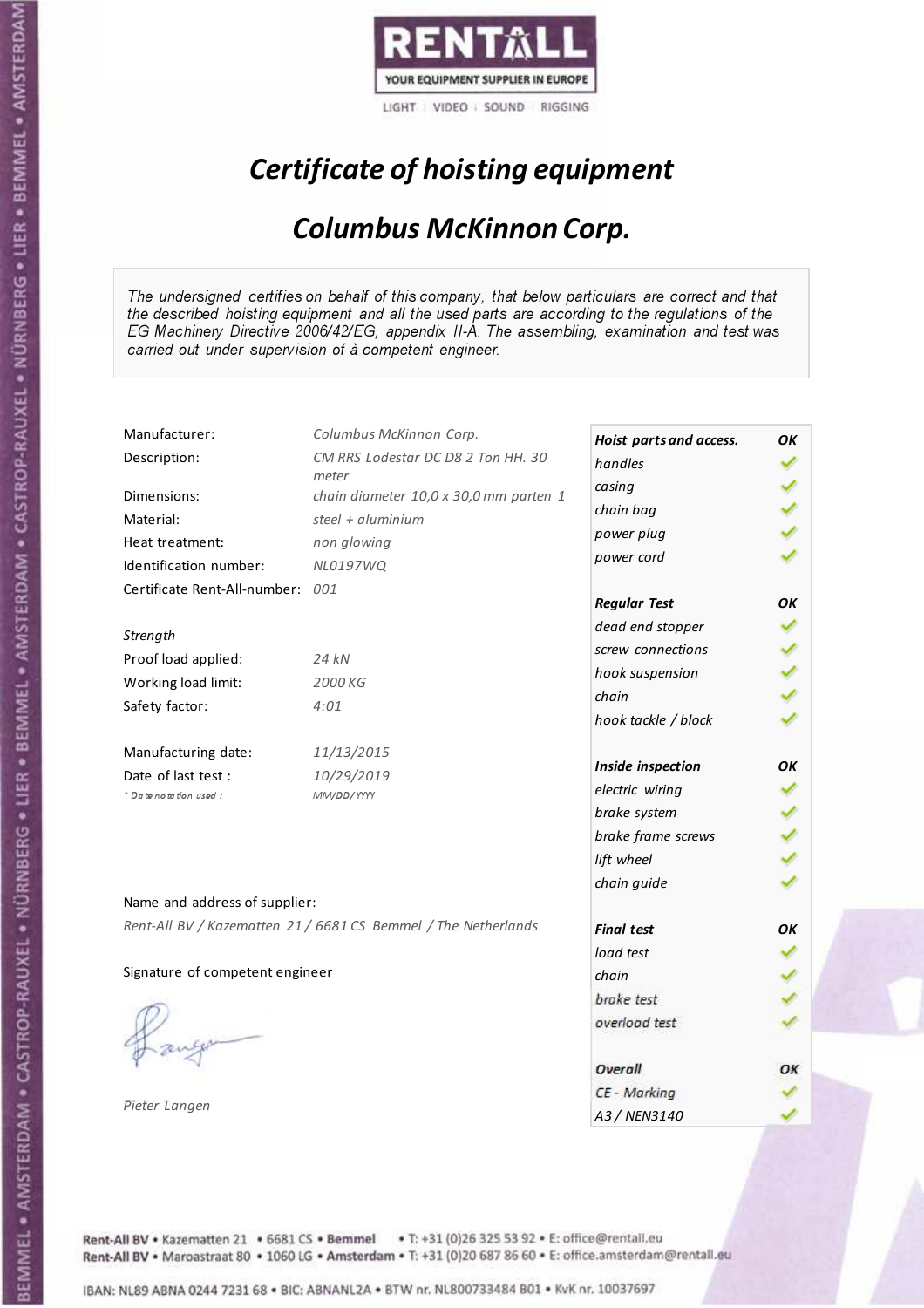

# Certificate of hoisting equipment

#### Columbus McKinnon Corp.

The undersigned certifies on behalf of this company, that below particulars are correct and that the described hoisting equipment and all the used parts are according to the regulations of the EG Machinery Directive 2006/42/EG, appendix II-A. The assembling, examination and test was carried out under supervision of à competent engineer.

| Manufacturer:                    | Columbus McKinnon Corp.                                        | Hoist parts and access. | OK |
|----------------------------------|----------------------------------------------------------------|-------------------------|----|
| Description:                     | CM RRS Lodestar DC D8 2 Ton HH. 30                             | handles                 |    |
|                                  | meter                                                          | casing                  |    |
| Dimensions:                      | chain diameter 10,0 x 30,0 mm parten 1                         | chain bag               |    |
| Material:                        | steel + aluminium                                              | power plug              |    |
| Heat treatment:                  | non glowing                                                    | power cord              |    |
| Identification number:           | NL0198WQ                                                       |                         |    |
| Certificate Rent-All-number: 002 |                                                                | <b>Regular Test</b>     | OК |
| Strength                         |                                                                | dead end stopper        |    |
| Proof load applied:              | 24 kN                                                          | screw connections       |    |
| Working load limit:              | 2000 KG                                                        | hook suspension         |    |
|                                  |                                                                | chain                   |    |
| Safety factor:                   | 4:01                                                           | hook tackle / block     |    |
| Manufacturing date:              | 11/13/2015                                                     |                         |    |
| Date of last test :              | 10/28/2019                                                     | Inside inspection       | OК |
| + Date notation used :           | MM/DD/YYYY                                                     | electric wiring         |    |
|                                  |                                                                | brake system            |    |
|                                  |                                                                | brake frame screws      |    |
|                                  |                                                                | lift wheel              |    |
| Name and address of supplier:    |                                                                | chain guide             |    |
|                                  | Rent-All BV / Kazematten 21 / 6681 CS Bemmel / The Netherlands |                         |    |
|                                  |                                                                | <b>Final test</b>       | OK |
|                                  |                                                                | load test               |    |
| Signature of competent engineer  |                                                                | chain                   |    |
|                                  |                                                                | brake test              |    |
|                                  |                                                                | overload test           |    |
|                                  |                                                                | Overall                 | ОΚ |
|                                  |                                                                | CE - Marking            |    |
| Pieter Langen                    |                                                                | A3 / NEN3140            |    |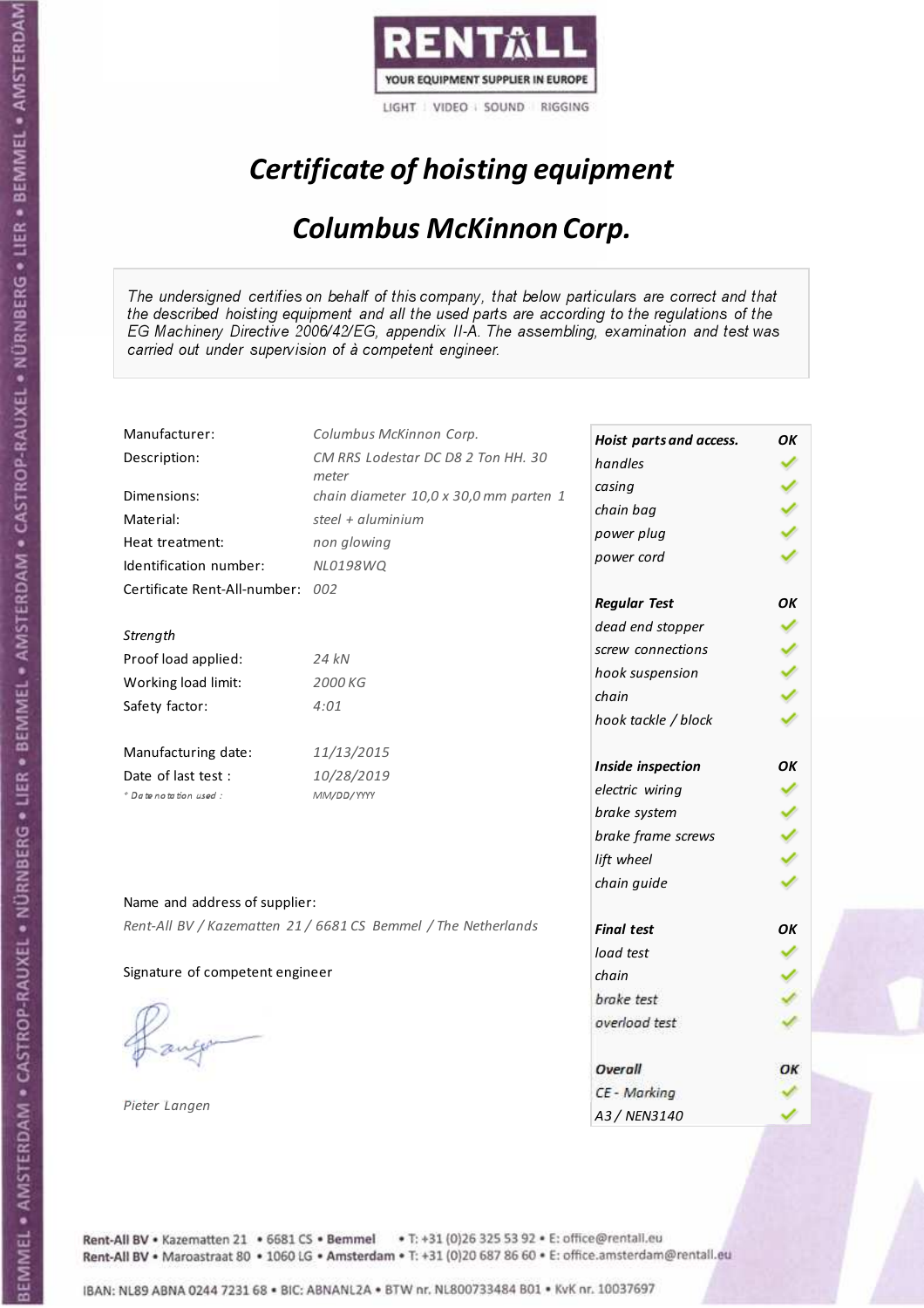

# Certificate of hoisting equipment

#### Columbus McKinnon Corp.

The undersigned certifies on behalf of this company, that below particulars are correct and that the described hoisting equipment and all the used parts are according to the regulations of the EG Machinery Directive 2006/42/EG, appendix II-A. The assembling, examination and test was carried out under supervision of à competent engineer.

| Manufacturer:                    | Columbus McKinnon Corp.                                        | Hoist parts and access. | OK |
|----------------------------------|----------------------------------------------------------------|-------------------------|----|
| Description:                     | CM RRS Lodestar DC D8 2 Ton HH. 30                             | handles                 |    |
|                                  | meter                                                          | casing                  |    |
| Dimensions:                      | chain diameter 10,0 x 30,0 mm parten 1                         | chain bag               |    |
| Material:                        | steel + aluminium                                              | power plug              |    |
| Heat treatment:                  | non glowing                                                    | power cord              |    |
| Identification number:           | NL0200WQ                                                       |                         |    |
| Certificate Rent-All-number: 003 |                                                                | <b>Regular Test</b>     | OК |
| Strength                         |                                                                | dead end stopper        |    |
| Proof load applied:              | 24 kN                                                          | screw connections       |    |
|                                  | 2000 KG                                                        | hook suspension         |    |
| Working load limit:              |                                                                | chain                   |    |
| Safety factor:                   | 4:01                                                           | hook tackle / block     |    |
| Manufacturing date:              | 11/13/2015                                                     |                         |    |
| Date of last test :              | 10/29/2019                                                     | Inside inspection       | OК |
| + Date notation used :           | MM/DD/YYYY                                                     | electric wiring         |    |
|                                  |                                                                | brake system            |    |
|                                  |                                                                | brake frame screws      |    |
|                                  |                                                                | lift wheel              |    |
|                                  |                                                                | chain guide             |    |
| Name and address of supplier:    |                                                                |                         |    |
|                                  | Rent-All BV / Kazematten 21 / 6681 CS Bemmel / The Netherlands | <b>Final test</b>       | OK |
|                                  |                                                                | load test               |    |
| Signature of competent engineer  |                                                                | chain                   |    |
|                                  |                                                                | brake test              |    |
|                                  |                                                                | overload test           |    |
|                                  |                                                                | Overall                 | ОΚ |
|                                  |                                                                | CE - Marking            |    |
| Pieter Langen                    |                                                                | A3 / NEN3140            |    |
|                                  |                                                                |                         |    |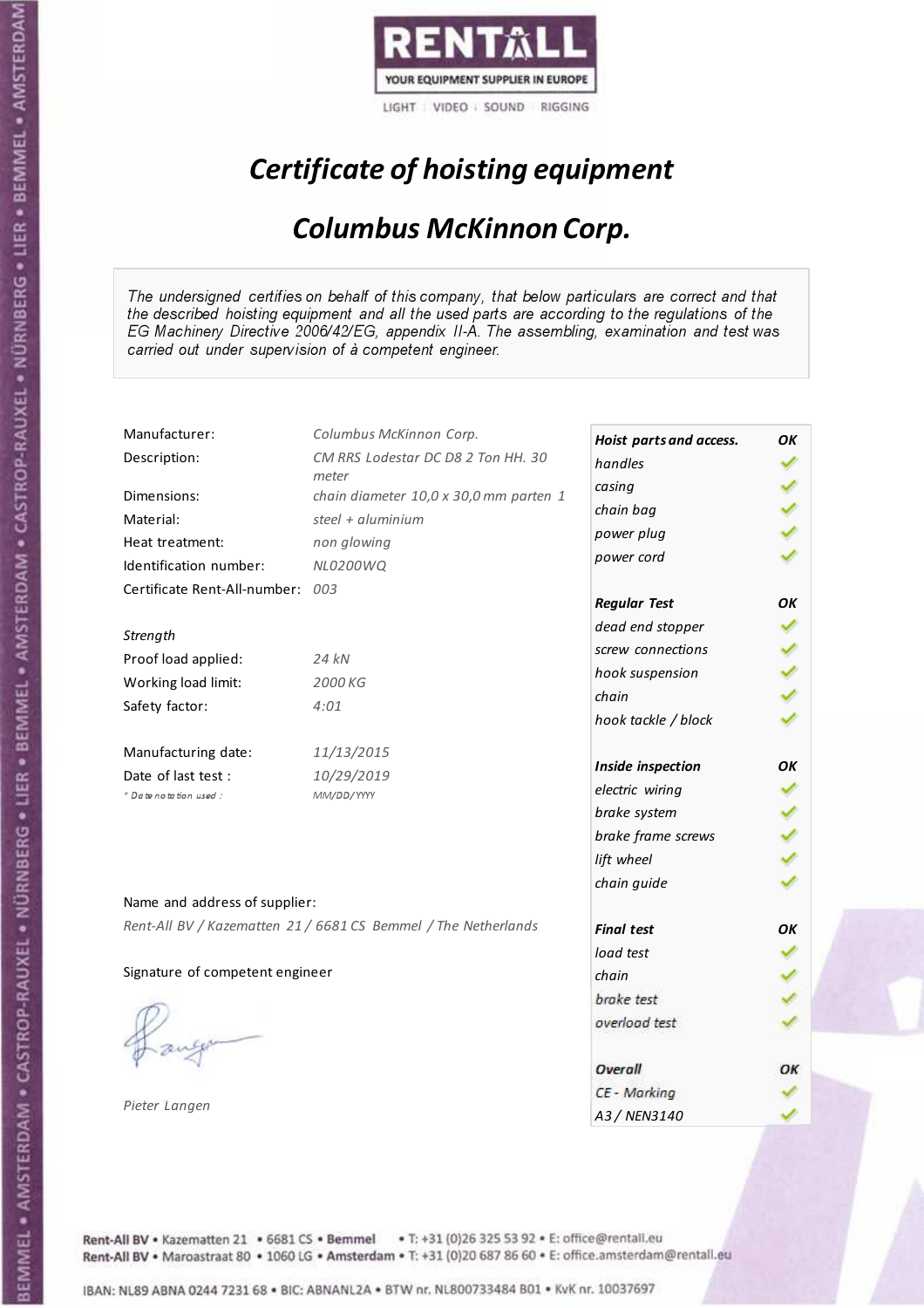

# Certificate of hoisting equipment

#### Columbus McKinnon Corp.

The undersigned certifies on behalf of this company, that below particulars are correct and that the described hoisting equipment and all the used parts are according to the regulations of the EG Machinery Directive 2006/42/EG, appendix II-A. The assembling, examination and test was carried out under supervision of à competent engineer.

| Manufacturer:                   | Columbus McKinnon Corp.                                        | Hoist parts and access. | OK |
|---------------------------------|----------------------------------------------------------------|-------------------------|----|
| Description:                    | CM RRS Lodestar DC D8 2 Ton HH. 30                             | handles                 |    |
| Dimensions:                     | meter<br>chain diameter 10,0 x 30,0 mm parten 1                | casing                  |    |
| Material:                       | steel + $aluminim$                                             | chain bag               |    |
|                                 |                                                                | power plug              |    |
| Heat treatment:                 | non glowing                                                    | power cord              |    |
| Identification number:          | NL0202WQ                                                       |                         |    |
| Certificate Rent-All-number:    | 004                                                            | <b>Regular Test</b>     | OK |
| Strength                        |                                                                | dead end stopper        |    |
| Proof load applied:             | 24 kN                                                          | screw connections       |    |
|                                 |                                                                | hook suspension         |    |
| Working load limit:             | 2000 KG                                                        | chain                   |    |
| Safety factor:                  | 4:01                                                           | hook tackle / block     |    |
| Manufacturing date:             | 11/13/2015                                                     |                         |    |
| Date of last test :             | 1/6/2020                                                       | Inside inspection       | OK |
| + Date notation used:           | MM/DD/YYYY                                                     | electric wiring         |    |
|                                 |                                                                | brake system            |    |
|                                 |                                                                | brake frame screws      |    |
|                                 |                                                                | lift wheel              |    |
|                                 |                                                                | chain guide             |    |
| Name and address of supplier:   |                                                                |                         |    |
|                                 | Rent-All BV / Kazematten 21 / 6681 CS Bemmel / The Netherlands | <b>Final test</b>       | OK |
|                                 |                                                                | load test               |    |
| Signature of competent engineer |                                                                | chain                   |    |
|                                 |                                                                | brake test              |    |
|                                 |                                                                | overload test           |    |
|                                 |                                                                |                         |    |
|                                 |                                                                | Overall                 | ОΚ |
|                                 |                                                                | CE - Marking            |    |
| Pieter Langen                   |                                                                | A3 / NEN3140            |    |

Rent-All BV . Kazematten 21 . 6681 CS . Bemmel . T: +31 (0)26 325 53 92 . E: office@rentall.eu Rent-All BV · Maroastraat 80 · 1060 LG · Amsterdam · T: +31 (0)20 687 86 60 · E: office.amsterdam@rentall.eu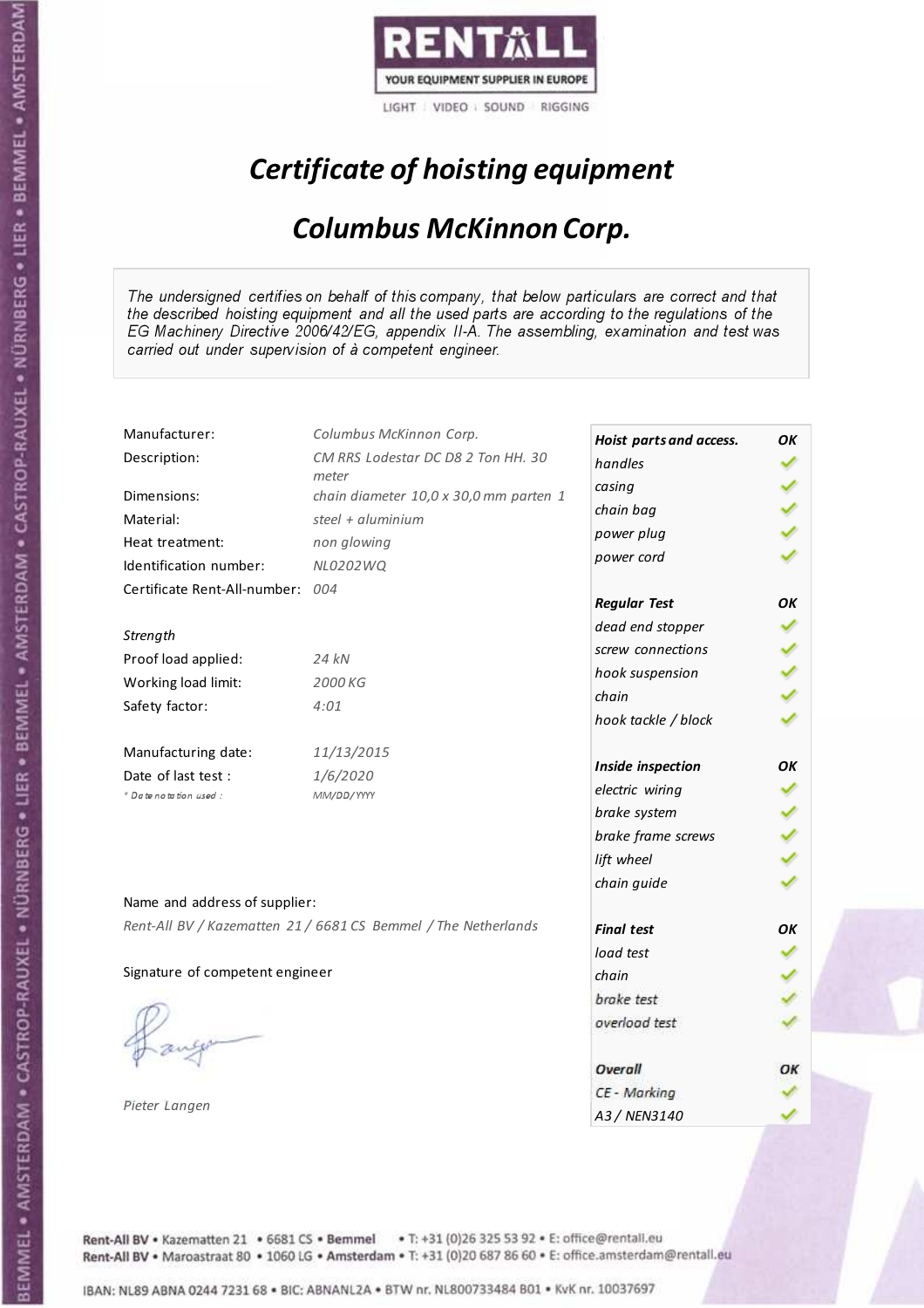

# Certificate of hoisting equipment

#### Columbus McKinnon Corp.

The undersigned certifies on behalf of this company, that below particulars are correct and that the described hoisting equipment and all the used parts are according to the regulations of the EG Machinery Directive 2006/42/EG, appendix II-A. The assembling, examination and test was carried out under supervision of à competent engineer.

| Manufacturer:                    | Columbus McKinnon Corp.                                        | Hoist parts and access. | OK |
|----------------------------------|----------------------------------------------------------------|-------------------------|----|
| Description:                     | CM RRS Lodestar DC D8 2 Ton HH. 30                             | handles                 |    |
| Dimensions:                      | meter                                                          | casing                  |    |
|                                  | chain diameter 10,0 x 30,0 mm parten 1                         | chain bag               |    |
| Material:                        | steel + $aluminim$                                             | power plug              |    |
| Heat treatment:                  | non glowing                                                    | power cord              |    |
| Identification number:           | NL0203WQ                                                       |                         |    |
| Certificate Rent-All-number: 005 |                                                                | <b>Regular Test</b>     | OK |
| Strength                         |                                                                | dead end stopper        |    |
| Proof load applied:              | 24 kN                                                          | screw connections       |    |
|                                  |                                                                | hook suspension         |    |
| Working load limit:              | 2000 KG                                                        | chain                   |    |
| Safety factor:                   | 4:01                                                           | hook tackle / block     |    |
| Manufacturing date:              | 11/13/2015                                                     |                         |    |
| Date of last test :              | 11/15/2019                                                     | Inside inspection       | OK |
| * Date notation used :           | MM/DD/YYYY                                                     | electric wiring         |    |
|                                  |                                                                | brake system            |    |
|                                  |                                                                | brake frame screws      |    |
|                                  |                                                                | lift wheel              |    |
|                                  |                                                                | chain guide             |    |
| Name and address of supplier:    |                                                                |                         |    |
|                                  | Rent-All BV / Kazematten 21 / 6681 CS Bemmel / The Netherlands | <b>Final test</b>       | OK |
|                                  |                                                                | load test               |    |
| Signature of competent engineer  |                                                                | chain                   |    |
|                                  |                                                                | brake test              |    |
|                                  |                                                                | overload test           |    |
|                                  |                                                                |                         |    |
|                                  |                                                                | Overall                 | ОΚ |
| Pieter Langen                    |                                                                | CE - Marking            |    |
|                                  |                                                                | A3 / NEN3140            |    |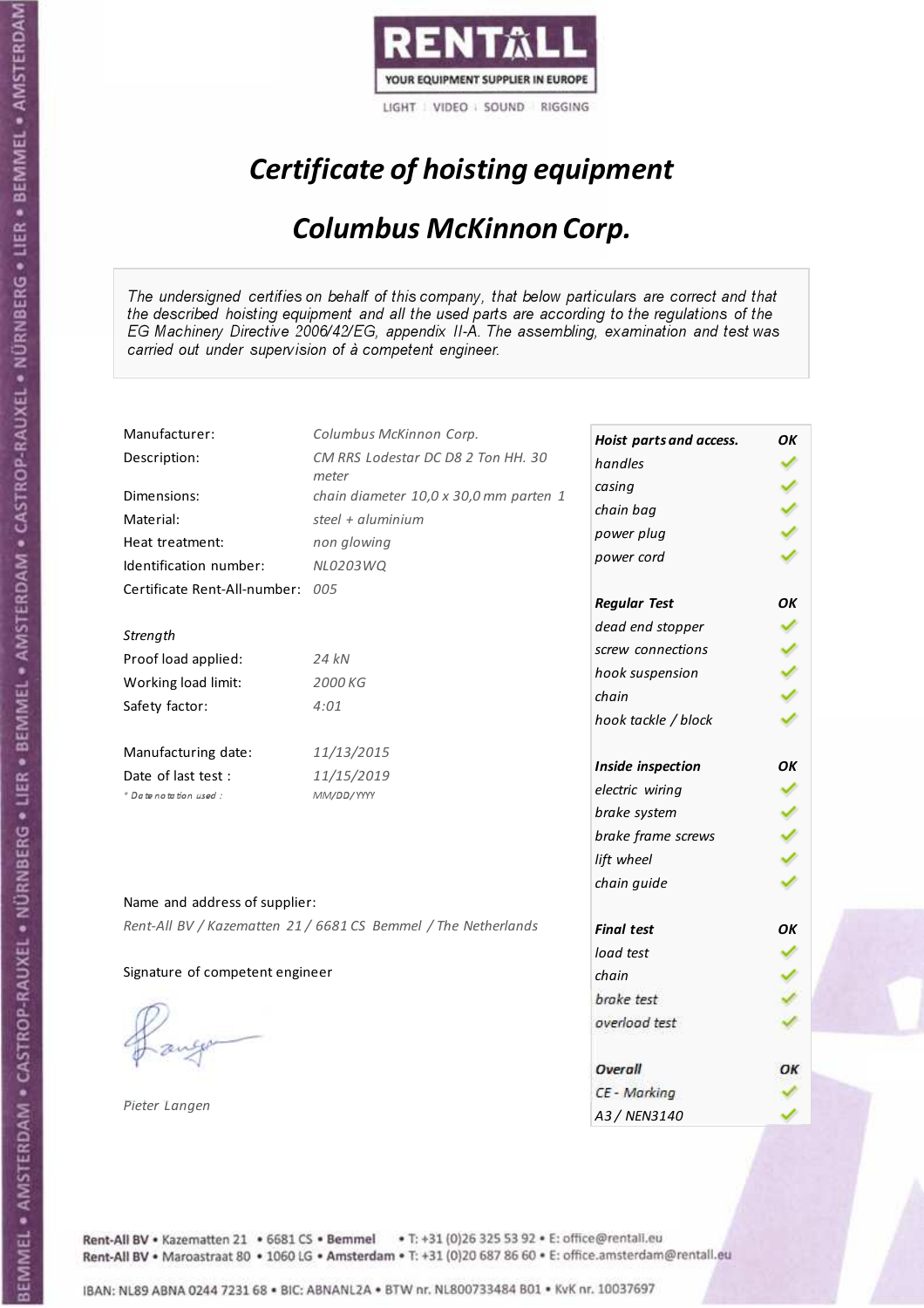

# Certificate of hoisting equipment

#### Columbus McKinnon Corp.

The undersigned certifies on behalf of this company, that below particulars are correct and that the described hoisting equipment and all the used parts are according to the regulations of the EG Machinery Directive 2006/42/EG, appendix II-A. The assembling, examination and test was carried out under supervision of à competent engineer.

| Manufacturer:                    | Columbus McKinnon Corp.                                        | Hoist parts and access. | OK |
|----------------------------------|----------------------------------------------------------------|-------------------------|----|
| Description:                     | CM RRS Lodestar DC D8 2 Ton HH. 30                             | handles                 |    |
|                                  | meter                                                          | casing                  |    |
| Dimensions:                      | chain diameter 10,0 x 30,0 mm parten 1                         | chain bag               |    |
| Material:                        | steel + $aluminium$                                            | power plug              |    |
| Heat treatment:                  | non glowing                                                    | power cord              |    |
| Identification number:           | NL0204WQ                                                       |                         |    |
| Certificate Rent-All-number: 006 |                                                                | <b>Regular Test</b>     | OК |
| Strength                         |                                                                | dead end stopper        |    |
| Proof load applied:              | 24 kN                                                          | screw connections       |    |
| Working load limit:              | 2000 KG                                                        | hook suspension         |    |
|                                  |                                                                | chain                   |    |
| Safety factor:                   | 4:01                                                           | hook tackle / block     |    |
| Manufacturing date:              | 11/13/2015                                                     |                         |    |
| Date of last test:               | 10/29/2019                                                     | Inside inspection       | OK |
| * Date notation used :           | MM/DD/YYYY                                                     | electric wiring         |    |
|                                  |                                                                | brake system            |    |
|                                  |                                                                | brake frame screws      |    |
|                                  |                                                                | lift wheel              |    |
|                                  |                                                                | chain guide             |    |
| Name and address of supplier:    |                                                                |                         |    |
|                                  | Rent-All BV / Kazematten 21 / 6681 CS Bemmel / The Netherlands | <b>Final test</b>       | OK |
|                                  |                                                                | load test               |    |
| Signature of competent engineer  |                                                                | chain                   |    |
|                                  |                                                                | brake test              |    |
|                                  |                                                                | overload test           |    |
|                                  |                                                                | Overall                 | ОΚ |
|                                  |                                                                | CE - Marking            |    |
| Pieter Langen                    |                                                                | A3 / NEN3140            |    |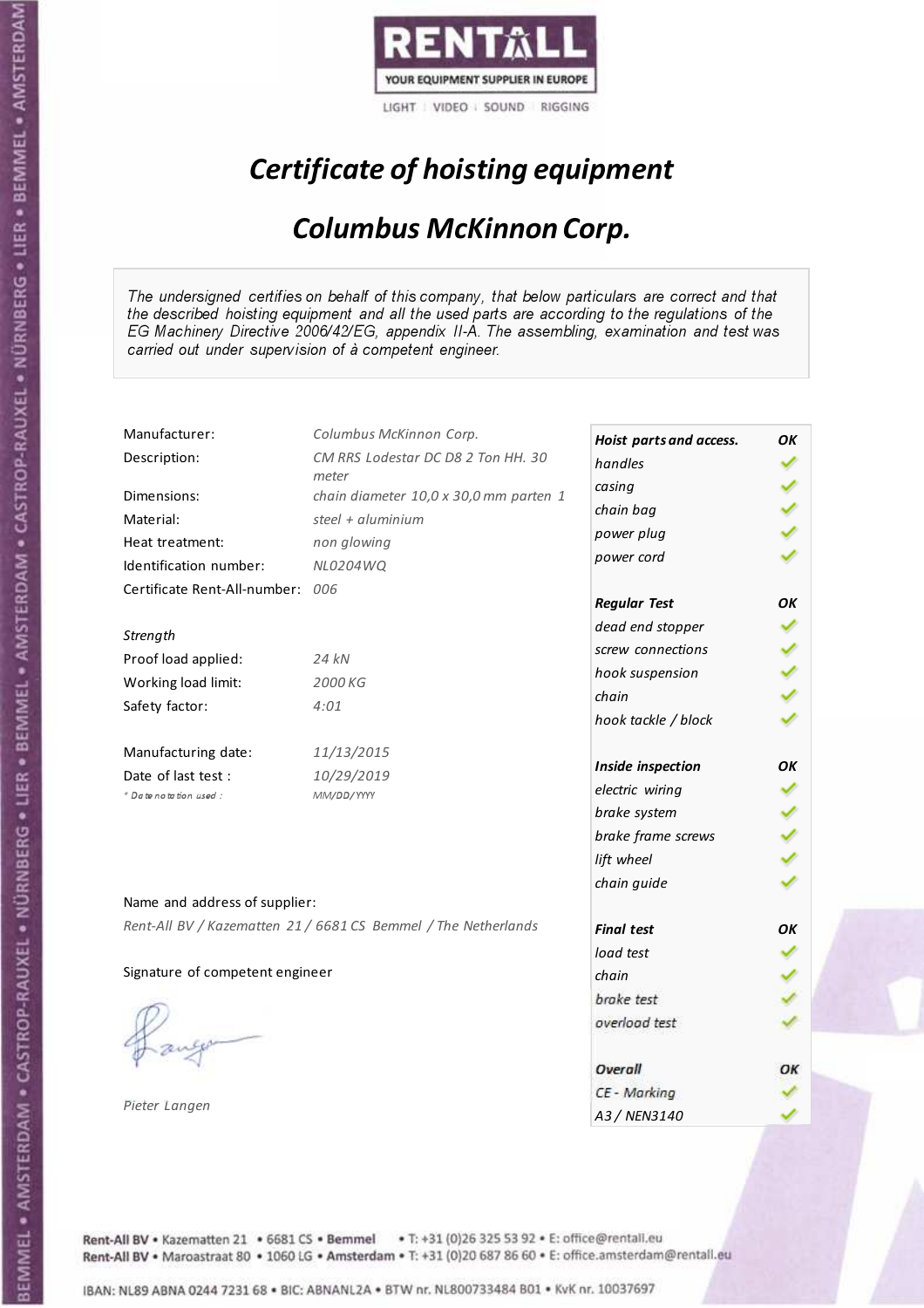

# Certificate of hoisting equipment

#### Columbus McKinnon Corp.

The undersigned certifies on behalf of this company, that below particulars are correct and that the described hoisting equipment and all the used parts are according to the regulations of the EG Machinery Directive 2006/42/EG, appendix II-A. The assembling, examination and test was carried out under supervision of à competent engineer.

| Manufacturer:                    | Columbus McKinnon Corp.                                        | Hoist parts and access. | OK |
|----------------------------------|----------------------------------------------------------------|-------------------------|----|
| Description:                     | CM RRS Lodestar DC D8 2 Ton HH. 30                             | handles                 |    |
|                                  | meter                                                          | casing                  |    |
| Dimensions:                      | chain diameter 10,0 x 30,0 mm parten 1                         | chain bag               |    |
| Material:                        | steel + $aluminium$                                            | power plug              |    |
| Heat treatment:                  | non glowing                                                    | power cord              |    |
| Identification number:           | NL0205WQ                                                       |                         |    |
| Certificate Rent-All-number: 007 |                                                                | <b>Regular Test</b>     | OК |
| Strength                         |                                                                | dead end stopper        |    |
| Proof load applied:              | 24 kN                                                          | screw connections       |    |
| Working load limit:              | 2000 KG                                                        | hook suspension         |    |
|                                  |                                                                | chain                   |    |
| Safety factor:                   | 4:01                                                           | hook tackle / block     |    |
| Manufacturing date:              | 11/13/2015                                                     |                         |    |
| Date of last test:               | 10/28/2019                                                     | Inside inspection       | OK |
| * Date notation used :           | MM/DD/YYYY                                                     | electric wiring         |    |
|                                  |                                                                | brake system            |    |
|                                  |                                                                | brake frame screws      |    |
|                                  |                                                                | lift wheel              |    |
|                                  |                                                                | chain guide             |    |
| Name and address of supplier:    |                                                                |                         |    |
|                                  | Rent-All BV / Kazematten 21 / 6681 CS Bemmel / The Netherlands | <b>Final test</b>       | OK |
|                                  |                                                                | load test               |    |
| Signature of competent engineer  |                                                                | chain                   |    |
|                                  |                                                                | brake test              |    |
|                                  |                                                                | overload test           |    |
|                                  |                                                                | Overall                 | ОΚ |
|                                  |                                                                | CE - Marking            |    |
| Pieter Langen                    |                                                                | A3 / NEN3140            |    |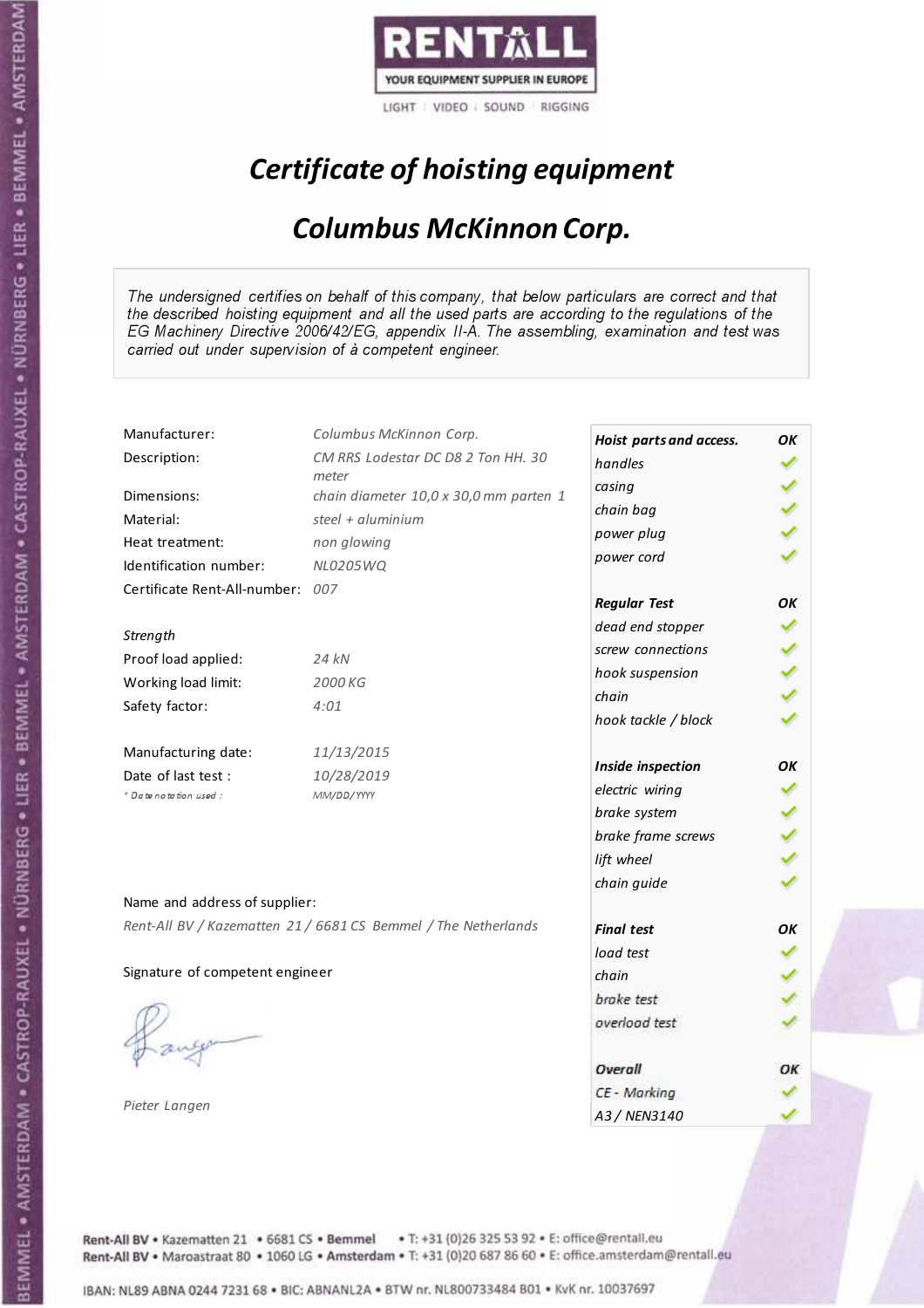

# Certificate of hoisting equipment

#### Columbus McKinnon Corp.

The undersigned certifies on behalf of this company, that below particulars are correct and that the described hoisting equipment and all the used parts are according to the regulations of the EG Machinery Directive 2006/42/EG, appendix II-A. The assembling, examination and test was carried out under supervision of à competent engineer.

| Manufacturer:                    | Columbus McKinnon Corp.                                        | Hoist parts and access. | OK |
|----------------------------------|----------------------------------------------------------------|-------------------------|----|
| Description:                     | CM RRS Lodestar DC D8 2 Ton HH. 30                             | handles                 |    |
|                                  | meter                                                          | casing                  |    |
| Dimensions:                      | chain diameter 10,0 x 30,0 mm parten 1                         | chain bag               |    |
| Material:                        | steel + aluminium                                              | power plug              |    |
| Heat treatment:                  | non glowing                                                    | power cord              |    |
| Identification number:           | NL0207WQ                                                       |                         |    |
| Certificate Rent-All-number: 008 |                                                                | <b>Regular Test</b>     | OК |
| Strength                         |                                                                | dead end stopper        |    |
| Proof load applied:              | 24 kN                                                          | screw connections       |    |
|                                  | 2000 KG                                                        | hook suspension         |    |
| Working load limit:              |                                                                | chain                   |    |
| Safety factor:                   | 4:01                                                           | hook tackle / block     |    |
| Manufacturing date:              | 11/13/2015                                                     |                         |    |
| Date of last test :              | 10/29/2019                                                     | Inside inspection       | OК |
| + Date notation used :           | MM/DD/YYYY                                                     | electric wiring         |    |
|                                  |                                                                | brake system            |    |
|                                  |                                                                | brake frame screws      |    |
|                                  |                                                                | lift wheel              |    |
|                                  |                                                                | chain guide             |    |
| Name and address of supplier:    |                                                                |                         |    |
|                                  | Rent-All BV / Kazematten 21 / 6681 CS Bemmel / The Netherlands | <b>Final test</b>       | OK |
|                                  |                                                                | load test               |    |
| Signature of competent engineer  |                                                                | chain                   |    |
|                                  |                                                                | brake test              |    |
|                                  |                                                                | overload test           |    |
|                                  |                                                                | Overall                 | ОΚ |
|                                  |                                                                | CE - Marking            |    |
| Pieter Langen                    |                                                                | A3 / NEN3140            |    |
|                                  |                                                                |                         |    |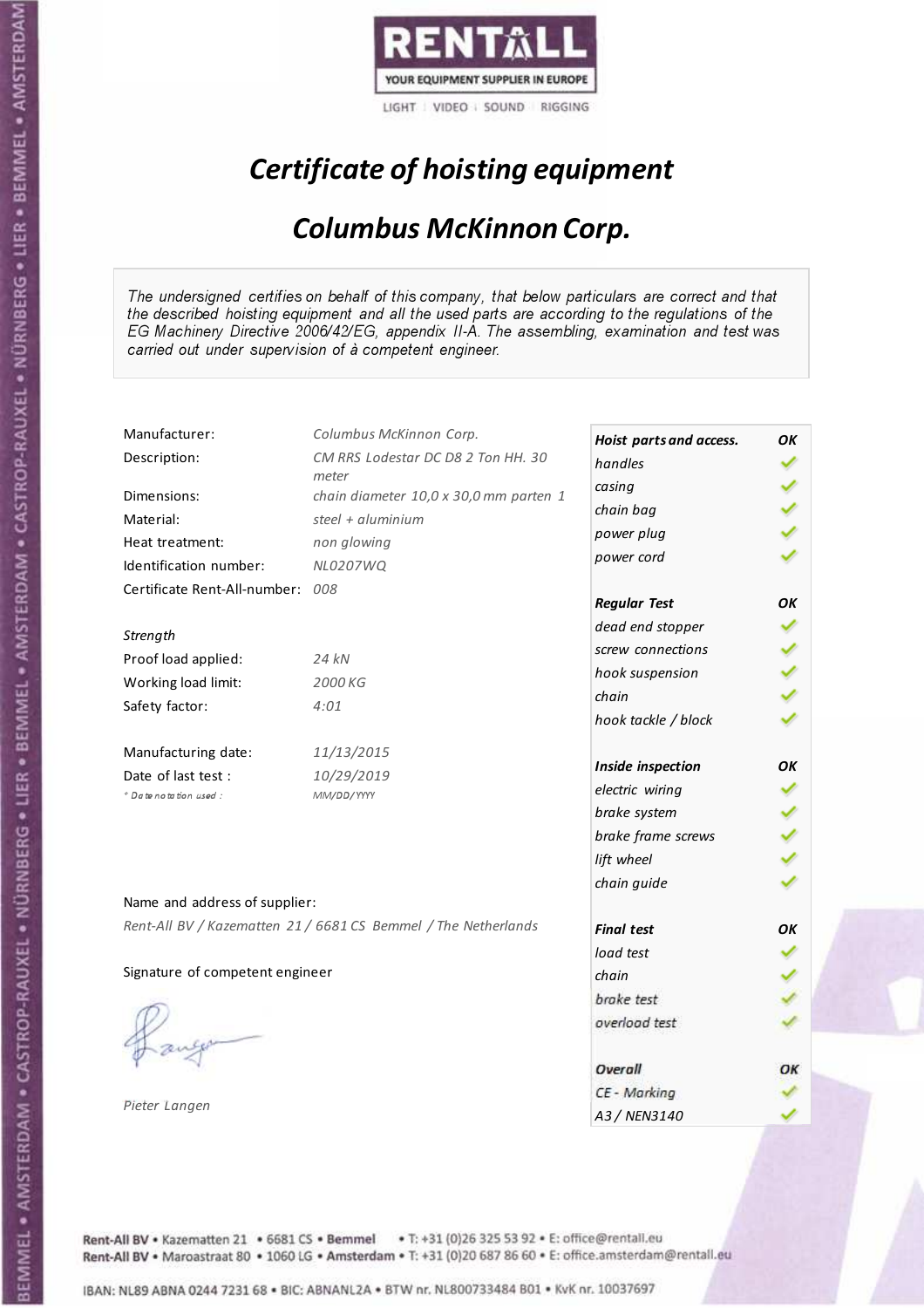

# Certificate of hoisting equipment

#### Columbus McKinnon Corp.

The undersigned certifies on behalf of this company, that below particulars are correct and that the described hoisting equipment and all the used parts are according to the regulations of the EG Machinery Directive 2006/42/EG, appendix II-A. The assembling, examination and test was carried out under supervision of à competent engineer.

| Manufacturer:                   | Columbus McKinnon Corp.                                        | Hoist parts and access. | OK |
|---------------------------------|----------------------------------------------------------------|-------------------------|----|
| Description:                    | CM RRS Lodestar DC D8 2 Ton HH. 30                             | handles                 |    |
| Dimensions:                     | meter<br>chain diameter 10,0 x 30,0 mm parten 1                | casing                  |    |
| Material:                       | steel + $aluminim$                                             | chain bag               |    |
|                                 |                                                                | power plug              |    |
| Heat treatment:                 | non glowing                                                    | power cord              |    |
| Identification number:          | <b>NL1137WQ</b>                                                |                         |    |
| Certificate Rent-All-number:    | 009                                                            | <b>Regular Test</b>     | OK |
| Strength                        |                                                                | dead end stopper        |    |
| Proof load applied:             | 24 kN                                                          | screw connections       |    |
|                                 |                                                                | hook suspension         |    |
| Working load limit:             | 2000 KG                                                        | chain                   |    |
| Safety factor:                  | 4:01                                                           | hook tackle / block     |    |
| Manufacturing date:             | 11/13/2015                                                     |                         |    |
| Date of last test :             | 10/29/2019                                                     | Inside inspection       | OК |
| * Date notation used :          | MM/DD/YYYY                                                     | electric wiring         |    |
|                                 |                                                                | brake system            |    |
|                                 |                                                                | brake frame screws      |    |
|                                 |                                                                | lift wheel              |    |
|                                 |                                                                | chain guide             |    |
| Name and address of supplier:   |                                                                |                         |    |
|                                 | Rent-All BV / Kazematten 21 / 6681 CS Bemmel / The Netherlands | <b>Final test</b>       | OK |
|                                 |                                                                | load test               |    |
| Signature of competent engineer |                                                                | chain                   |    |
|                                 |                                                                | brake test              |    |
|                                 |                                                                | overload test           |    |
|                                 |                                                                |                         |    |
|                                 |                                                                | Overall                 | ОΚ |
|                                 |                                                                | CE - Marking            |    |
| Pieter Langen                   |                                                                | A3 / NEN3140            |    |

Rent-All BV . Kazematten 21 . 6681 CS . Bemmel . T: +31 (0)26 325 53 92 . E: office@rentall.eu Rent-All BV · Maroastraat 80 · 1060 LG · Amsterdam · T: +31 (0)20 687 86 60 · E: office.amsterdam@rentall.eu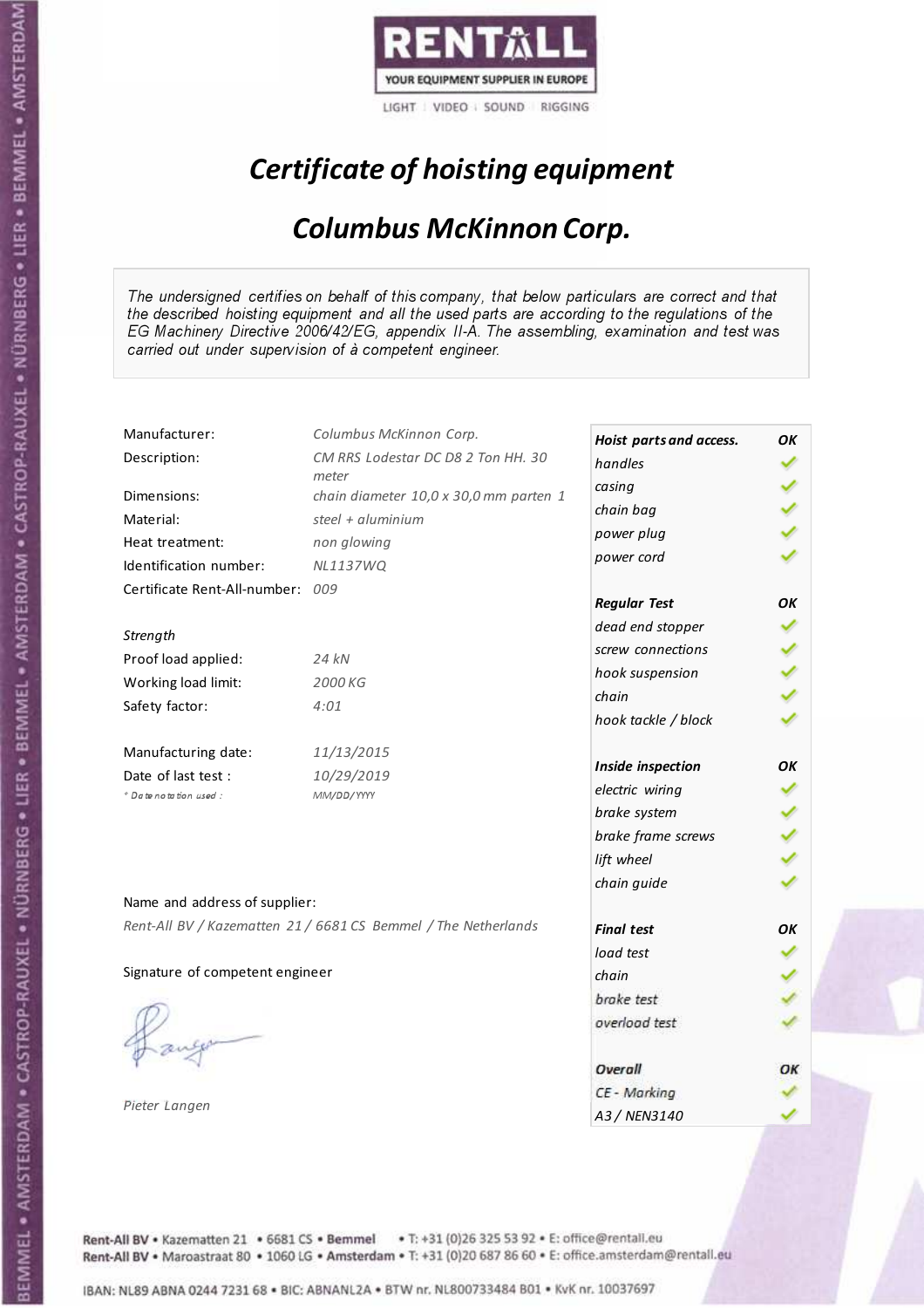

# Certificate of hoisting equipment

#### Columbus McKinnon Corp.

The undersigned certifies on behalf of this company, that below particulars are correct and that the described hoisting equipment and all the used parts are according to the regulations of the EG Machinery Directive 2006/42/EG, appendix II-A. The assembling, examination and test was carried out under supervision of à competent engineer.

| Manufacturer:                    | Columbus McKinnon Corp.                                        | Hoist parts and access. | OK |
|----------------------------------|----------------------------------------------------------------|-------------------------|----|
| Description:                     | CM RRS Lodestar DC D8 2 Ton HH. 30                             | handles                 |    |
| Dimensions:                      | meter<br>chain diameter 10,0 x 30,0 mm parten 1                | casing                  |    |
| Material:                        | steel + $aluminim$                                             | chain bag               |    |
| Heat treatment:                  | non glowing                                                    | power plug              |    |
| Identification number:           | <b>NL1138WQ</b>                                                | power cord              |    |
| Certificate Rent-All-number: 010 |                                                                |                         |    |
|                                  |                                                                | <b>Regular Test</b>     | OК |
| Strength                         |                                                                | dead end stopper        |    |
| Proof load applied:              | 24 kN                                                          | screw connections       |    |
| Working load limit:              | 2000 KG                                                        | hook suspension         |    |
| Safety factor:                   | 4:01                                                           | chain                   |    |
|                                  |                                                                | hook tackle / block     |    |
| Manufacturing date:              | 11/13/2015                                                     |                         |    |
| Date of last test :              | 2/12/2020                                                      | Inside inspection       | OK |
| * Date notation used:            | MM/DD/YYYY                                                     | electric wiring         |    |
|                                  |                                                                | brake system            |    |
|                                  |                                                                | brake frame screws      |    |
|                                  |                                                                | lift wheel              |    |
|                                  |                                                                | chain guide             |    |
| Name and address of supplier:    |                                                                |                         |    |
|                                  | Rent-All BV / Kazematten 21 / 6681 CS Bemmel / The Netherlands | <b>Final test</b>       | OK |
|                                  |                                                                | load test               |    |
| Signature of competent engineer  |                                                                | chain                   |    |
|                                  |                                                                | brake test              |    |
|                                  |                                                                | overload test           |    |
|                                  |                                                                |                         |    |
|                                  |                                                                | Overall                 | ОΚ |
| Pieter Langen                    |                                                                | CE - Marking            |    |
|                                  |                                                                | A3 / NEN3140            |    |

Rent-All BV . Kazematten 21 . 6681 CS . Bemmel . T: +31 (0)26 325 53 92 . E: office@rentall.eu Rent-All BV · Maroastraat 80 · 1060 LG · Amsterdam · T: +31 (0)20 687 86 60 · E: office.amsterdam@rentall.eu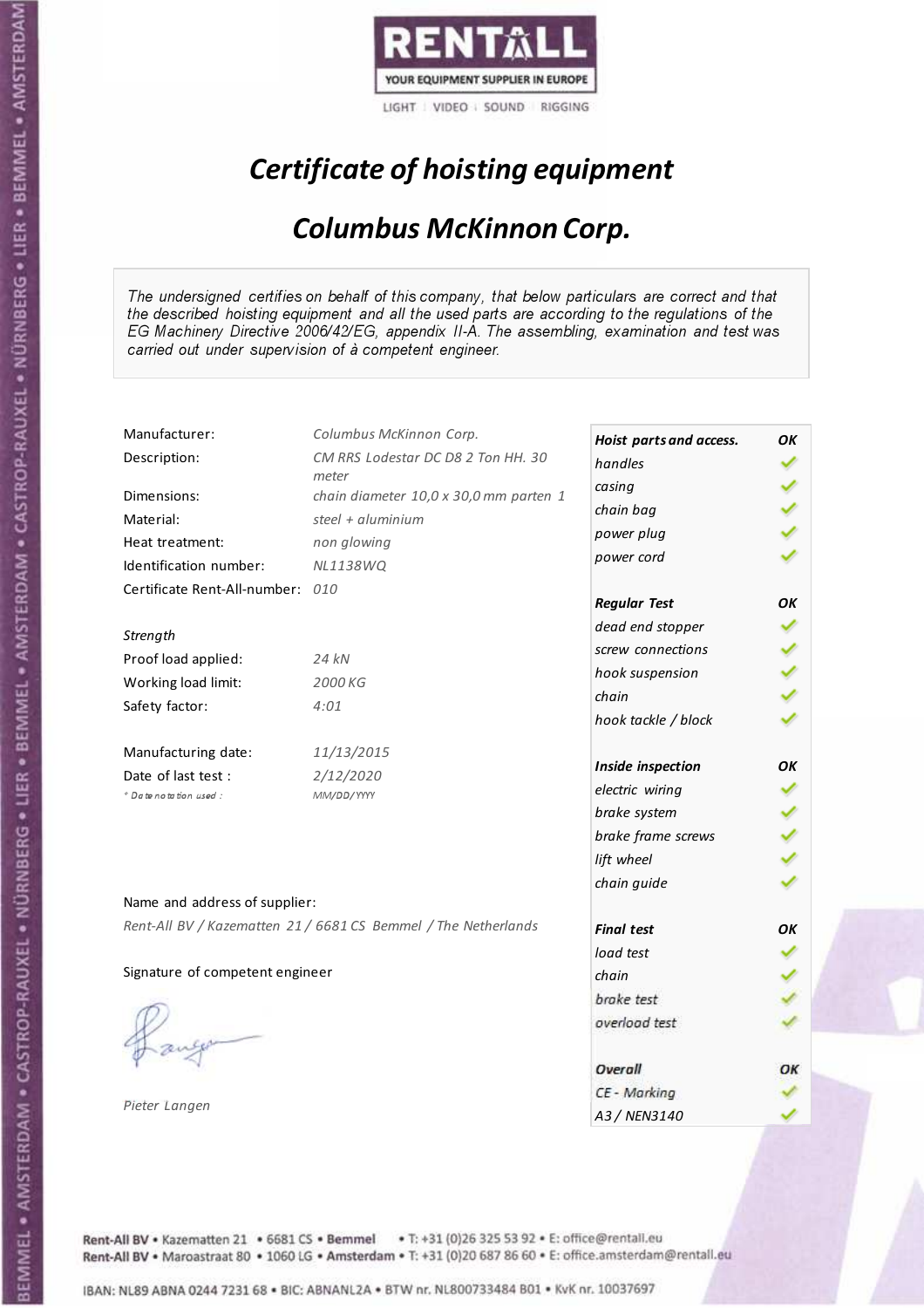

# Certificate of hoisting equipment

#### Columbus McKinnon Corp.

The undersigned certifies on behalf of this company, that below particulars are correct and that the described hoisting equipment and all the used parts are according to the regulations of the EG Machinery Directive 2006/42/EG, appendix II-A. The assembling, examination and test was carried out under supervision of à competent engineer.

| Manufacturer:                    | Columbus McKinnon Corp.                                        | Hoist parts and access. | OK |
|----------------------------------|----------------------------------------------------------------|-------------------------|----|
| Description:                     | CM RRS Lodestar DC D8 2 Ton HH. 30                             | handles                 |    |
| Dimensions:                      | meter<br>chain diameter 10,0 x 30,0 mm parten 1                | casing                  |    |
| Material:                        | steel + $aluminim$                                             | chain bag               |    |
| Heat treatment:                  | non glowing                                                    | power plug              |    |
| Identification number:           | NL1139WQ                                                       | power cord              |    |
| Certificate Rent-All-number: 011 |                                                                |                         |    |
|                                  |                                                                | <b>Regular Test</b>     | OК |
| Strength                         |                                                                | dead end stopper        |    |
| Proof load applied:              | 24 kN                                                          | screw connections       |    |
| Working load limit:              | 2000 KG                                                        | hook suspension         |    |
|                                  | 4:01                                                           | chain                   |    |
| Safety factor:                   |                                                                | hook tackle / block     |    |
| Manufacturing date:              | 11/13/2015                                                     |                         |    |
| Date of last test :              | 2/6/2020                                                       | Inside inspection       | OK |
| * Date notation used:            | MM/DD/YYYY                                                     | electric wiring         |    |
|                                  |                                                                | brake system            |    |
|                                  |                                                                | brake frame screws      |    |
|                                  |                                                                | lift wheel              |    |
|                                  |                                                                | chain guide             |    |
| Name and address of supplier:    |                                                                |                         |    |
|                                  | Rent-All BV / Kazematten 21 / 6681 CS Bemmel / The Netherlands | <b>Final test</b>       | OK |
|                                  |                                                                | load test               |    |
| Signature of competent engineer  |                                                                | chain                   |    |
|                                  |                                                                | brake test              |    |
|                                  |                                                                | overload test           |    |
|                                  |                                                                |                         |    |
|                                  |                                                                | Overall                 | ОΚ |
| Pieter Langen                    |                                                                | CE - Marking            |    |
|                                  |                                                                | A3 / NEN3140            |    |

Rent-All BV . Kazematten 21 . 6681 CS . Bemmel . T: +31 (0)26 325 53 92 . E: office@rentall.eu Rent-All BV · Maroastraat 80 · 1060 LG · Amsterdam · T: +31 (0)20 687 86 60 · E: office.amsterdam@rentall.eu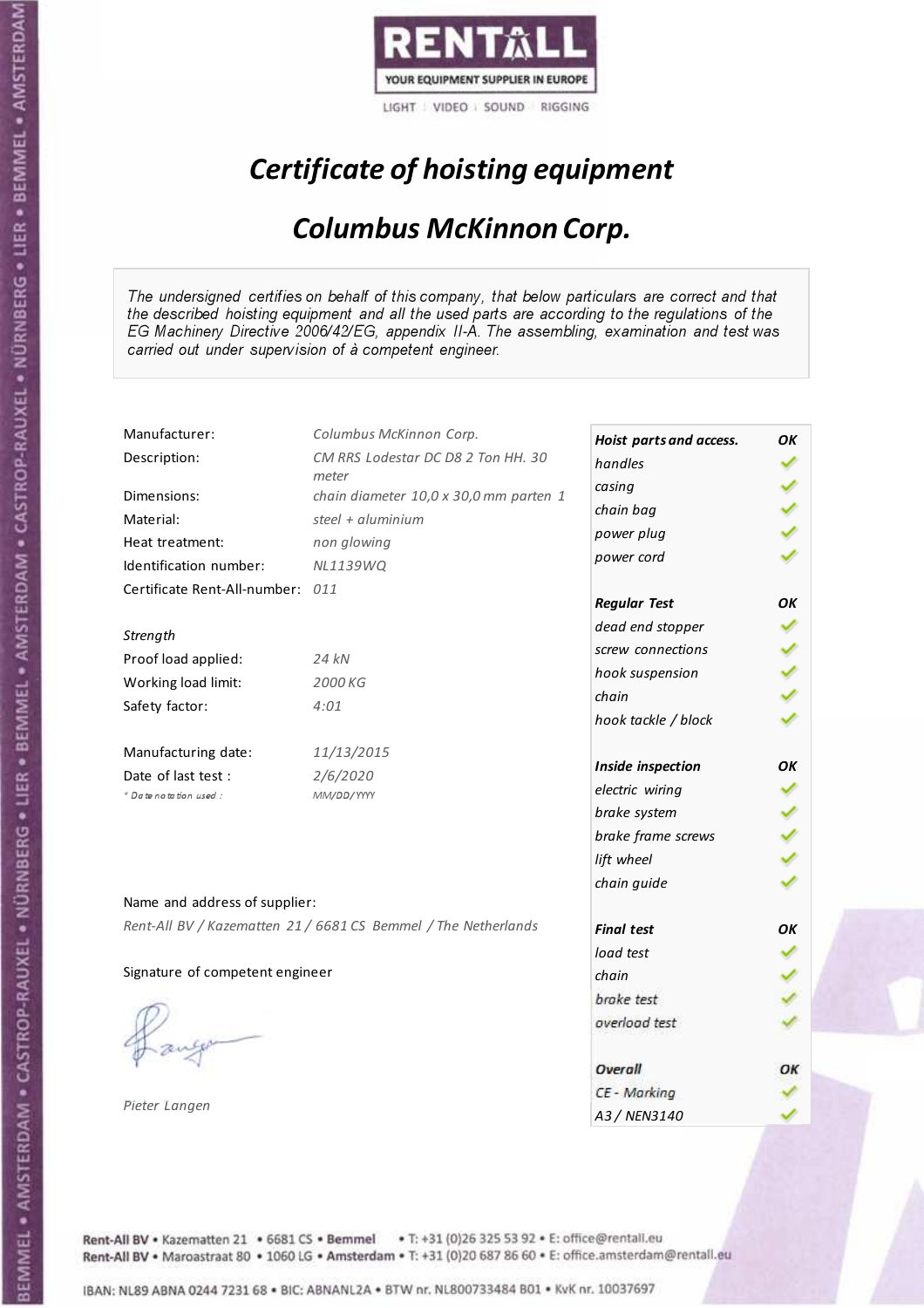

# Certificate of hoisting equipment

#### Columbus McKinnon Corp.

The undersigned certifies on behalf of this company, that below particulars are correct and that the described hoisting equipment and all the used parts are according to the regulations of the EG Machinery Directive 2006/42/EG, appendix II-A. The assembling, examination and test was carried out under supervision of à competent engineer.

| Manufacturer:                    | Columbus McKinnon Corp.                                        | Hoist parts and access. | OK |
|----------------------------------|----------------------------------------------------------------|-------------------------|----|
| Description:                     | CM RRS Lodestar DC D8 2 Ton HH. 30                             | handles                 |    |
| Dimensions:                      | meter                                                          | casing                  |    |
|                                  | chain diameter 10,0 x 30,0 mm parten 1<br>steel + $aluminim$   | chain bag               |    |
| Material:                        |                                                                | power plug              |    |
| Heat treatment:                  | non glowing                                                    | power cord              |    |
| Identification number:           | <b>NL1140WQ</b>                                                |                         |    |
| Certificate Rent-All-number: 012 |                                                                | <b>Regular Test</b>     | OK |
| Strength                         |                                                                | dead end stopper        |    |
|                                  |                                                                | screw connections       |    |
| Proof load applied:              | 24 kN                                                          | hook suspension         |    |
| Working load limit:              | 2000 KG                                                        | chain                   |    |
| Safety factor:                   | 4:01                                                           | hook tackle / block     |    |
| Manufacturing date:              | 11/13/2015                                                     |                         |    |
| Date of last test :              | 12/4/2019                                                      | Inside inspection       | OК |
| * Date notation used :           | MM/DD/YYYY                                                     | electric wiring         |    |
|                                  |                                                                | brake system            |    |
|                                  |                                                                | brake frame screws      |    |
|                                  |                                                                | lift wheel              |    |
|                                  |                                                                | chain guide             |    |
| Name and address of supplier:    |                                                                |                         |    |
|                                  | Rent-All BV / Kazematten 21 / 6681 CS Bemmel / The Netherlands | <b>Final test</b>       | OK |
|                                  |                                                                | load test               |    |
| Signature of competent engineer  |                                                                | chain                   |    |
|                                  |                                                                | brake test              |    |
|                                  |                                                                | overload test           |    |
|                                  |                                                                |                         |    |
|                                  |                                                                | Overall                 | ОΚ |
|                                  |                                                                | CE - Marking            |    |
| Pieter Langen                    |                                                                | A3 / NEN3140            |    |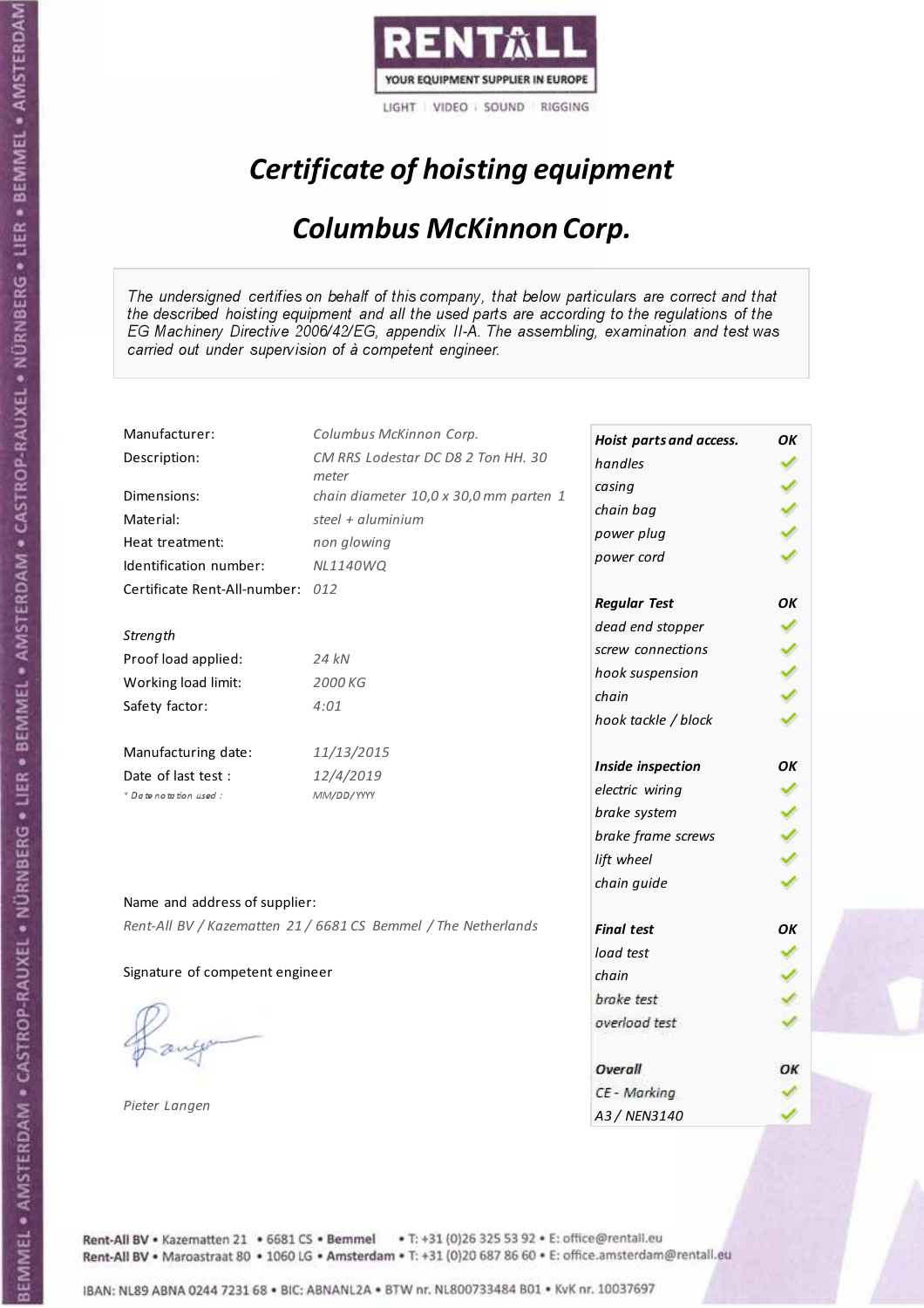

# Certificate of hoisting equipment

#### Columbus McKinnon Corp.

The undersigned certifies on behalf of this company, that below particulars are correct and that the described hoisting equipment and all the used parts are according to the regulations of the EG Machinery Directive 2006/42/EG, appendix II-A. The assembling, examination and test was carried out under supervision of à competent engineer.

| Manufacturer:                    | Columbus McKinnon Corp.                                        | Hoist parts and access. | OK |
|----------------------------------|----------------------------------------------------------------|-------------------------|----|
| Description:                     | CM RRS Lodestar DC D8 2 Ton HH. 30                             | handles                 |    |
| Dimensions:                      | meter<br>chain diameter 10,0 x 30,0 mm parten 1                | casing                  |    |
| Material:                        | steel + $aluminim$                                             | chain bag               |    |
| Heat treatment:                  | non glowing                                                    | power plug              |    |
| Identification number:           | <b>NL1141WQ</b>                                                | power cord              |    |
| Certificate Rent-All-number: 013 |                                                                |                         |    |
|                                  |                                                                | <b>Regular Test</b>     | OК |
| Strength                         |                                                                | dead end stopper        |    |
| Proof load applied:              | 24 kN                                                          | screw connections       |    |
| Working load limit:              | 2000 KG                                                        | hook suspension         |    |
|                                  | 4:01                                                           | chain                   |    |
| Safety factor:                   |                                                                | hook tackle / block     |    |
| Manufacturing date:              | 11/13/2015                                                     |                         |    |
| Date of last test :              | 2/5/2020                                                       | Inside inspection       | OK |
| * Date notation used:            | MM/DD/YYYY                                                     | electric wiring         |    |
|                                  |                                                                | brake system            |    |
|                                  |                                                                | brake frame screws      |    |
|                                  |                                                                | lift wheel              |    |
|                                  |                                                                | chain guide             |    |
| Name and address of supplier:    |                                                                |                         |    |
|                                  | Rent-All BV / Kazematten 21 / 6681 CS Bemmel / The Netherlands | <b>Final test</b>       | OK |
|                                  |                                                                | load test               |    |
| Signature of competent engineer  |                                                                | chain                   |    |
|                                  |                                                                | brake test              |    |
|                                  |                                                                | overload test           |    |
|                                  |                                                                |                         |    |
|                                  |                                                                | Overall                 | ОΚ |
| Pieter Langen                    |                                                                | CE - Marking            |    |
|                                  |                                                                | A3 / NEN3140            |    |

Rent-All BV . Kazematten 21 . 6681 CS . Bemmel . T: +31 (0)26 325 53 92 . E: office@rentall.eu Rent-All BV · Maroastraat 80 · 1060 LG · Amsterdam · T: +31 (0)20 687 86 60 · E: office.amsterdam@rentall.eu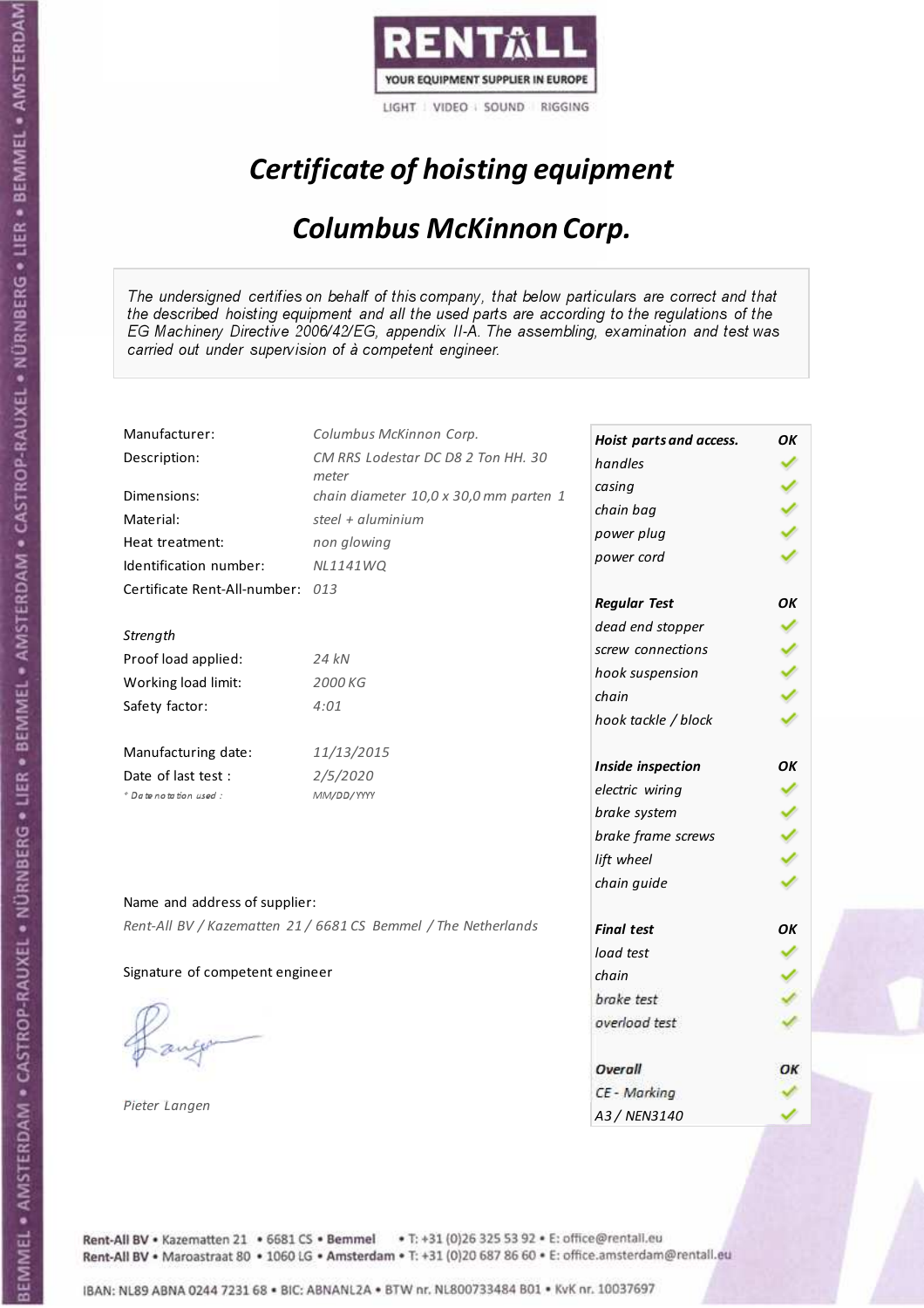

# Certificate of hoisting equipment

#### Columbus McKinnon Corp.

The undersigned certifies on behalf of this company, that below particulars are correct and that the described hoisting equipment and all the used parts are according to the regulations of the EG Machinery Directive 2006/42/EG, appendix II-A. The assembling, examination and test was carried out under supervision of à competent engineer.

| Manufacturer:                    | Columbus McKinnon Corp.                                        | Hoist parts and access. | OK |
|----------------------------------|----------------------------------------------------------------|-------------------------|----|
| Description:                     | CM RRS Lodestar DC D8 2 Ton HH. 30                             | handles                 |    |
| Dimensions:                      | meter<br>chain diameter 10,0 x 30,0 mm parten 1                | casing                  |    |
| Material:                        | steel + aluminium                                              | chain bag               |    |
| Heat treatment:                  | non glowing                                                    | power plug              |    |
| Identification number:           | <b>NL1142WQ</b>                                                | power cord              |    |
| Certificate Rent-All-number: 014 |                                                                |                         |    |
|                                  |                                                                | <b>Regular Test</b>     | OК |
|                                  |                                                                | dead end stopper        |    |
| Strength                         |                                                                | screw connections       |    |
| Proof load applied:              | 24 kN                                                          | hook suspension         |    |
| Working load limit:              | 2000 KG                                                        | chain                   |    |
| Safety factor:                   | 4:01                                                           | hook tackle / block     |    |
| Manufacturing date:              | 11/13/2015                                                     |                         |    |
| Date of last test :              | 10/25/2019                                                     | Inside inspection       | OК |
| * Date notation used :           | MM/DD/YYYY                                                     | electric wiring         |    |
|                                  |                                                                | brake system            |    |
|                                  |                                                                | brake frame screws      |    |
|                                  |                                                                | lift wheel              |    |
|                                  |                                                                | chain guide             |    |
| Name and address of supplier:    |                                                                |                         |    |
|                                  | Rent-All BV / Kazematten 21 / 6681 CS Bemmel / The Netherlands | <b>Final test</b>       | OK |
|                                  |                                                                | load test               |    |
| Signature of competent engineer  |                                                                | chain                   |    |
|                                  |                                                                | brake test              |    |
|                                  |                                                                | overload test           |    |
|                                  |                                                                | Overall                 | ОΚ |
|                                  |                                                                | CE - Marking            |    |
| Pieter Langen                    |                                                                | A3 / NEN3140            |    |

Rent-All BV . Kazematten 21 . 6681 CS . Bemmel . T: +31 (0)26 325 53 92 . E: office@rentall.eu Rent-All BV · Maroastraat 80 · 1060 LG · Amsterdam · T: +31 (0)20 687 86 60 · E: office.amsterdam@rentall.eu

IBAN: NL89 ABNA 0244 7231 68 . BIC: ABNANL2A . BTW nr. NL800733484 B01 . KvK nr. 10037697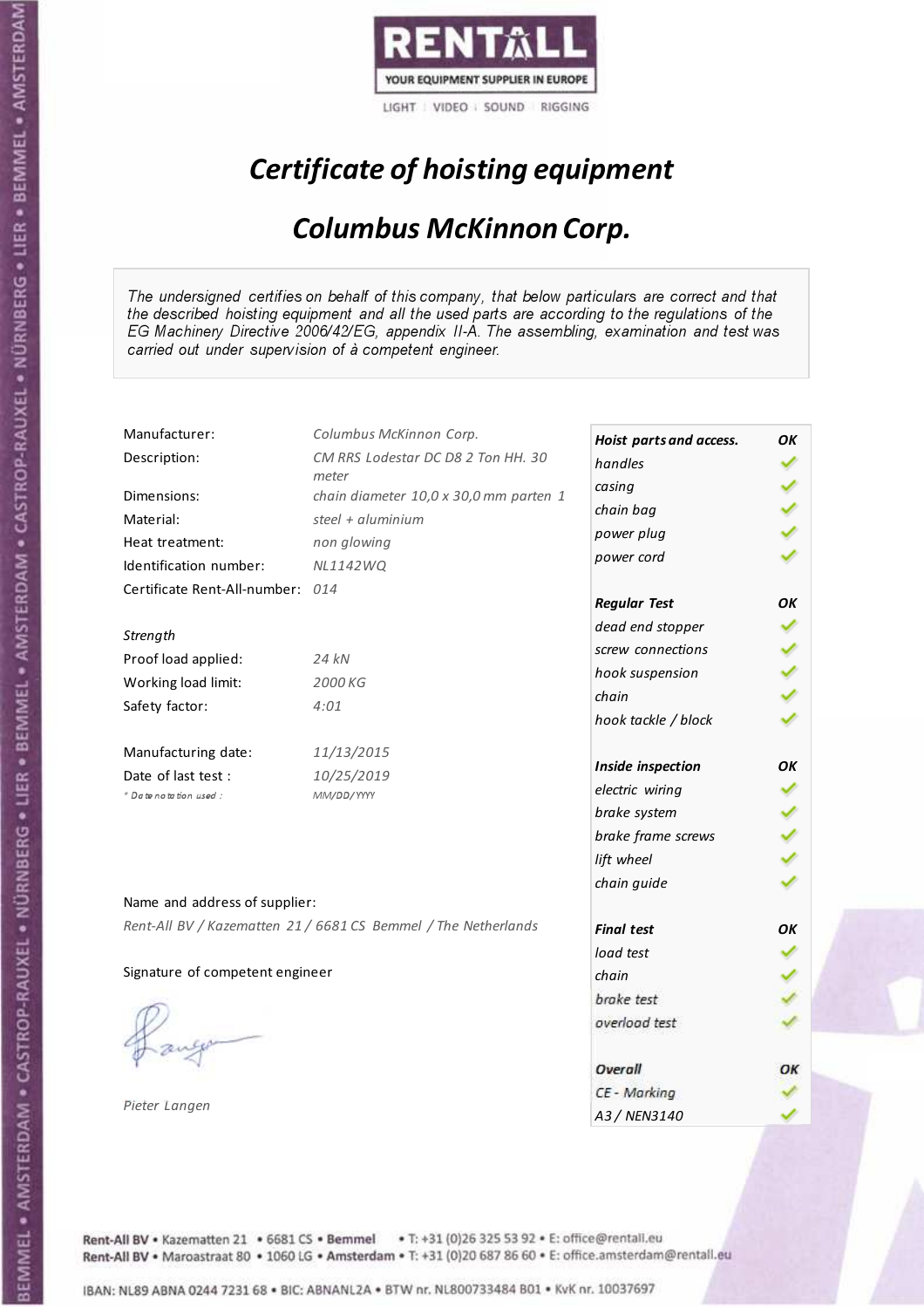

# Certificate of hoisting equipment

#### Columbus McKinnon Corp.

The undersigned certifies on behalf of this company, that below particulars are correct and that the described hoisting equipment and all the used parts are according to the regulations of the EG Machinery Directive 2006/42/EG, appendix II-A. The assembling, examination and test was carried out under supervision of à competent engineer.

| Manufacturer:                    | Columbus McKinnon Corp.                                        | Hoist parts and access. | OK |
|----------------------------------|----------------------------------------------------------------|-------------------------|----|
| Description:                     | CM RRS Lodestar DC D8 2 Ton HH. 30                             | handles                 |    |
|                                  | meter                                                          | casing                  |    |
| Dimensions:                      | chain diameter 10,0 x 30,0 mm parten 1                         | chain bag               |    |
| Material:                        | steel + $aluminim$                                             | power plug              |    |
| Heat treatment:                  | non glowing                                                    | power cord              |    |
| Identification number:           | <b>NL1145WQ</b>                                                |                         |    |
| Certificate Rent-All-number: 015 |                                                                | <b>Regular Test</b>     | OК |
| Strength                         |                                                                | dead end stopper        |    |
| Proof load applied:              | 24 kN                                                          | screw connections       |    |
|                                  |                                                                | hook suspension         |    |
| Working load limit:              | 2000 KG                                                        | chain                   |    |
| Safety factor:                   | 4:01                                                           | hook tackle / block     |    |
| Manufacturing date:              | 11/13/2015                                                     |                         |    |
| Date of last test :              | 10/29/2019                                                     | Inside inspection       | OK |
| + Date notation used :           | MM/DD/YYYY                                                     | electric wiring         |    |
|                                  |                                                                | brake system            |    |
|                                  |                                                                | brake frame screws      |    |
|                                  |                                                                | lift wheel              |    |
|                                  |                                                                | chain guide             |    |
| Name and address of supplier:    |                                                                |                         |    |
|                                  | Rent-All BV / Kazematten 21 / 6681 CS Bemmel / The Netherlands | <b>Final test</b>       | OK |
|                                  |                                                                | load test               |    |
| Signature of competent engineer  |                                                                | chain                   |    |
|                                  |                                                                | brake test              |    |
|                                  |                                                                | overload test           |    |
|                                  |                                                                | Overall                 | ОΚ |
|                                  |                                                                | CE - Marking            |    |
| Pieter Langen                    |                                                                | A3 / NEN3140            |    |

Rent-All BV . Kazematten 21 . 6681 CS . Bemmel . T: +31 (0)26 325 53 92 . E: office@rentall.eu Rent-All BV · Maroastraat 80 · 1060 LG · Amsterdam · T: +31 (0)20 687 86 60 · E: office.amsterdam@rentall.eu

IBAN: NL89 ABNA 0244 7231 68 . BIC: ABNANL2A . BTW nr. NL800733484 B01 . KvK nr. 10037697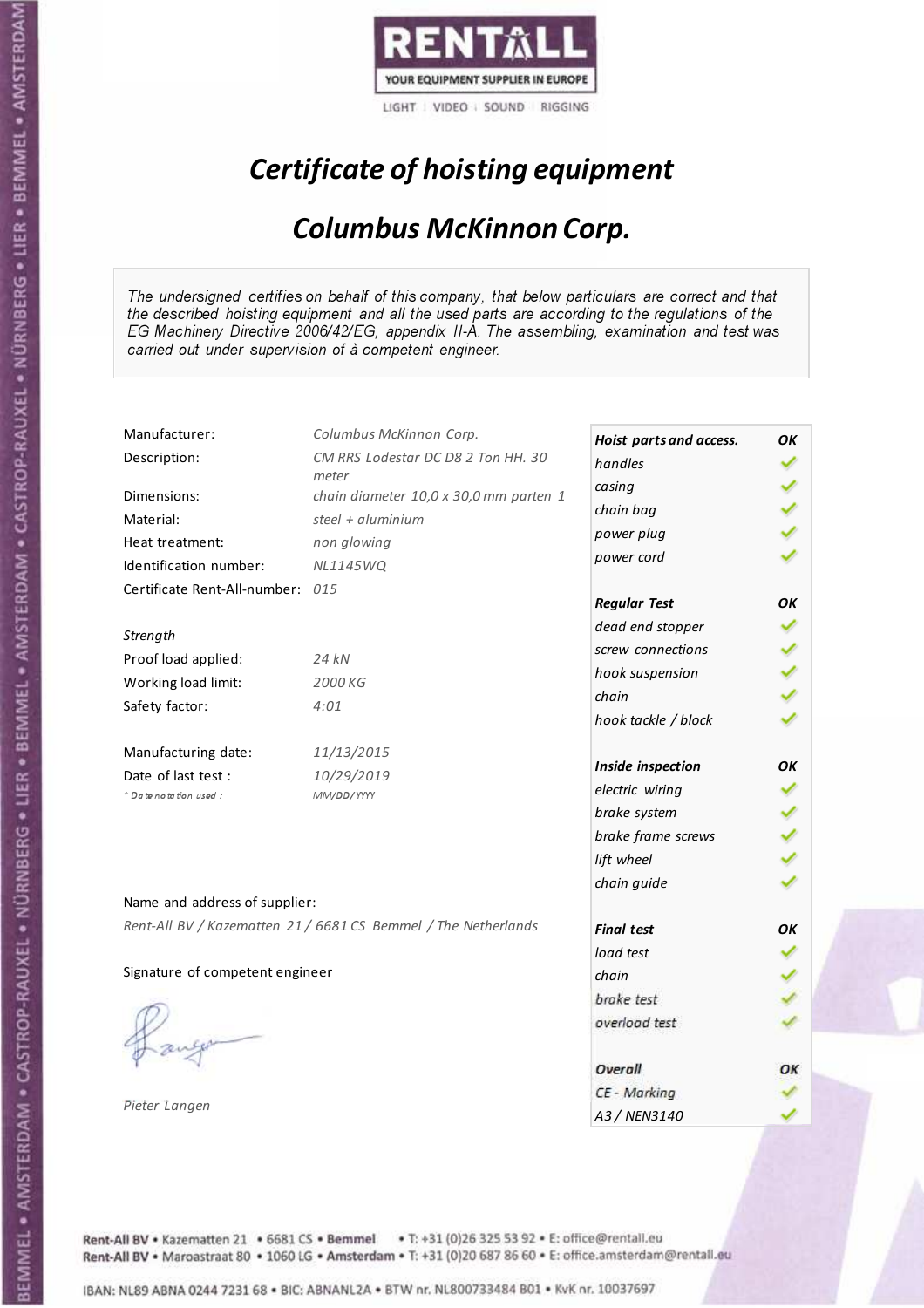

# Certificate of hoisting equipment

#### Columbus McKinnon Corp.

The undersigned certifies on behalf of this company, that below particulars are correct and that the described hoisting equipment and all the used parts are according to the regulations of the EG Machinery Directive 2006/42/EG, appendix II-A. The assembling, examination and test was carried out under supervision of à competent engineer.

| Manufacturer:                    | Columbus McKinnon Corp.                                        | Hoist parts and access. | OK |
|----------------------------------|----------------------------------------------------------------|-------------------------|----|
| Description:                     | CM RRS Lodestar DC D8 2 Ton HH. 30                             | handles                 |    |
| Dimensions:                      | meter<br>chain diameter 10,0 x 30,0 mm parten 1                | casing                  |    |
| Material:                        | steel + $aluminim$                                             | chain bag               |    |
|                                  |                                                                | power plug              |    |
| Heat treatment:                  | non glowing                                                    | power cord              |    |
| Identification number:           | <b>NL1160WQ</b>                                                |                         |    |
| Certificate Rent-All-number: 016 |                                                                | <b>Regular Test</b>     | OK |
| Strength                         |                                                                | dead end stopper        |    |
| Proof load applied:              | 24 kN                                                          | screw connections       |    |
|                                  |                                                                | hook suspension         |    |
| Working load limit:              | 2000 KG                                                        | chain                   |    |
| Safety factor:                   | 4:01                                                           | hook tackle / block     |    |
| Manufacturing date:              | 11/13/2015                                                     |                         |    |
| Date of last test :              | 2/12/2020                                                      | Inside inspection       | OK |
| + Date notation used:            | MM/DD/YYYY                                                     | electric wiring         |    |
|                                  |                                                                | brake system            |    |
|                                  |                                                                | brake frame screws      |    |
|                                  |                                                                | lift wheel              |    |
|                                  |                                                                | chain guide             |    |
| Name and address of supplier:    |                                                                |                         |    |
|                                  | Rent-All BV / Kazematten 21 / 6681 CS Bemmel / The Netherlands | <b>Final test</b>       | OK |
|                                  |                                                                | load test               |    |
| Signature of competent engineer  |                                                                | chain                   |    |
|                                  |                                                                | brake test              |    |
|                                  |                                                                | overload test           |    |
|                                  |                                                                |                         |    |
|                                  |                                                                | Overall                 | ОΚ |
|                                  |                                                                | CE - Marking            |    |
| Pieter Langen                    |                                                                | A3 / NEN3140            |    |

Rent-All BV . Kazematten 21 . 6681 CS . Bemmel . T: +31 (0)26 325 53 92 . E: office@rentall.eu Rent-All BV · Maroastraat 80 · 1060 LG · Amsterdam · T: +31 (0)20 687 86 60 · E: office.amsterdam@rentall.eu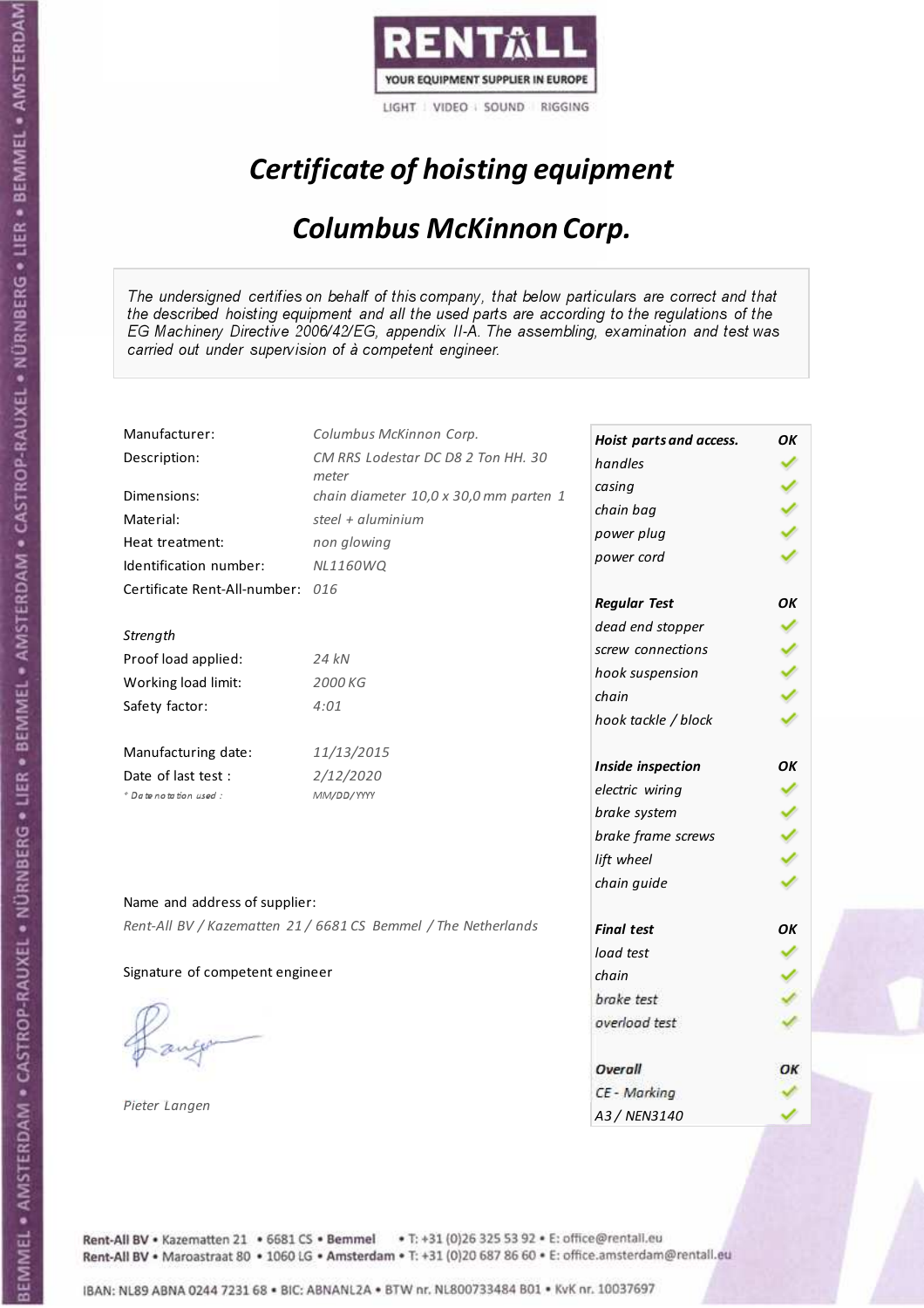

# Certificate of hoisting equipment

#### Columbus McKinnon Corp.

The undersigned certifies on behalf of this company, that below particulars are correct and that the described hoisting equipment and all the used parts are according to the regulations of the EG Machinery Directive 2006/42/EG, appendix II-A. The assembling, examination and test was carried out under supervision of à competent engineer.

| Manufacturer:                    | Columbus McKinnon Corp.                                        | Hoist parts and access. | OK |
|----------------------------------|----------------------------------------------------------------|-------------------------|----|
| Description:                     | CM RRS Lodestar DC D8 2 Ton HH. 30                             | handles                 |    |
|                                  | meter                                                          | casing                  |    |
| Dimensions:                      | chain diameter 10,0 x 30,0 mm parten 1                         | chain bag               |    |
| Material:                        | steel + aluminium                                              | power plug              |    |
| Heat treatment:                  | non glowing                                                    | power cord              |    |
| Identification number:           | <b>NL1161WQ</b>                                                |                         |    |
| Certificate Rent-All-number: 017 |                                                                | <b>Regular Test</b>     | OК |
| Strength                         |                                                                | dead end stopper        |    |
|                                  | 24 kN                                                          | screw connections       |    |
| Proof load applied:              |                                                                | hook suspension         |    |
| Working load limit:              | 2000 KG                                                        | chain                   |    |
| Safety factor:                   | 4:01                                                           | hook tackle / block     |    |
| Manufacturing date:              | 11/13/2015                                                     |                         |    |
| Date of last test :              | 10/25/2019                                                     | Inside inspection       | OК |
| * Date notation used :           | MM/DD/YYYY                                                     | electric wiring         |    |
|                                  |                                                                | brake system            |    |
|                                  |                                                                | brake frame screws      |    |
|                                  |                                                                | lift wheel              |    |
|                                  |                                                                | chain guide             |    |
| Name and address of supplier:    |                                                                |                         |    |
|                                  | Rent-All BV / Kazematten 21 / 6681 CS Bemmel / The Netherlands | <b>Final test</b>       | OK |
|                                  |                                                                | load test               |    |
| Signature of competent engineer  |                                                                | chain                   |    |
|                                  |                                                                | brake test              |    |
|                                  |                                                                | overload test           |    |
|                                  |                                                                | Overall                 | ОΚ |
|                                  |                                                                | CE - Marking            |    |
| Pieter Langen                    |                                                                | A3 / NEN3140            |    |

Rent-All BV . Kazematten 21 . 6681 CS . Bemmel . T: +31 (0)26 325 53 92 . E: office@rentall.eu Rent-All BV · Maroastraat 80 · 1060 LG · Amsterdam · T: +31 (0)20 687 86 60 · E: office.amsterdam@rentall.eu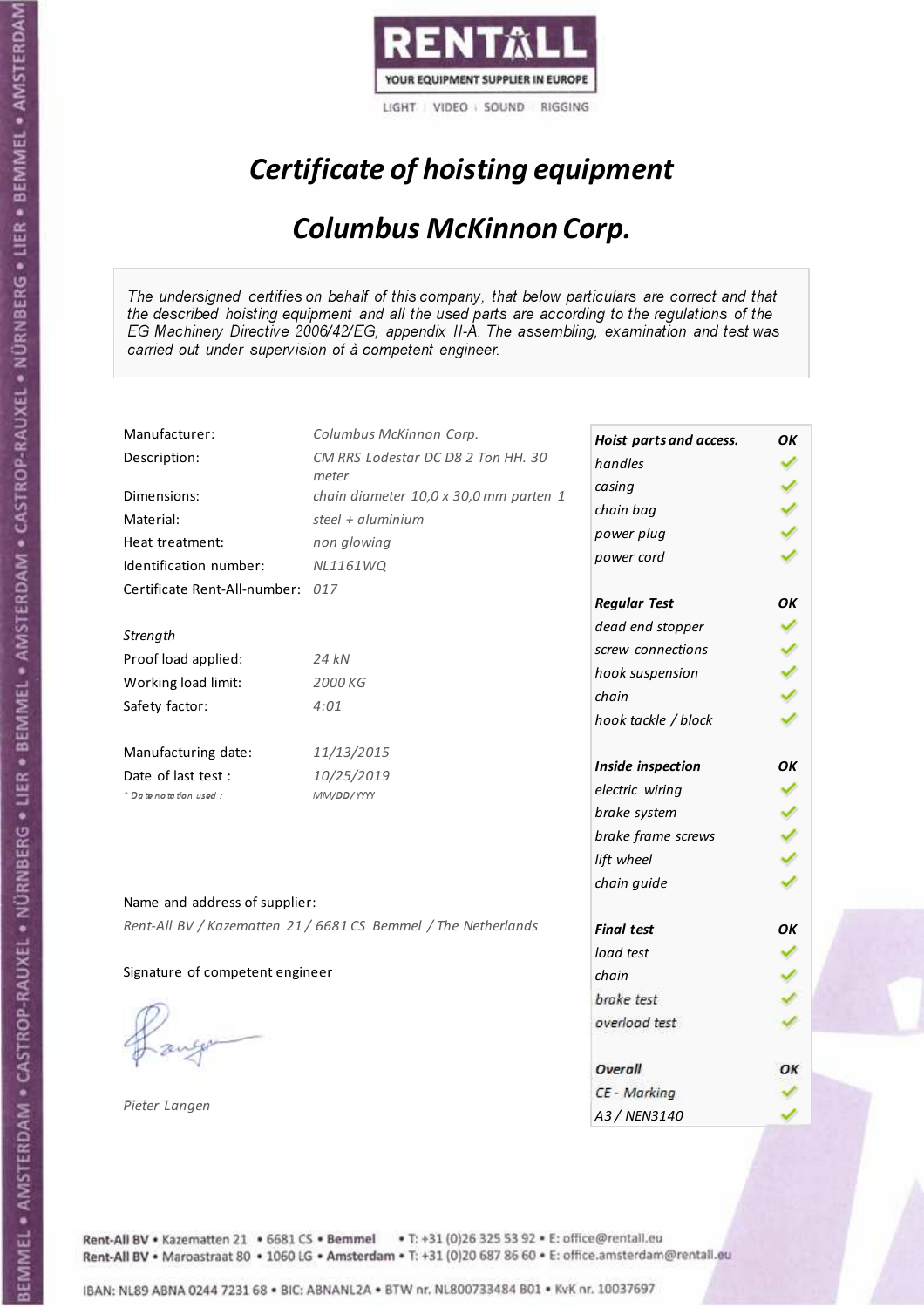

# Certificate of hoisting equipment

#### Columbus McKinnon Corp.

The undersigned certifies on behalf of this company, that below particulars are correct and that the described hoisting equipment and all the used parts are according to the regulations of the EG Machinery Directive 2006/42/EG, appendix II-A. The assembling, examination and test was carried out under supervision of à competent engineer.

| Manufacturer:                    | Columbus McKinnon Corp.                                        | Hoist parts and access. | OK |
|----------------------------------|----------------------------------------------------------------|-------------------------|----|
| Description:                     | CM RRS Lodestar DC D8 2 Ton HH. 30                             | handles                 |    |
| Dimensions:                      | meter<br>chain diameter 10,0 x 30,0 mm parten 1                | casing                  |    |
| Material:                        | steel + $aluminim$                                             | chain bag               |    |
|                                  |                                                                | power plug              |    |
| Heat treatment:                  | non glowing                                                    | power cord              |    |
| Identification number:           | <b>NL1162WQ</b>                                                |                         |    |
| Certificate Rent-All-number: 018 |                                                                | <b>Regular Test</b>     | OK |
| Strength                         |                                                                | dead end stopper        |    |
|                                  |                                                                | screw connections       |    |
| Proof load applied:              | 24 kN                                                          | hook suspension         |    |
| Working load limit:              | 2000 KG                                                        | chain                   |    |
| Safety factor:                   | 4:01                                                           | hook tackle / block     |    |
| Manufacturing date:              | 11/13/2015                                                     |                         |    |
| Date of last test :              | 10/29/2019                                                     | Inside inspection       | OК |
| * Date notation used :           | MM/DD/YYYY                                                     | electric wiring         |    |
|                                  |                                                                | brake system            |    |
|                                  |                                                                | brake frame screws      |    |
|                                  |                                                                | lift wheel              |    |
|                                  |                                                                | chain guide             |    |
| Name and address of supplier:    |                                                                |                         |    |
|                                  | Rent-All BV / Kazematten 21 / 6681 CS Bemmel / The Netherlands | <b>Final test</b>       | OK |
|                                  |                                                                | load test               |    |
| Signature of competent engineer  |                                                                | chain                   |    |
|                                  |                                                                | brake test              |    |
|                                  |                                                                | overload test           |    |
|                                  |                                                                |                         |    |
|                                  |                                                                | Overall                 | ОΚ |
|                                  |                                                                | CE - Marking            |    |
| Pieter Langen                    |                                                                | A3 / NEN3140            |    |

Rent-All BV . Kazematten 21 . 6681 CS . Bemmel . T: +31 (0)26 325 53 92 . E: office@rentall.eu Rent-All BV · Maroastraat 80 · 1060 LG · Amsterdam · T: +31 (0)20 687 86 60 · E: office.amsterdam@rentall.eu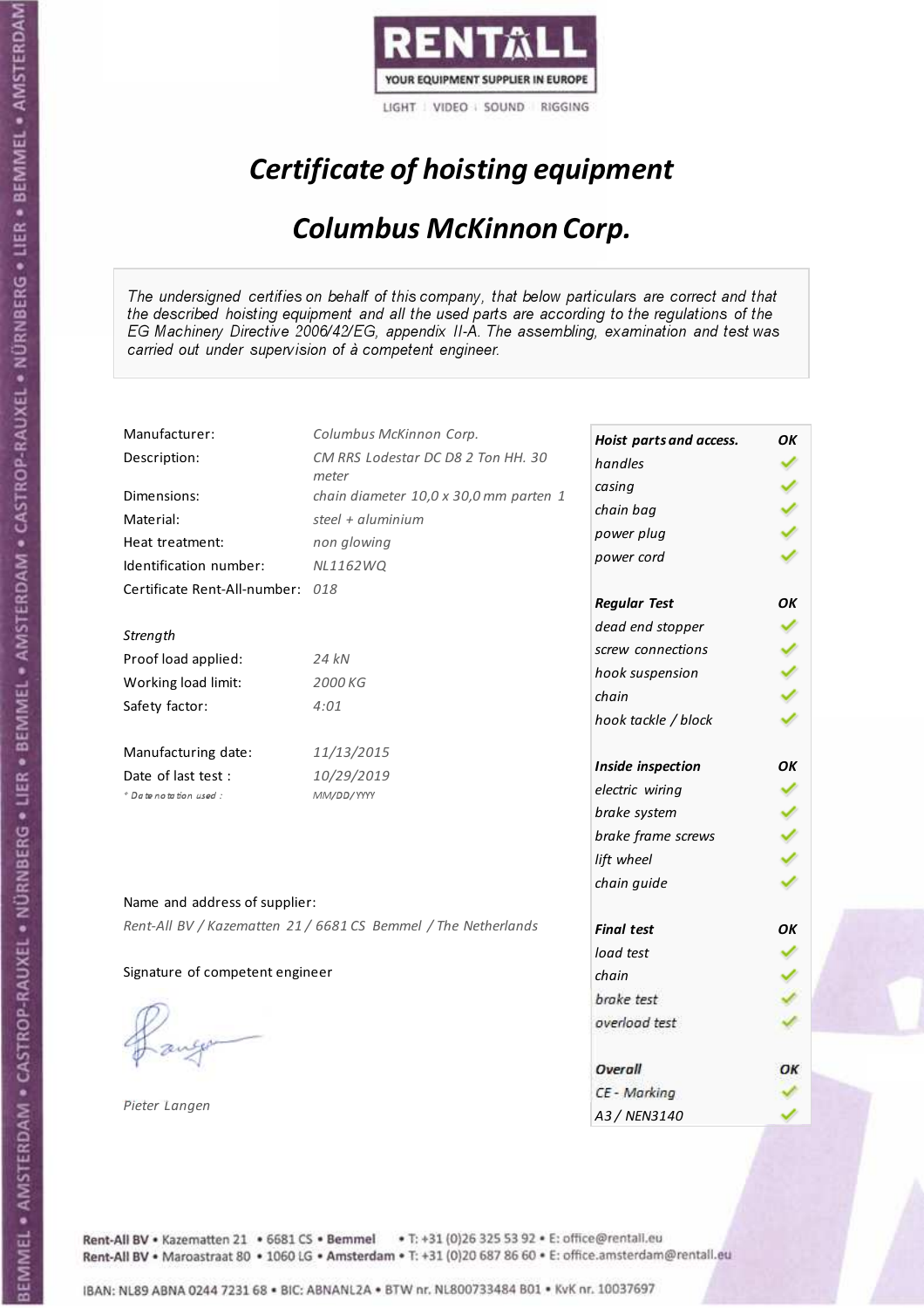

# Certificate of hoisting equipment

#### Columbus McKinnon Corp.

The undersigned certifies on behalf of this company, that below particulars are correct and that the described hoisting equipment and all the used parts are according to the regulations of the EG Machinery Directive 2006/42/EG, appendix II-A. The assembling, examination and test was carried out under supervision of à competent engineer.

| Manufacturer:                    | Columbus McKinnon Corp.                                        | Hoist parts and access. | OK |
|----------------------------------|----------------------------------------------------------------|-------------------------|----|
| Description:                     | CM RRS Lodestar DC D8 2 Ton HH. 30                             | handles                 |    |
| Dimensions:                      | meter<br>chain diameter 10,0 x 30,0 mm parten 1                | casing                  |    |
| Material:                        | steel + $aluminim$                                             | chain bag               |    |
| Heat treatment:                  | non glowing                                                    | power plug              |    |
| Identification number:           | NL1163WQ                                                       | power cord              |    |
| Certificate Rent-All-number: 019 |                                                                |                         |    |
|                                  |                                                                | <b>Regular Test</b>     | OК |
| Strength                         |                                                                | dead end stopper        |    |
|                                  | 24 kN                                                          | screw connections       |    |
| Proof load applied:              |                                                                | hook suspension         |    |
| Working load limit:              | 2000 KG                                                        | chain                   |    |
| Safety factor:                   | 4:01                                                           | hook tackle / block     |    |
| Manufacturing date:              | 11/13/2015                                                     |                         |    |
| Date of last test :              | 2/4/2020                                                       | Inside inspection       | OK |
| * Date notation used:            | MM/DD/YYYY                                                     | electric wiring         |    |
|                                  |                                                                | brake system            |    |
|                                  |                                                                | brake frame screws      |    |
|                                  |                                                                | lift wheel              |    |
|                                  |                                                                | chain guide             |    |
| Name and address of supplier:    |                                                                |                         |    |
|                                  | Rent-All BV / Kazematten 21 / 6681 CS Bemmel / The Netherlands | <b>Final test</b>       | OK |
|                                  |                                                                | load test               |    |
| Signature of competent engineer  |                                                                | chain                   |    |
|                                  |                                                                | brake test              |    |
|                                  |                                                                | overload test           |    |
|                                  |                                                                |                         |    |
|                                  |                                                                | Overall                 | ОΚ |
| Pieter Langen                    |                                                                | CE - Marking            |    |
|                                  |                                                                | A3 / NEN3140            |    |

Rent-All BV . Kazematten 21 . 6681 CS . Bemmel . T: +31 (0)26 325 53 92 . E: office@rentall.eu Rent-All BV · Maroastraat 80 · 1060 LG · Amsterdam · T: +31 (0)20 687 86 60 · E: office.amsterdam@rentall.eu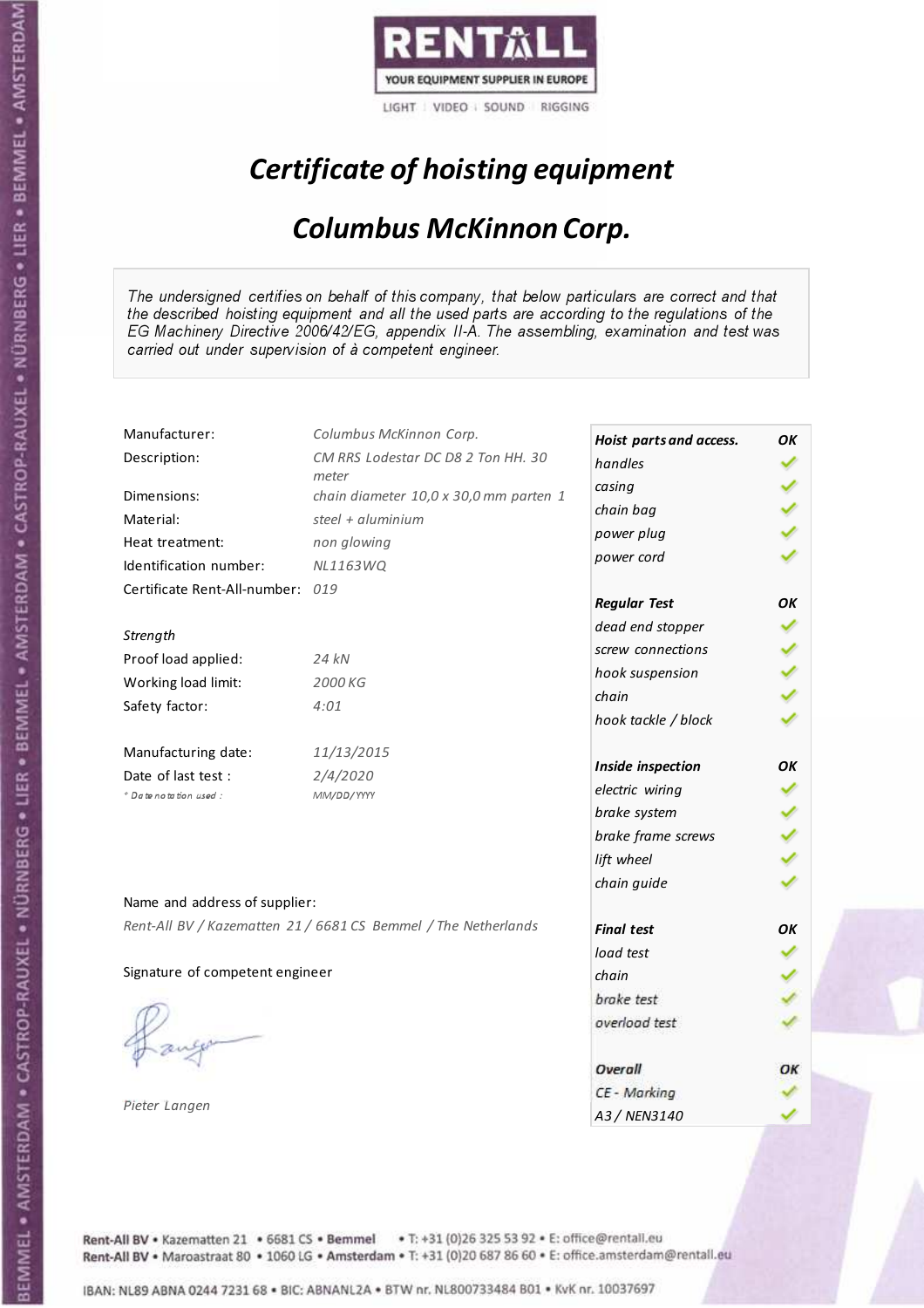

# Certificate of hoisting equipment

#### Columbus McKinnon Corp.

The undersigned certifies on behalf of this company, that below particulars are correct and that the described hoisting equipment and all the used parts are according to the regulations of the EG Machinery Directive 2006/42/EG, appendix II-A. The assembling, examination and test was carried out under supervision of à competent engineer.

| Manufacturer:                    | Columbus McKinnon Corp.                                        | Hoist parts and access. | OK |
|----------------------------------|----------------------------------------------------------------|-------------------------|----|
| Description:                     | CM RRS Lodestar DC D8 2 Ton HH. 30                             | handles                 |    |
| Dimensions:                      | meter<br>chain diameter 10,0 x 30,0 mm parten 1                | casing                  |    |
| Material:                        | steel + $aluminim$                                             | chain bag               |    |
|                                  |                                                                | power plug              |    |
| Heat treatment:                  | non glowing                                                    | power cord              |    |
| Identification number:           | <b>NL1165WQ</b>                                                |                         |    |
| Certificate Rent-All-number: 020 |                                                                | <b>Regular Test</b>     | OK |
| Strength                         |                                                                | dead end stopper        |    |
| Proof load applied:              | 24 kN                                                          | screw connections       |    |
|                                  |                                                                | hook suspension         |    |
| Working load limit:              | 2000 KG                                                        | chain                   |    |
| Safety factor:                   | 4:01                                                           | hook tackle / block     |    |
| Manufacturing date:              | 11/13/2015                                                     |                         |    |
| Date of last test :              | 10/29/2019                                                     | Inside inspection       | OК |
| * Date notation used :           | MM/DD/YYYY                                                     | electric wiring         |    |
|                                  |                                                                | brake system            |    |
|                                  |                                                                | brake frame screws      |    |
|                                  |                                                                | lift wheel              |    |
|                                  |                                                                | chain guide             |    |
| Name and address of supplier:    |                                                                |                         |    |
|                                  | Rent-All BV / Kazematten 21 / 6681 CS Bemmel / The Netherlands | <b>Final test</b>       | OK |
|                                  |                                                                | load test               |    |
| Signature of competent engineer  |                                                                | chain                   |    |
|                                  |                                                                | brake test              |    |
|                                  |                                                                | overload test           |    |
|                                  |                                                                |                         |    |
|                                  |                                                                | Overall                 | ОΚ |
|                                  |                                                                | CE - Marking            |    |
| Pieter Langen                    |                                                                | A3 / NEN3140            |    |

Rent-All BV . Kazematten 21 . 6681 CS . Bemmel . T: +31 (0)26 325 53 92 . E: office@rentall.eu Rent-All BV · Maroastraat 80 · 1060 LG · Amsterdam · T: +31 (0)20 687 86 60 · E: office.amsterdam@rentall.eu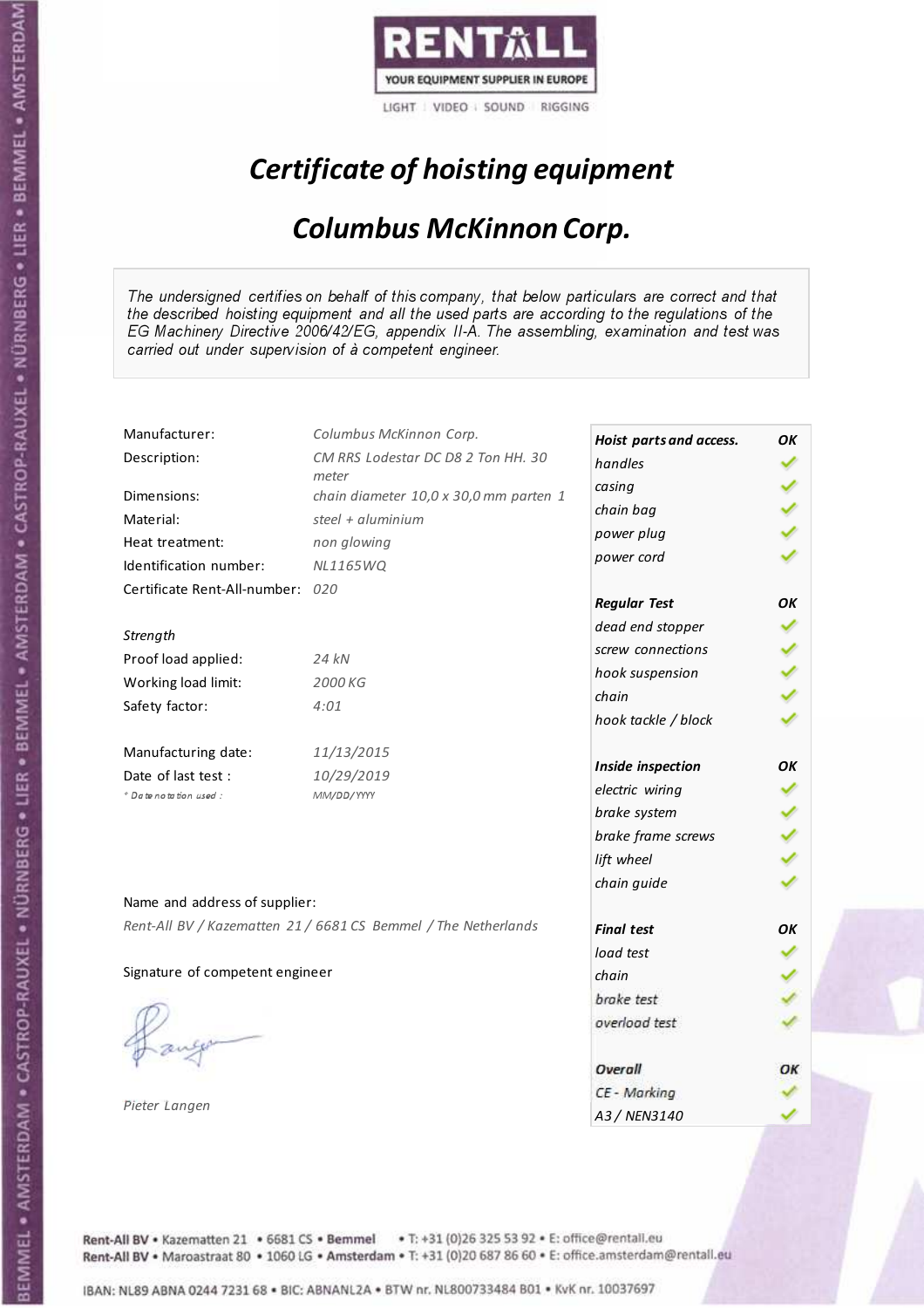

# Certificate of hoisting equipment

#### Columbus McKinnon Corp.

The undersigned certifies on behalf of this company, that below particulars are correct and that the described hoisting equipment and all the used parts are according to the regulations of the EG Machinery Directive 2006/42/EG, appendix II-A. The assembling, examination and test was carried out under supervision of à competent engineer.

| Manufacturer:                    | Columbus McKinnon Corp.                                        | Hoist parts and access. | OK |
|----------------------------------|----------------------------------------------------------------|-------------------------|----|
| Description:                     | CM RRS Lodestar DC D8 2 Ton HH. 30                             | handles                 |    |
| Dimensions:                      | meter<br>chain diameter 10,0 x 30,0 mm parten 1                | casing                  |    |
| Material:                        | steel + $aluminim$                                             | chain bag               |    |
|                                  |                                                                | power plug              |    |
| Heat treatment:                  | non glowing                                                    | power cord              |    |
| Identification number:           | <b>NL6047XM</b>                                                |                         |    |
| Certificate Rent-All-number: 021 |                                                                | <b>Regular Test</b>     | OK |
| Strength                         |                                                                | dead end stopper        |    |
| Proof load applied:              | 24 kN                                                          | screw connections       |    |
|                                  |                                                                | hook suspension         |    |
| Working load limit:              | 2000 KG                                                        | chain                   |    |
| Safety factor:                   | 4:01                                                           | hook tackle / block     |    |
| Manufacturing date:              | 6/9/2017                                                       |                         |    |
| Date of last test :              | 12/4/2019                                                      | Inside inspection       | OK |
| + Date notation used:            | MM/DD/YYYY                                                     | electric wiring         |    |
|                                  |                                                                | brake system            |    |
|                                  |                                                                | brake frame screws      |    |
|                                  |                                                                | lift wheel              |    |
|                                  |                                                                | chain guide             |    |
| Name and address of supplier:    |                                                                |                         |    |
|                                  | Rent-All BV / Kazematten 21 / 6681 CS Bemmel / The Netherlands | <b>Final test</b>       | OK |
|                                  |                                                                | load test               |    |
| Signature of competent engineer  |                                                                | chain                   |    |
|                                  |                                                                | brake test              |    |
|                                  |                                                                | overload test           |    |
|                                  |                                                                |                         |    |
|                                  |                                                                | Overall                 | ОΚ |
|                                  |                                                                | CE - Marking            |    |
| Pieter Langen                    |                                                                | A3 / NEN3140            |    |

Rent-All BV . Kazematten 21 . 6681 CS . Bemmel . T: +31 (0)26 325 53 92 . E: office@rentall.eu Rent-All BV · Maroastraat 80 · 1060 LG · Amsterdam · T: +31 (0)20 687 86 60 · E: office.amsterdam@rentall.eu

IBAN: NL89 ABNA 0244 7231 68 . BIC: ABNANL2A . BTW nr. NL800733484 B01 . KvK nr. 10037697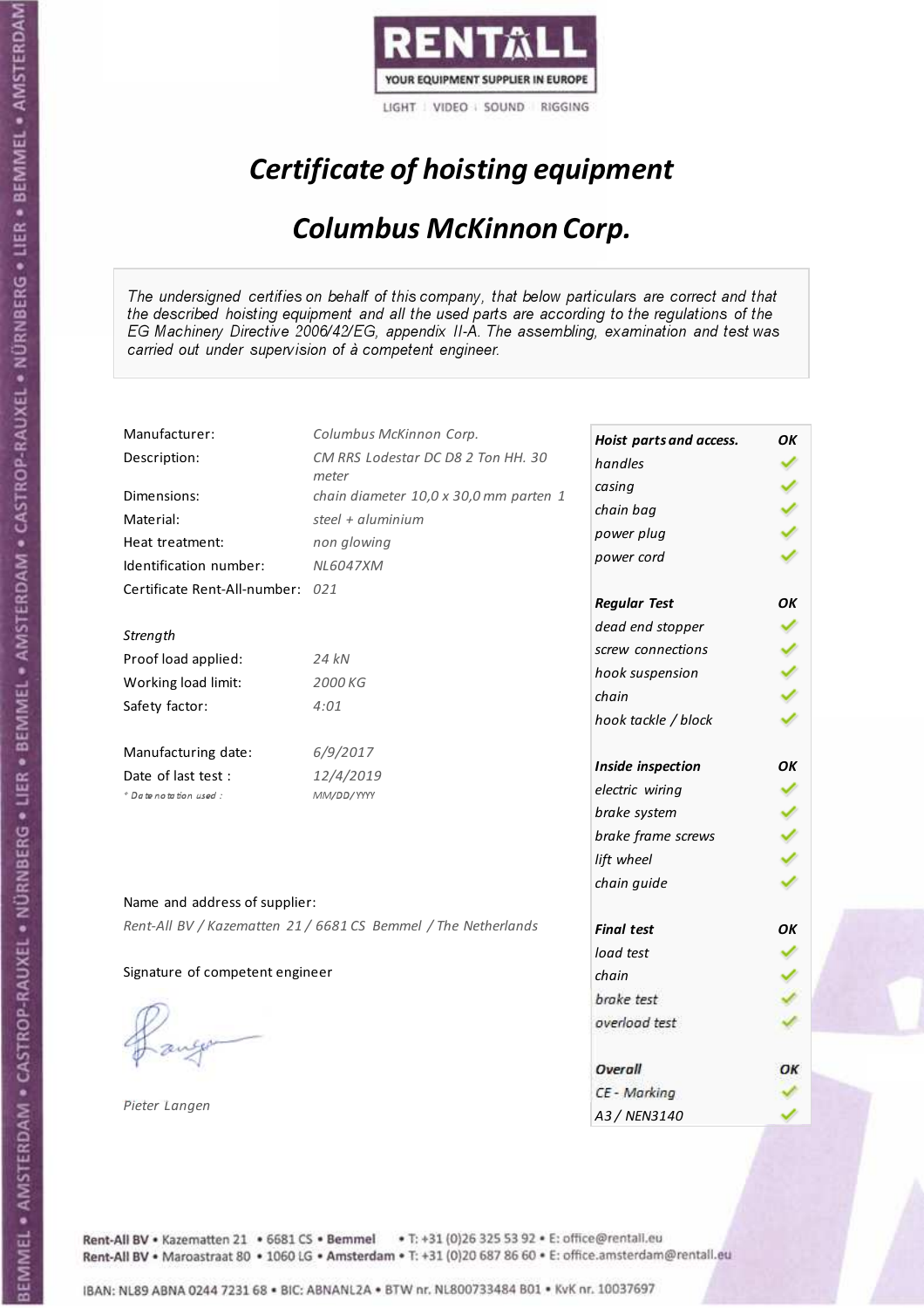

# Certificate of hoisting equipment

#### Columbus McKinnon Corp.

The undersigned certifies on behalf of this company, that below particulars are correct and that the described hoisting equipment and all the used parts are according to the regulations of the EG Machinery Directive 2006/42/EG, appendix II-A. The assembling, examination and test was carried out under supervision of à competent engineer.

| Manufacturer:                    | Columbus McKinnon Corp.                                        | Hoist parts and access. | OK |
|----------------------------------|----------------------------------------------------------------|-------------------------|----|
| Description:                     | CM RRS Lodestar DC D8 2 Ton HH. 30                             | handles                 |    |
| Dimensions:                      | meter<br>chain diameter 10,0 x 30,0 mm parten 1                | casing                  |    |
| Material:                        | steel + $aluminim$                                             | chain bag               |    |
|                                  |                                                                | power plug              |    |
| Heat treatment:                  | non glowing                                                    | power cord              |    |
| Identification number:           | <b>NL6048XM</b>                                                |                         |    |
| Certificate Rent-All-number: 022 |                                                                | <b>Regular Test</b>     | OK |
| Strength                         |                                                                | dead end stopper        |    |
| Proof load applied:              | 24 kN                                                          | screw connections       |    |
|                                  |                                                                | hook suspension         |    |
| Working load limit:              | 2000 KG                                                        | chain                   |    |
| Safety factor:                   | 4:01                                                           | hook tackle / block     |    |
| Manufacturing date:              | 6/9/2017                                                       |                         |    |
| Date of last test :              | 1/28/2020                                                      | Inside inspection       | OK |
| + Date notation used:            | MM/DD/YYYY                                                     | electric wiring         |    |
|                                  |                                                                | brake system            |    |
|                                  |                                                                | brake frame screws      |    |
|                                  |                                                                | lift wheel              |    |
|                                  |                                                                | chain guide             |    |
| Name and address of supplier:    |                                                                |                         |    |
|                                  | Rent-All BV / Kazematten 21 / 6681 CS Bemmel / The Netherlands | <b>Final test</b>       | OK |
|                                  |                                                                | load test               |    |
| Signature of competent engineer  |                                                                | chain                   |    |
|                                  |                                                                | brake test              |    |
|                                  |                                                                | overload test           |    |
|                                  |                                                                |                         |    |
|                                  |                                                                | Overall                 | ОΚ |
|                                  |                                                                | CE - Marking            |    |
| Pieter Langen                    |                                                                | A3 / NEN3140            |    |

Rent-All BV . Kazematten 21 . 6681 CS . Bemmel . T: +31 (0)26 325 53 92 . E: office@rentall.eu Rent-All BV · Maroastraat 80 · 1060 LG · Amsterdam · T: +31 (0)20 687 86 60 · E: office.amsterdam@rentall.eu

IBAN: NL89 ABNA 0244 7231 68 . BIC: ABNANL2A . BTW nr. NL800733484 B01 . KvK nr. 10037697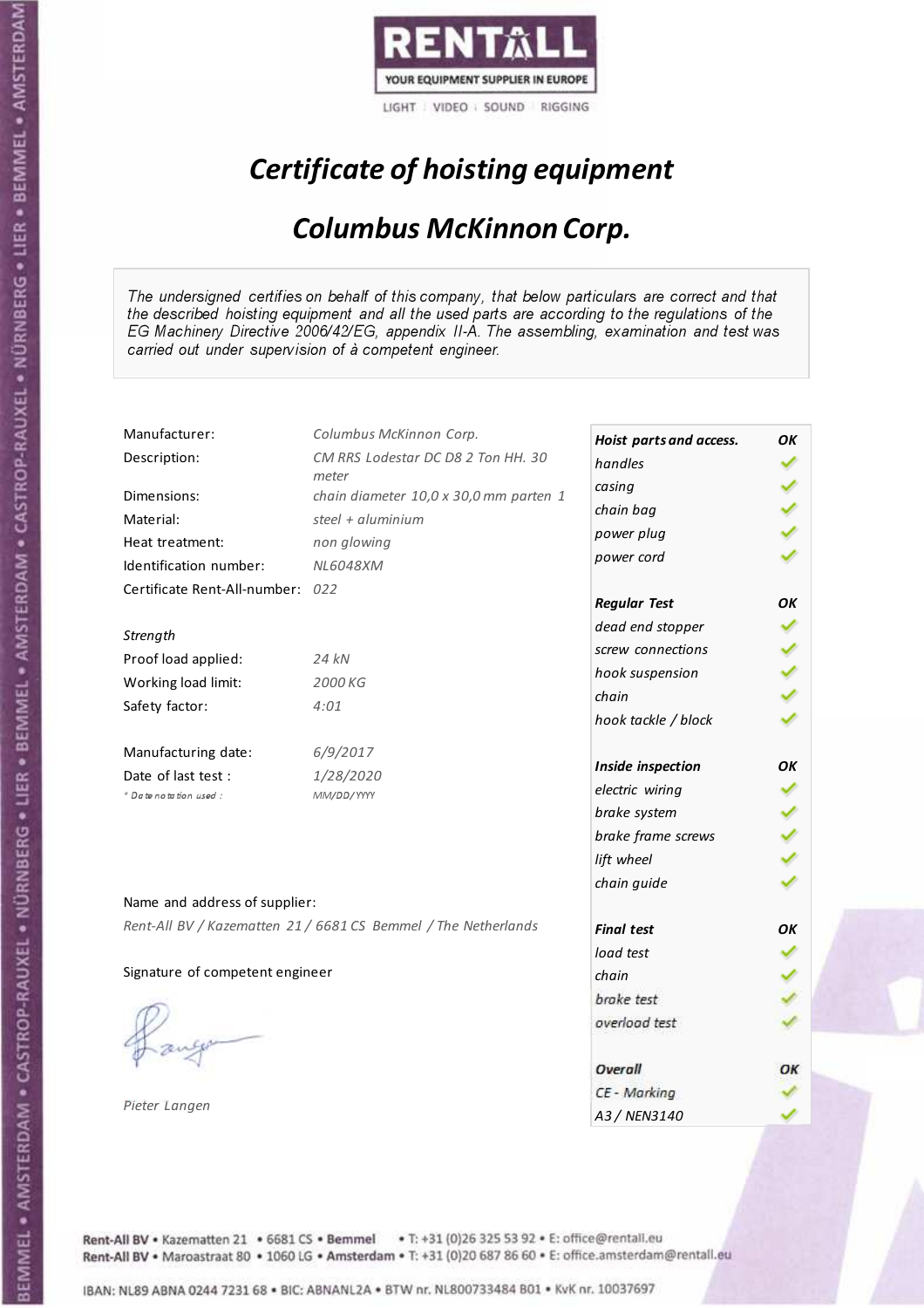

# Certificate of hoisting equipment

#### Columbus McKinnon Corp.

The undersigned certifies on behalf of this company, that below particulars are correct and that the described hoisting equipment and all the used parts are according to the regulations of the EG Machinery Directive 2006/42/EG, appendix II-A. The assembling, examination and test was carried out under supervision of à competent engineer.

| Manufacturer:                    | Columbus McKinnon Corp.                                        | Hoist parts and access. | OK |
|----------------------------------|----------------------------------------------------------------|-------------------------|----|
| Description:                     | CM RRS Lodestar DC D8 2 Ton HH. 30                             | handles                 |    |
| Dimensions:                      | meter                                                          | casing                  |    |
|                                  | chain diameter 10,0 x 30,0 mm parten 1<br>steel + $aluminim$   | chain bag               |    |
| Material:                        |                                                                | power plug              |    |
| Heat treatment:                  | non glowing                                                    | power cord              |    |
| Identification number:           | NL6049XM                                                       |                         |    |
| Certificate Rent-All-number: 023 |                                                                | <b>Regular Test</b>     | OK |
| Strength                         |                                                                | dead end stopper        |    |
|                                  |                                                                | screw connections       |    |
| Proof load applied:              | 24 kN                                                          | hook suspension         |    |
| Working load limit:              | 2000 KG                                                        | chain                   |    |
| Safety factor:                   | 4:01                                                           | hook tackle / block     |    |
| Manufacturing date:              | 6/9/2017                                                       |                         |    |
| Date of last test :              | 1/9/2020                                                       | Inside inspection       | OК |
| * Date notation used :           | MM/DD/YYYY                                                     | electric wiring         |    |
|                                  |                                                                | brake system            |    |
|                                  |                                                                | brake frame screws      |    |
|                                  |                                                                | lift wheel              |    |
|                                  |                                                                | chain guide             |    |
| Name and address of supplier:    |                                                                |                         |    |
|                                  | Rent-All BV / Kazematten 21 / 6681 CS Bemmel / The Netherlands | <b>Final test</b>       | OK |
|                                  |                                                                | load test               |    |
| Signature of competent engineer  |                                                                | chain                   |    |
|                                  |                                                                | brake test              |    |
|                                  |                                                                | overload test           |    |
|                                  |                                                                |                         |    |
|                                  |                                                                | Overall                 | ОΚ |
|                                  |                                                                | CE - Marking            |    |
| Pieter Langen                    |                                                                | A3 / NEN3140            |    |

Rent-All BV . Kazematten 21 . 6681 CS . Bemmel . T: +31 (0)26 325 53 92 . E: office@rentall.eu Rent-All BV · Maroastraat 80 · 1060 LG · Amsterdam · T: +31 (0)20 687 86 60 · E: office.amsterdam@rentall.eu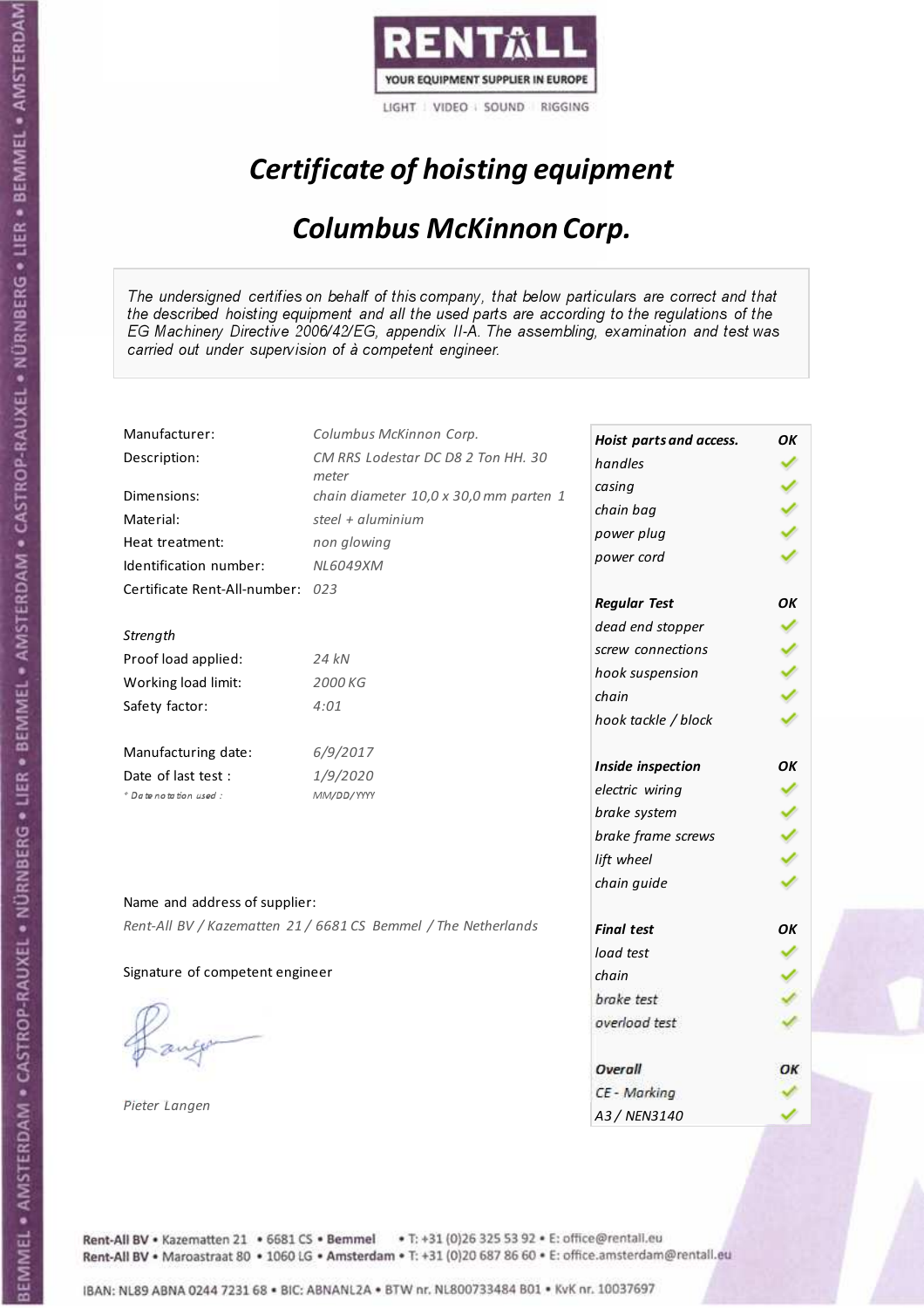

# Certificate of hoisting equipment

#### Columbus McKinnon Corp.

The undersigned certifies on behalf of this company, that below particulars are correct and that the described hoisting equipment and all the used parts are according to the regulations of the EG Machinery Directive 2006/42/EG, appendix II-A. The assembling, examination and test was carried out under supervision of à competent engineer.

| Manufacturer:                    | Columbus McKinnon Corp.                                        | Hoist parts and access. | OK |
|----------------------------------|----------------------------------------------------------------|-------------------------|----|
| Description:                     | CM RRS Lodestar DC D8 2 Ton HH. 30                             | handles                 |    |
| Dimensions:                      | meter<br>chain diameter 10,0 x 30,0 mm parten 1                | casing                  |    |
| Material:                        | steel + $aluminim$                                             | chain bag               |    |
|                                  |                                                                | power plug              |    |
| Heat treatment:                  | non glowing                                                    | power cord              |    |
| Identification number:           | <b>NL6050XM</b>                                                |                         |    |
| Certificate Rent-All-number: 024 |                                                                | <b>Regular Test</b>     | OK |
| Strength                         |                                                                | dead end stopper        |    |
| Proof load applied:              | 24 kN                                                          | screw connections       |    |
|                                  |                                                                | hook suspension         |    |
| Working load limit:              | 2000 KG                                                        | chain                   |    |
| Safety factor:                   | 4:01                                                           | hook tackle / block     |    |
| Manufacturing date:              | 6/9/2017                                                       |                         |    |
| Date of last test :              | 10/28/2019                                                     | Inside inspection       | OK |
| + Date notation used:            | MM/DD/YYYY                                                     | electric wiring         |    |
|                                  |                                                                | brake system            |    |
|                                  |                                                                | brake frame screws      |    |
|                                  |                                                                | lift wheel              |    |
|                                  |                                                                | chain guide             |    |
| Name and address of supplier:    |                                                                |                         |    |
|                                  | Rent-All BV / Kazematten 21 / 6681 CS Bemmel / The Netherlands | <b>Final test</b>       | OK |
|                                  |                                                                | load test               |    |
| Signature of competent engineer  |                                                                | chain                   |    |
|                                  |                                                                | brake test              |    |
|                                  |                                                                | overload test           |    |
|                                  |                                                                |                         |    |
|                                  |                                                                | Overall                 | ОΚ |
|                                  |                                                                | CE - Marking            |    |
| Pieter Langen                    |                                                                | A3 / NEN3140            |    |

Rent-All BV . Kazematten 21 . 6681 CS . Bemmel . T: +31 (0)26 325 53 92 . E: office@rentall.eu Rent-All BV · Maroastraat 80 · 1060 LG · Amsterdam · T: +31 (0)20 687 86 60 · E: office.amsterdam@rentall.eu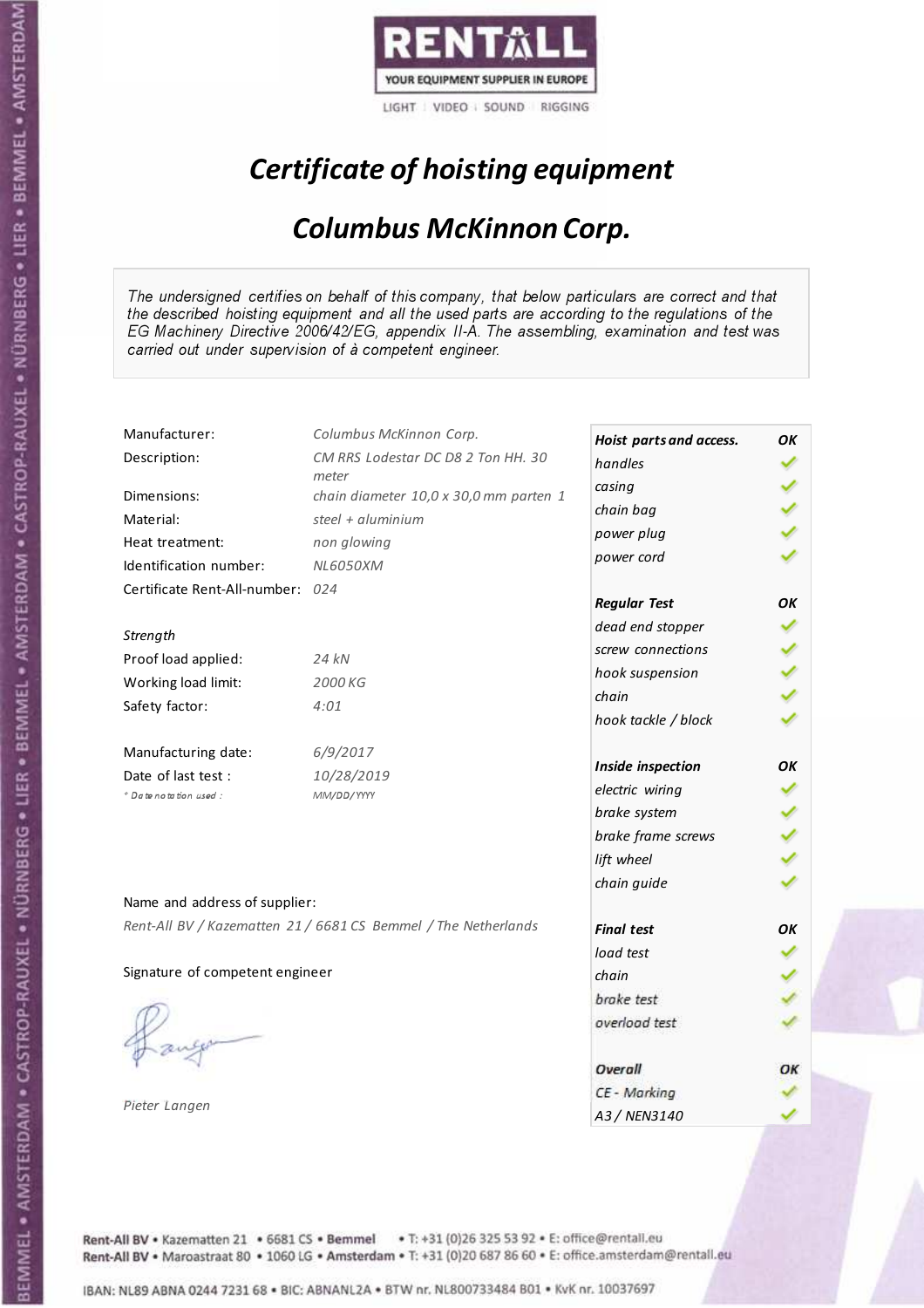

# Certificate of hoisting equipment

#### Columbus McKinnon Corp.

The undersigned certifies on behalf of this company, that below particulars are correct and that the described hoisting equipment and all the used parts are according to the regulations of the EG Machinery Directive 2006/42/EG, appendix II-A. The assembling, examination and test was carried out under supervision of à competent engineer.

| Manufacturer:                    | Columbus McKinnon Corp.                                        | Hoist parts and access. | OK |
|----------------------------------|----------------------------------------------------------------|-------------------------|----|
| Description:                     | CM RRS Lodestar DC D8 2 Ton HH. 30                             | handles                 |    |
| Dimensions:                      | meter<br>chain diameter 10,0 x 30,0 mm parten 1                | casing                  |    |
| Material:                        | steel + $aluminim$                                             | chain bag               |    |
|                                  |                                                                | power plug              |    |
| Heat treatment:                  | non glowing                                                    | power cord              |    |
| Identification number:           | NL6051XM                                                       |                         |    |
| Certificate Rent-All-number: 025 |                                                                | <b>Regular Test</b>     | OK |
| Strength                         |                                                                | dead end stopper        |    |
| Proof load applied:              | 24 kN                                                          | screw connections       |    |
|                                  |                                                                | hook suspension         |    |
| Working load limit:              | 2000 KG                                                        | chain                   |    |
| Safety factor:                   | 4:01                                                           | hook tackle / block     |    |
| Manufacturing date:              | 6/9/2017                                                       |                         |    |
| Date of last test :              | 10/25/2019                                                     | Inside inspection       | OK |
| + Date notation used:            | MM/DD/YYYY                                                     | electric wiring         |    |
|                                  |                                                                | brake system            |    |
|                                  |                                                                | brake frame screws      |    |
|                                  |                                                                | lift wheel              |    |
|                                  |                                                                | chain guide             |    |
| Name and address of supplier:    |                                                                |                         |    |
|                                  | Rent-All BV / Kazematten 21 / 6681 CS Bemmel / The Netherlands | <b>Final test</b>       | OK |
|                                  |                                                                | load test               |    |
| Signature of competent engineer  |                                                                | chain                   |    |
|                                  |                                                                | brake test              |    |
|                                  |                                                                | overload test           |    |
|                                  |                                                                |                         |    |
|                                  |                                                                | Overall                 | ОΚ |
|                                  |                                                                | CE - Marking            |    |
| Pieter Langen                    |                                                                | A3 / NEN3140            |    |

Rent-All BV . Kazematten 21 . 6681 CS . Bemmel . T: +31 (0)26 325 53 92 . E: office@rentall.eu Rent-All BV · Maroastraat 80 · 1060 LG · Amsterdam · T: +31 (0)20 687 86 60 · E: office.amsterdam@rentall.eu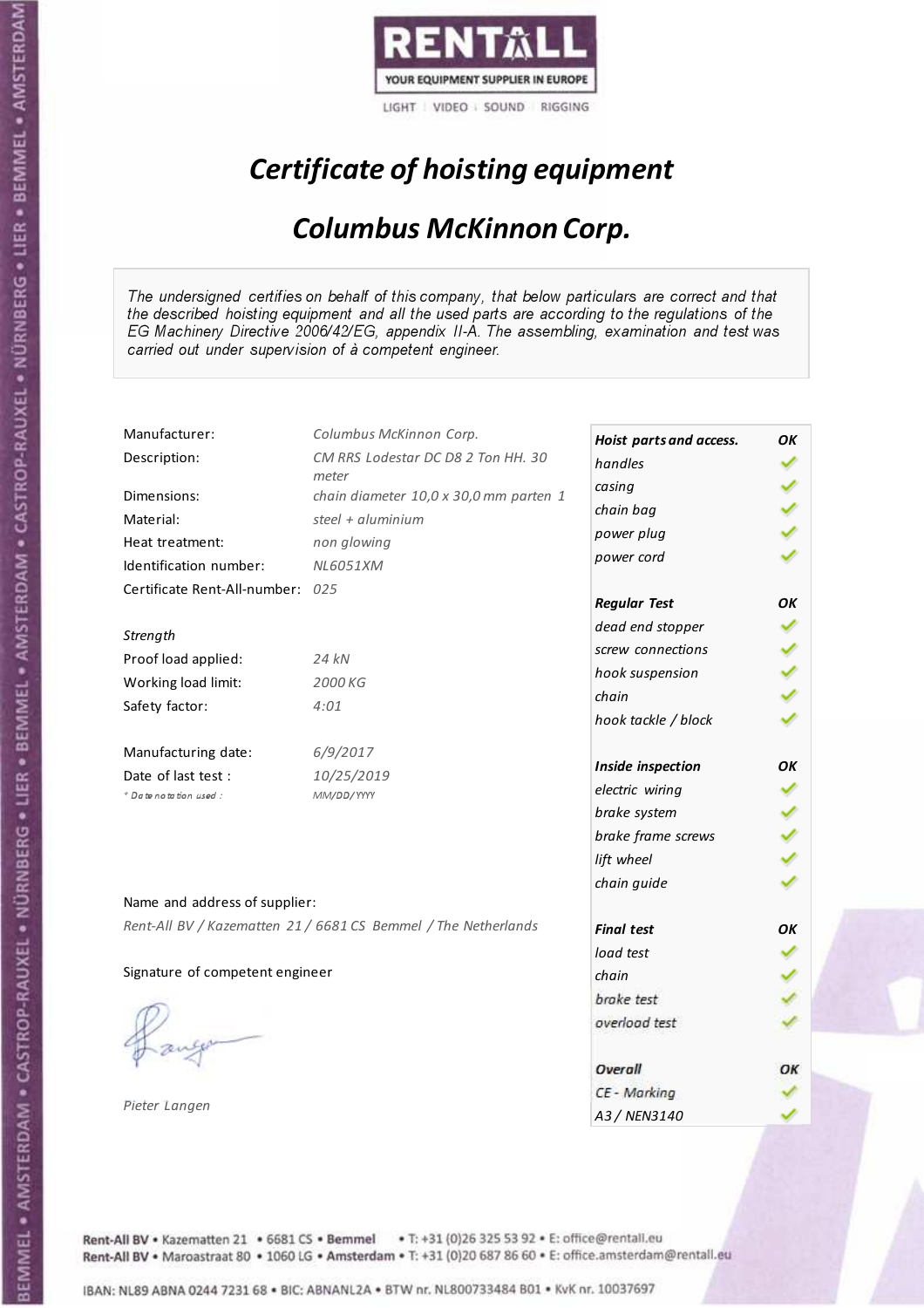

# Certificate of hoisting equipment

#### Columbus McKinnon Corp.

The undersigned certifies on behalf of this company, that below particulars are correct and that the described hoisting equipment and all the used parts are according to the regulations of the EG Machinery Directive 2006/42/EG, appendix II-A. The assembling, examination and test was carried out under supervision of à competent engineer.

| Hoist parts and access.<br>CM RRS Lodestar DC D8 2 Ton HH. 30<br>Description:<br>handles<br>meter<br>casing<br>Dimensions:<br>chain diameter 10,0 x 30,0 mm parten 1<br>chain bag<br>Material:<br>steel + aluminium<br>power plug<br>non glowing<br>Heat treatment:<br>power cord<br>Identification number:<br><b>NL2924XU</b><br>Certificate Rent-All-number: 026<br><b>Regular Test</b><br>OK<br>dead end stopper<br>Strength<br>screw connections<br>Proof load applied:<br>24 kN<br>hook suspension<br>Working load limit:<br>2000 KG<br>chain<br>Safety factor:<br>4:01<br>hook tackle / block<br>Manufacturing date:<br>9/1/2017<br>OK<br>Inside inspection<br>Date of last test :<br>10/25/2019<br>electric wiring<br>+ Date notation used:<br>MM/DD/YYYY<br>brake system<br>brake frame screws<br>lift wheel<br>chain guide<br>Name and address of supplier:<br>Rent-All BV / Kazematten 21 / 6681 CS Bemmel / The Netherlands<br><b>Final test</b><br>OK<br>load test<br>Signature of competent engineer<br>chain | OK |
|----------------------------------------------------------------------------------------------------------------------------------------------------------------------------------------------------------------------------------------------------------------------------------------------------------------------------------------------------------------------------------------------------------------------------------------------------------------------------------------------------------------------------------------------------------------------------------------------------------------------------------------------------------------------------------------------------------------------------------------------------------------------------------------------------------------------------------------------------------------------------------------------------------------------------------------------------------------------------------------------------------------------------|----|
|                                                                                                                                                                                                                                                                                                                                                                                                                                                                                                                                                                                                                                                                                                                                                                                                                                                                                                                                                                                                                            |    |
|                                                                                                                                                                                                                                                                                                                                                                                                                                                                                                                                                                                                                                                                                                                                                                                                                                                                                                                                                                                                                            |    |
|                                                                                                                                                                                                                                                                                                                                                                                                                                                                                                                                                                                                                                                                                                                                                                                                                                                                                                                                                                                                                            |    |
|                                                                                                                                                                                                                                                                                                                                                                                                                                                                                                                                                                                                                                                                                                                                                                                                                                                                                                                                                                                                                            |    |
|                                                                                                                                                                                                                                                                                                                                                                                                                                                                                                                                                                                                                                                                                                                                                                                                                                                                                                                                                                                                                            |    |
|                                                                                                                                                                                                                                                                                                                                                                                                                                                                                                                                                                                                                                                                                                                                                                                                                                                                                                                                                                                                                            |    |
|                                                                                                                                                                                                                                                                                                                                                                                                                                                                                                                                                                                                                                                                                                                                                                                                                                                                                                                                                                                                                            |    |
|                                                                                                                                                                                                                                                                                                                                                                                                                                                                                                                                                                                                                                                                                                                                                                                                                                                                                                                                                                                                                            |    |
|                                                                                                                                                                                                                                                                                                                                                                                                                                                                                                                                                                                                                                                                                                                                                                                                                                                                                                                                                                                                                            |    |
|                                                                                                                                                                                                                                                                                                                                                                                                                                                                                                                                                                                                                                                                                                                                                                                                                                                                                                                                                                                                                            |    |
|                                                                                                                                                                                                                                                                                                                                                                                                                                                                                                                                                                                                                                                                                                                                                                                                                                                                                                                                                                                                                            |    |
|                                                                                                                                                                                                                                                                                                                                                                                                                                                                                                                                                                                                                                                                                                                                                                                                                                                                                                                                                                                                                            |    |
|                                                                                                                                                                                                                                                                                                                                                                                                                                                                                                                                                                                                                                                                                                                                                                                                                                                                                                                                                                                                                            |    |
|                                                                                                                                                                                                                                                                                                                                                                                                                                                                                                                                                                                                                                                                                                                                                                                                                                                                                                                                                                                                                            |    |
|                                                                                                                                                                                                                                                                                                                                                                                                                                                                                                                                                                                                                                                                                                                                                                                                                                                                                                                                                                                                                            |    |
|                                                                                                                                                                                                                                                                                                                                                                                                                                                                                                                                                                                                                                                                                                                                                                                                                                                                                                                                                                                                                            |    |
|                                                                                                                                                                                                                                                                                                                                                                                                                                                                                                                                                                                                                                                                                                                                                                                                                                                                                                                                                                                                                            |    |
|                                                                                                                                                                                                                                                                                                                                                                                                                                                                                                                                                                                                                                                                                                                                                                                                                                                                                                                                                                                                                            |    |
|                                                                                                                                                                                                                                                                                                                                                                                                                                                                                                                                                                                                                                                                                                                                                                                                                                                                                                                                                                                                                            |    |
|                                                                                                                                                                                                                                                                                                                                                                                                                                                                                                                                                                                                                                                                                                                                                                                                                                                                                                                                                                                                                            |    |
|                                                                                                                                                                                                                                                                                                                                                                                                                                                                                                                                                                                                                                                                                                                                                                                                                                                                                                                                                                                                                            |    |
|                                                                                                                                                                                                                                                                                                                                                                                                                                                                                                                                                                                                                                                                                                                                                                                                                                                                                                                                                                                                                            |    |
|                                                                                                                                                                                                                                                                                                                                                                                                                                                                                                                                                                                                                                                                                                                                                                                                                                                                                                                                                                                                                            |    |
|                                                                                                                                                                                                                                                                                                                                                                                                                                                                                                                                                                                                                                                                                                                                                                                                                                                                                                                                                                                                                            |    |
| brake test                                                                                                                                                                                                                                                                                                                                                                                                                                                                                                                                                                                                                                                                                                                                                                                                                                                                                                                                                                                                                 |    |
| overload test                                                                                                                                                                                                                                                                                                                                                                                                                                                                                                                                                                                                                                                                                                                                                                                                                                                                                                                                                                                                              |    |
|                                                                                                                                                                                                                                                                                                                                                                                                                                                                                                                                                                                                                                                                                                                                                                                                                                                                                                                                                                                                                            |    |
| Overall<br>ОΚ                                                                                                                                                                                                                                                                                                                                                                                                                                                                                                                                                                                                                                                                                                                                                                                                                                                                                                                                                                                                              |    |
| CE - Marking                                                                                                                                                                                                                                                                                                                                                                                                                                                                                                                                                                                                                                                                                                                                                                                                                                                                                                                                                                                                               |    |
| Pieter Langen<br>A3 / NEN3140                                                                                                                                                                                                                                                                                                                                                                                                                                                                                                                                                                                                                                                                                                                                                                                                                                                                                                                                                                                              |    |

Rent-All BV . Kazematten 21 . 6681 CS . Bemmel . T: +31 (0)26 325 53 92 . E: office@rentall.eu Rent-All BV · Maroastraat 80 · 1060 LG · Amsterdam · T: +31 (0)20 687 86 60 · E: office.amsterdam@rentall.eu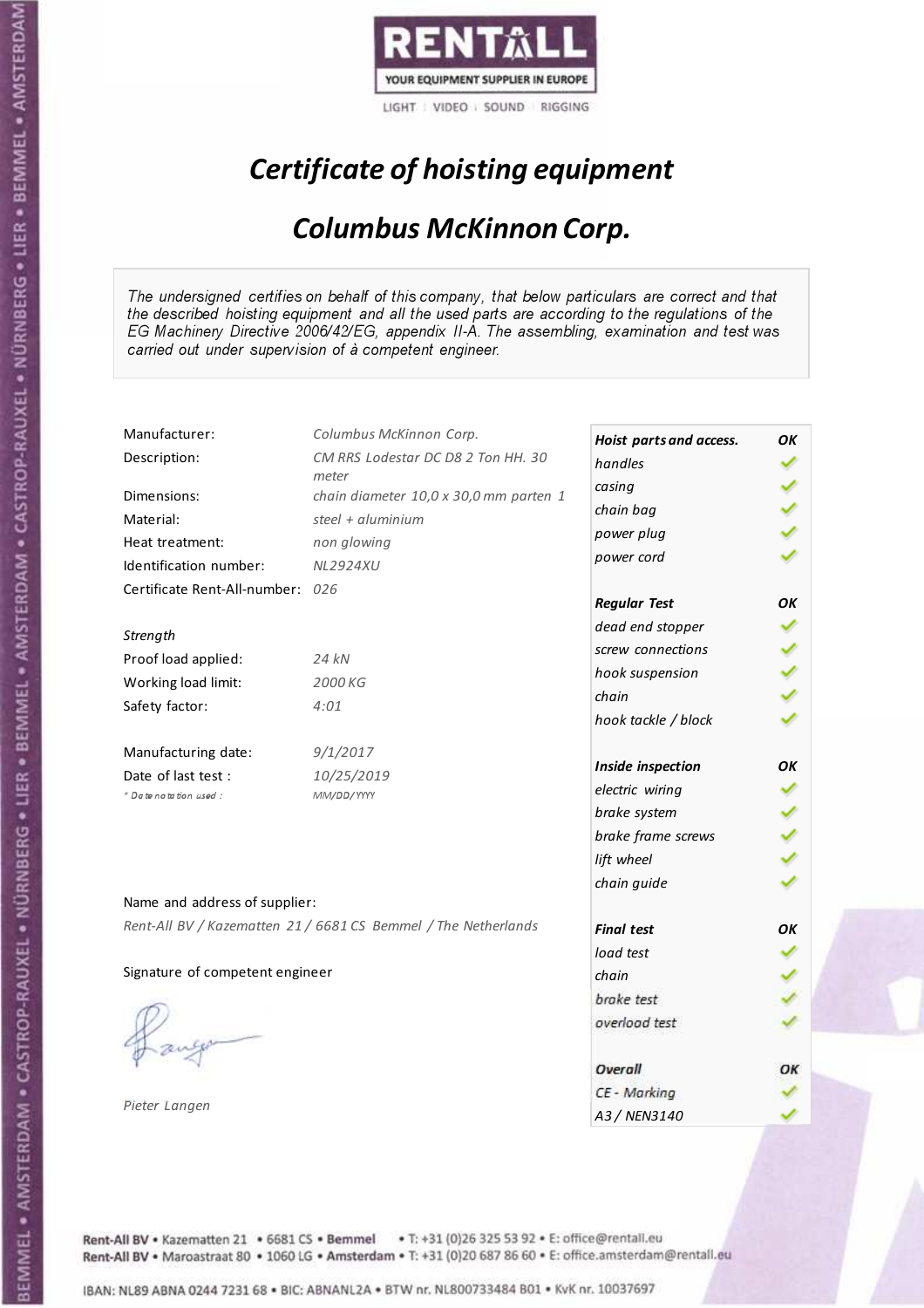

# Certificate of hoisting equipment

#### Columbus McKinnon Corp.

The undersigned certifies on behalf of this company, that below particulars are correct and that the described hoisting equipment and all the used parts are according to the regulations of the EG Machinery Directive 2006/42/EG, appendix II-A. The assembling, examination and test was carried out under supervision of à competent engineer.

| Hoist parts and access.<br>CM RRS Lodestar DC D8 2 Ton HH. 30<br>Description:<br>handles<br>meter<br>casing<br>Dimensions:<br>chain diameter 10,0 x 30,0 mm parten 1<br>chain bag<br>Material:<br>steel + aluminium<br>power plug<br>non glowing<br>Heat treatment:<br>power cord<br>Identification number:<br><b>NL2926XU</b><br>Certificate Rent-All-number: 027<br><b>Regular Test</b><br>OK<br>dead end stopper<br>Strength<br>screw connections<br>Proof load applied:<br>24 kN<br>hook suspension<br>Working load limit:<br>2000 KG<br>chain<br>Safety factor:<br>4:01<br>hook tackle / block<br>Manufacturing date:<br>9/1/2017<br>OK<br>Inside inspection<br>Date of last test :<br>10/29/2019<br>electric wiring<br>+ Date notation used:<br>MM/DD/YYYY<br>brake system<br>brake frame screws<br>lift wheel<br>chain guide<br>Name and address of supplier: |    |
|----------------------------------------------------------------------------------------------------------------------------------------------------------------------------------------------------------------------------------------------------------------------------------------------------------------------------------------------------------------------------------------------------------------------------------------------------------------------------------------------------------------------------------------------------------------------------------------------------------------------------------------------------------------------------------------------------------------------------------------------------------------------------------------------------------------------------------------------------------------------|----|
|                                                                                                                                                                                                                                                                                                                                                                                                                                                                                                                                                                                                                                                                                                                                                                                                                                                                      |    |
|                                                                                                                                                                                                                                                                                                                                                                                                                                                                                                                                                                                                                                                                                                                                                                                                                                                                      |    |
|                                                                                                                                                                                                                                                                                                                                                                                                                                                                                                                                                                                                                                                                                                                                                                                                                                                                      |    |
|                                                                                                                                                                                                                                                                                                                                                                                                                                                                                                                                                                                                                                                                                                                                                                                                                                                                      |    |
|                                                                                                                                                                                                                                                                                                                                                                                                                                                                                                                                                                                                                                                                                                                                                                                                                                                                      |    |
|                                                                                                                                                                                                                                                                                                                                                                                                                                                                                                                                                                                                                                                                                                                                                                                                                                                                      |    |
|                                                                                                                                                                                                                                                                                                                                                                                                                                                                                                                                                                                                                                                                                                                                                                                                                                                                      |    |
|                                                                                                                                                                                                                                                                                                                                                                                                                                                                                                                                                                                                                                                                                                                                                                                                                                                                      |    |
|                                                                                                                                                                                                                                                                                                                                                                                                                                                                                                                                                                                                                                                                                                                                                                                                                                                                      |    |
|                                                                                                                                                                                                                                                                                                                                                                                                                                                                                                                                                                                                                                                                                                                                                                                                                                                                      |    |
|                                                                                                                                                                                                                                                                                                                                                                                                                                                                                                                                                                                                                                                                                                                                                                                                                                                                      |    |
|                                                                                                                                                                                                                                                                                                                                                                                                                                                                                                                                                                                                                                                                                                                                                                                                                                                                      |    |
|                                                                                                                                                                                                                                                                                                                                                                                                                                                                                                                                                                                                                                                                                                                                                                                                                                                                      |    |
|                                                                                                                                                                                                                                                                                                                                                                                                                                                                                                                                                                                                                                                                                                                                                                                                                                                                      |    |
|                                                                                                                                                                                                                                                                                                                                                                                                                                                                                                                                                                                                                                                                                                                                                                                                                                                                      |    |
|                                                                                                                                                                                                                                                                                                                                                                                                                                                                                                                                                                                                                                                                                                                                                                                                                                                                      |    |
|                                                                                                                                                                                                                                                                                                                                                                                                                                                                                                                                                                                                                                                                                                                                                                                                                                                                      |    |
|                                                                                                                                                                                                                                                                                                                                                                                                                                                                                                                                                                                                                                                                                                                                                                                                                                                                      |    |
|                                                                                                                                                                                                                                                                                                                                                                                                                                                                                                                                                                                                                                                                                                                                                                                                                                                                      |    |
|                                                                                                                                                                                                                                                                                                                                                                                                                                                                                                                                                                                                                                                                                                                                                                                                                                                                      |    |
|                                                                                                                                                                                                                                                                                                                                                                                                                                                                                                                                                                                                                                                                                                                                                                                                                                                                      |    |
| Rent-All BV / Kazematten 21 / 6681 CS Bemmel / The Netherlands<br><b>Final test</b>                                                                                                                                                                                                                                                                                                                                                                                                                                                                                                                                                                                                                                                                                                                                                                                  | OK |
| load test                                                                                                                                                                                                                                                                                                                                                                                                                                                                                                                                                                                                                                                                                                                                                                                                                                                            |    |
| Signature of competent engineer<br>chain                                                                                                                                                                                                                                                                                                                                                                                                                                                                                                                                                                                                                                                                                                                                                                                                                             |    |
| brake test                                                                                                                                                                                                                                                                                                                                                                                                                                                                                                                                                                                                                                                                                                                                                                                                                                                           |    |
| overload test                                                                                                                                                                                                                                                                                                                                                                                                                                                                                                                                                                                                                                                                                                                                                                                                                                                        |    |
|                                                                                                                                                                                                                                                                                                                                                                                                                                                                                                                                                                                                                                                                                                                                                                                                                                                                      |    |
| Overall                                                                                                                                                                                                                                                                                                                                                                                                                                                                                                                                                                                                                                                                                                                                                                                                                                                              | ОΚ |
| CE - Marking                                                                                                                                                                                                                                                                                                                                                                                                                                                                                                                                                                                                                                                                                                                                                                                                                                                         |    |
| Pieter Langen<br>A3 / NEN3140                                                                                                                                                                                                                                                                                                                                                                                                                                                                                                                                                                                                                                                                                                                                                                                                                                        |    |

Rent-All BV . Kazematten 21 . 6681 CS . Bemmel . T: +31 (0)26 325 53 92 . E: office@rentall.eu Rent-All BV · Maroastraat 80 · 1060 LG · Amsterdam · T: +31 (0)20 687 86 60 · E: office.amsterdam@rentall.eu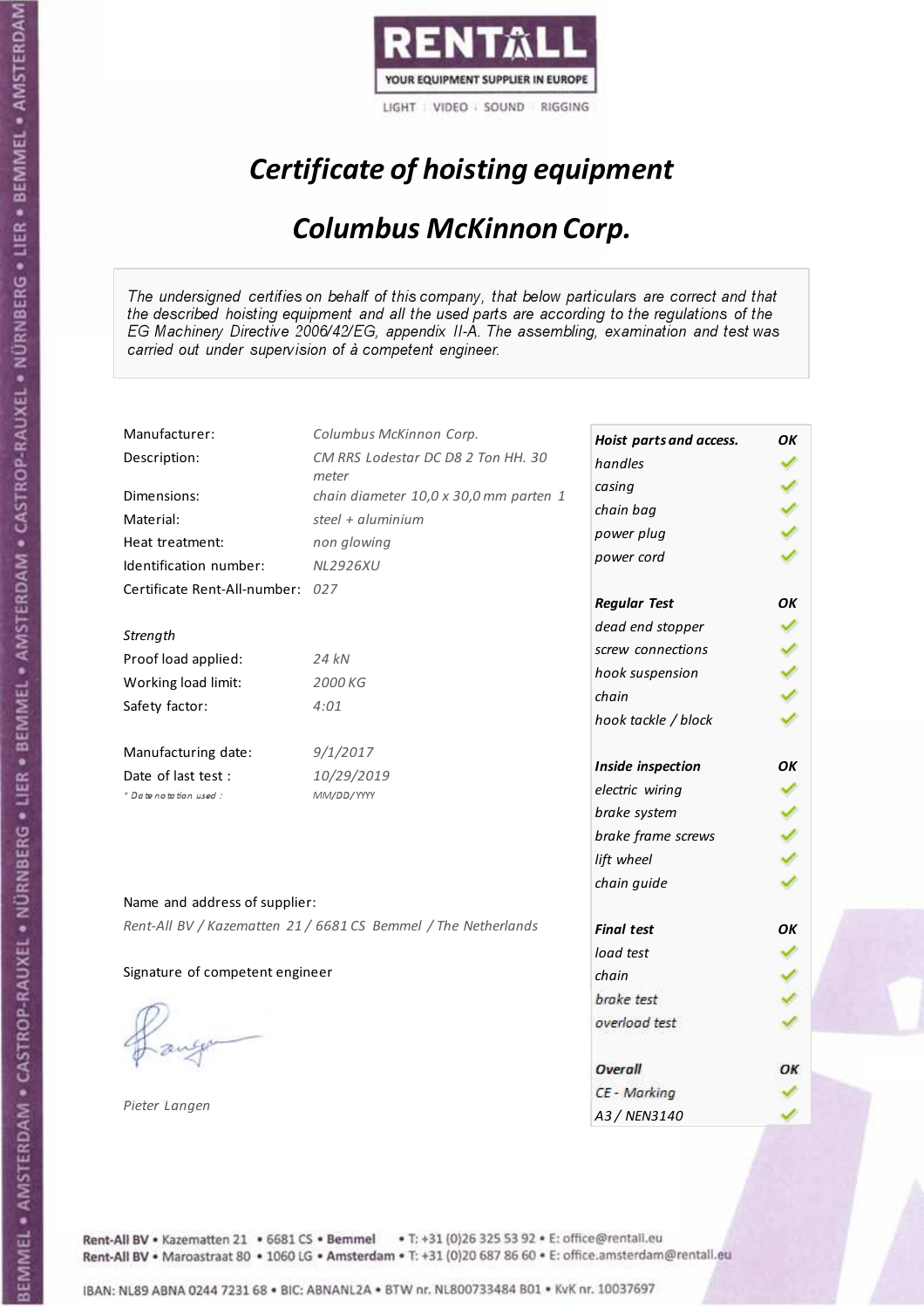

# Certificate of hoisting equipment

#### Columbus McKinnon Corp.

The undersigned certifies on behalf of this company, that below particulars are correct and that the described hoisting equipment and all the used parts are according to the regulations of the EG Machinery Directive 2006/42/EG, appendix II-A. The assembling, examination and test was carried out under supervision of à competent engineer.

| Manufacturer:                    | Columbus McKinnon Corp.                                        | Hoist parts and access. | OK |
|----------------------------------|----------------------------------------------------------------|-------------------------|----|
| Description:                     | CM RRS Lodestar DC D8 2 Ton HH. 30                             | handles                 |    |
| Dimensions:                      | meter<br>chain diameter 10,0 x 30,0 mm parten 1                | casing                  |    |
| Material:                        | steel + aluminium                                              | chain bag               |    |
|                                  |                                                                | power plug              |    |
| Heat treatment:                  | non glowing                                                    | power cord              |    |
| Identification number:           | <b>NL5505XT</b>                                                |                         |    |
| Certificate Rent-All-number: 028 |                                                                | <b>Regular Test</b>     | OK |
|                                  |                                                                | dead end stopper        |    |
| Strength                         |                                                                | screw connections       |    |
| Proof load applied:              | 24 kN                                                          | hook suspension         |    |
| Working load limit:              | 2000 KG                                                        | chain                   |    |
| Safety factor:                   | 4:01                                                           |                         |    |
|                                  |                                                                | hook tackle / block     |    |
| Manufacturing date:              | 9/1/2017                                                       |                         |    |
| Date of last test :              | 10/29/2019                                                     | Inside inspection       | OK |
| + Date notation used:            | MM/DD/YYYY                                                     | electric wiring         |    |
|                                  |                                                                | brake system            |    |
|                                  |                                                                | brake frame screws      |    |
|                                  |                                                                | lift wheel              |    |
|                                  |                                                                | chain guide             |    |
| Name and address of supplier:    |                                                                |                         |    |
|                                  | Rent-All BV / Kazematten 21 / 6681 CS Bemmel / The Netherlands | <b>Final test</b>       | OK |
|                                  |                                                                | load test               |    |
| Signature of competent engineer  |                                                                | chain                   |    |
|                                  |                                                                | brake test              |    |
|                                  |                                                                | overload test           |    |
|                                  |                                                                |                         |    |
|                                  |                                                                | Overall                 | ОΚ |
|                                  |                                                                | CE - Marking            |    |
| Pieter Langen                    |                                                                | A3 / NEN3140            |    |

Rent-All BV . Kazematten 21 . 6681 CS . Bemmel . T: +31 (0)26 325 53 92 . E: office@rentall.eu Rent-All BV · Maroastraat 80 · 1060 LG · Amsterdam · T: +31 (0)20 687 86 60 · E: office.amsterdam@rentall.eu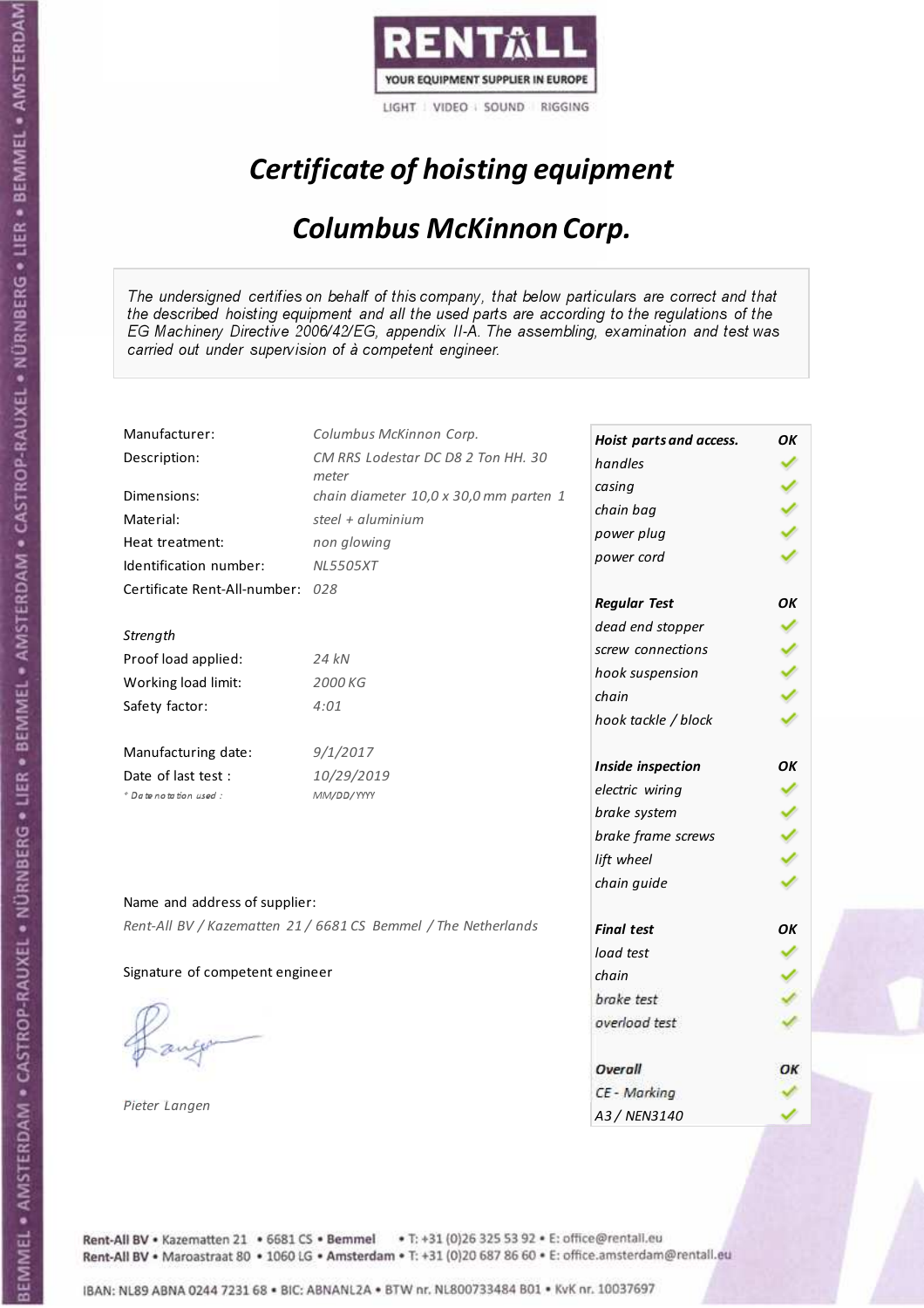

# Certificate of hoisting equipment

#### Columbus McKinnon Corp.

The undersigned certifies on behalf of this company, that below particulars are correct and that the described hoisting equipment and all the used parts are according to the regulations of the EG Machinery Directive 2006/42/EG, appendix II-A. The assembling, examination and test was carried out under supervision of à competent engineer.

| Manufacturer:                    | Columbus McKinnon Corp.                                        | Hoist parts and access. | OK |
|----------------------------------|----------------------------------------------------------------|-------------------------|----|
| Description:                     | CM RRS Lodestar D8 2 Ton HH. 30 meter                          | handles                 |    |
| Dimensions:                      | chain diameter 10,0 x 30,0 mm parten 1                         | casing                  |    |
| Material:                        | steel + $aluminim$                                             | chain bag               |    |
| Heat treatment:                  | non glowing                                                    | power plug              |    |
| Identification number:           | <b>NL2927XU</b>                                                | power cord              |    |
| Certificate Rent-All-number: 029 |                                                                |                         |    |
|                                  |                                                                | <b>Regular Test</b>     | OK |
| Strength                         |                                                                | dead end stopper        |    |
| Proof load applied:              | 24 kN                                                          | screw connections       |    |
| Working load limit:              | 2000 KG                                                        | hook suspension         |    |
| Safety factor:                   | 4:01                                                           | chain                   |    |
|                                  |                                                                | hook tackle / block     |    |
| Manufacturing date:              | 9/1/2017                                                       |                         |    |
| Date of last test :              | 10/30/2018                                                     | Inside inspection       | ОΚ |
| + Date notation used:            | MM/DD/YYYY                                                     | electric wiring         |    |
|                                  |                                                                | brake system            |    |
|                                  |                                                                | brake frame screws      |    |
|                                  |                                                                | lift wheel              |    |
|                                  |                                                                | chain guide             |    |
| Name and address of supplier:    |                                                                |                         |    |
|                                  | Rent-All BV / Kazematten 21 / 6681 CS Bemmel / The Netherlands | <b>Final test</b>       | OK |
|                                  |                                                                | load test               |    |
| Signature of competent engineer  |                                                                | chain                   |    |
|                                  |                                                                | brake test              |    |
|                                  |                                                                |                         |    |
|                                  |                                                                | overload test           |    |
|                                  |                                                                |                         |    |
|                                  |                                                                | Overall                 | OK |
| Pieter Langen                    |                                                                | CE - Marking            |    |
|                                  |                                                                | A3 / NEN3140            |    |

Rent-All BV . Kazematten 21 . 6681 CS . Bemmel . T: +31 (0)26 325 53 92 . E: office@rentall.eu Rent-All BV · Maroastraat 80 · 1060 LG · Amsterdam · T: +31 (0)20 687 86 60 · E: office.amsterdam@rentall.eu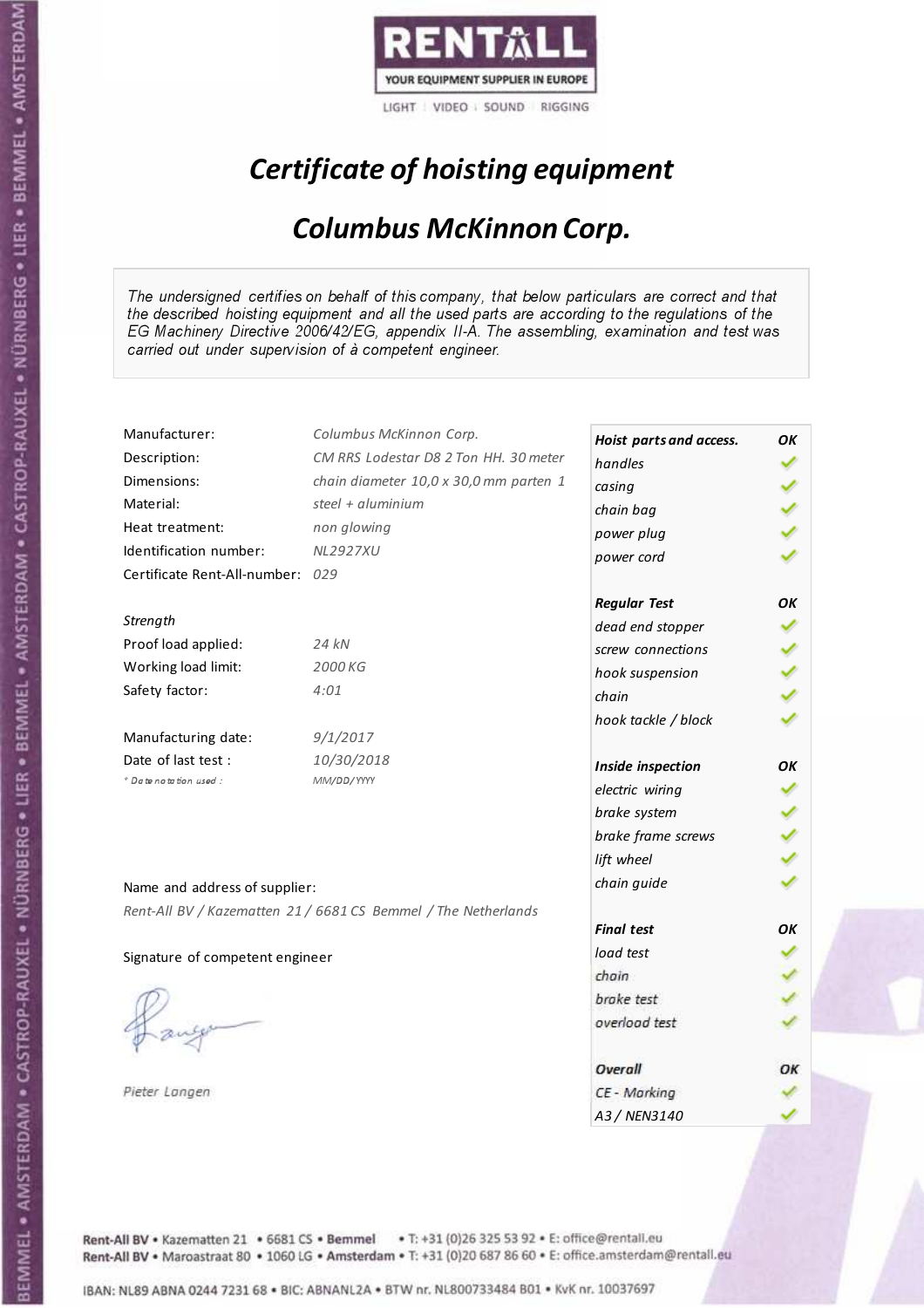

# Certificate of hoisting equipment

#### Columbus McKinnon Corp.

The undersigned certifies on behalf of this company, that below particulars are correct and that the described hoisting equipment and all the used parts are according to the regulations of the EG Machinery Directive 2006/42/EG, appendix II-A. The assembling, examination and test was carried out under supervision of à competent engineer.

| Manufacturer:                    | Columbus McKinnon Corp.                                        | Hoist parts and access. | OK |
|----------------------------------|----------------------------------------------------------------|-------------------------|----|
| Description:                     | CM RRS Lodestar DC D8 2 Ton HH. 30                             | handles                 |    |
| Dimensions:                      | meter<br>chain diameter 10,0 x 30,0 mm parten 1                | casing                  |    |
| Material:                        | steel + $aluminim$                                             | chain bag               |    |
|                                  |                                                                | power plug              |    |
| Heat treatment:                  | non glowing                                                    | power cord              |    |
| Identification number:           | <b>NL2925XU</b>                                                |                         |    |
| Certificate Rent-All-number: 030 |                                                                | <b>Regular Test</b>     | OK |
|                                  |                                                                | dead end stopper        |    |
| Strength                         |                                                                | screw connections       |    |
| Proof load applied:              | 24 kN                                                          | hook suspension         |    |
| Working load limit:              | 2000 KG                                                        | chain                   |    |
| Safety factor:                   | 4:01                                                           | hook tackle / block     |    |
|                                  |                                                                |                         |    |
| Manufacturing date:              | 9/1/2017                                                       |                         |    |
| Date of last test :              | 10/25/2019                                                     | Inside inspection       | OK |
| + Date notation used:            | MM/DD/YYYY                                                     | electric wiring         |    |
|                                  |                                                                | brake system            |    |
|                                  |                                                                | brake frame screws      |    |
|                                  |                                                                | lift wheel              |    |
|                                  |                                                                | chain guide             |    |
| Name and address of supplier:    |                                                                |                         |    |
|                                  | Rent-All BV / Kazematten 21 / 6681 CS Bemmel / The Netherlands | <b>Final test</b>       | OK |
|                                  |                                                                | load test               |    |
| Signature of competent engineer  |                                                                | chain                   |    |
|                                  |                                                                | brake test              |    |
|                                  |                                                                | overload test           |    |
|                                  |                                                                |                         |    |
|                                  |                                                                | Overall                 | ОΚ |
|                                  |                                                                | CE - Marking            |    |
| Pieter Langen                    |                                                                | A3 / NEN3140            |    |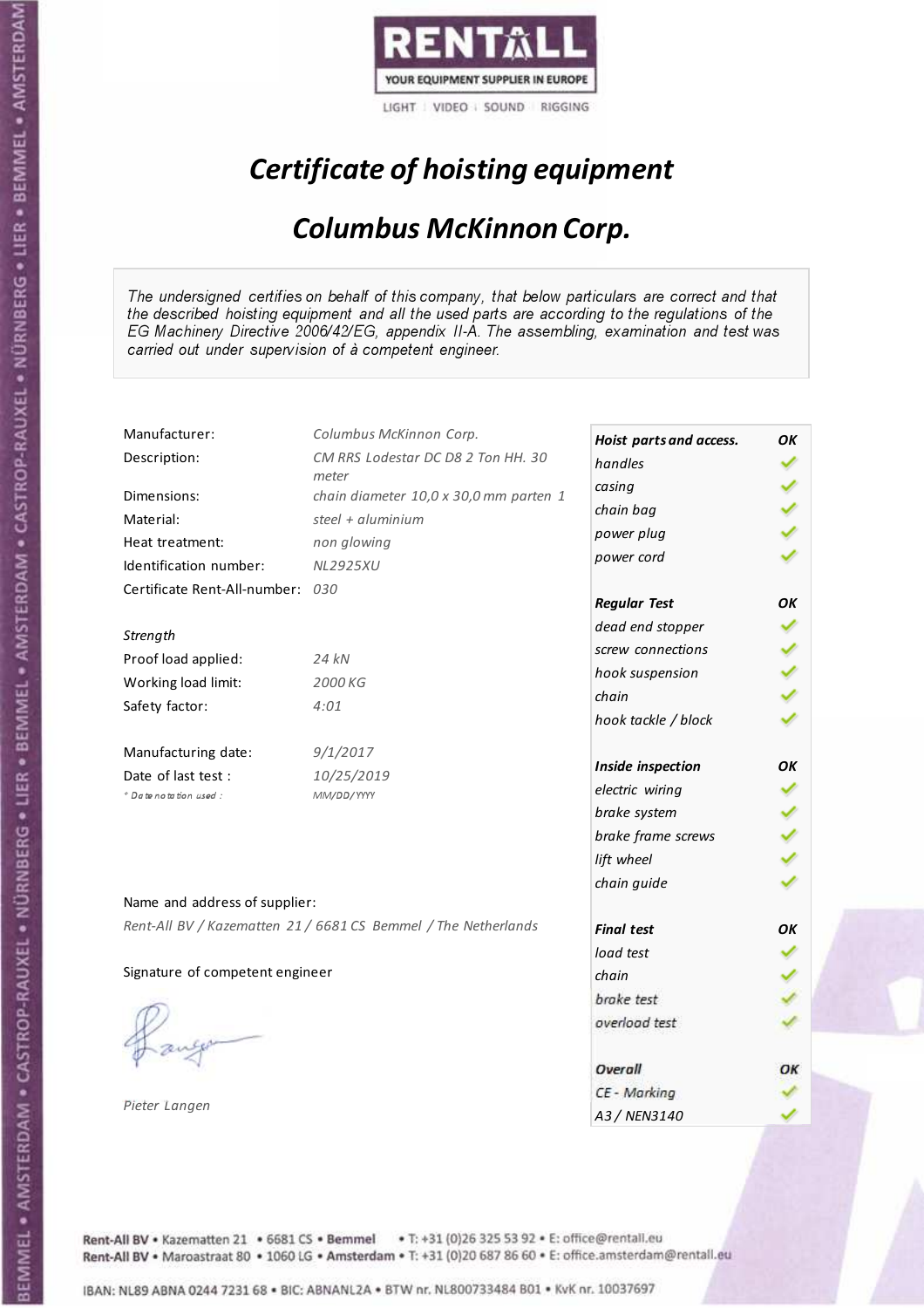

# Certificate of hoisting equipment

#### Columbus McKinnon Corp.

The undersigned certifies on behalf of this company, that below particulars are correct and that the described hoisting equipment and all the used parts are according to the regulations of the EG Machinery Directive 2006/42/EG, appendix II-A. The assembling, examination and test was carried out under supervision of à competent engineer.

| Manufacturer:                    | Columbus McKinnon Corp.                                        | Hoist parts and access. | OK |
|----------------------------------|----------------------------------------------------------------|-------------------------|----|
| Description:                     | CM RRS Lodestar DC D8 2 Ton HH. 30                             | handles                 |    |
| Dimensions:                      | meter<br>chain diameter 10,0 x 30,0 mm parten 1                | casing                  |    |
| Material:                        | steel + $aluminim$                                             | chain bag               |    |
| Heat treatment:                  | non glowing                                                    | power plug              |    |
| Identification number:           | <b>NL5503XT</b>                                                | power cord              |    |
| Certificate Rent-All-number: 031 |                                                                |                         |    |
|                                  |                                                                | <b>Regular Test</b>     | OK |
| Strength                         |                                                                | dead end stopper        |    |
| Proof load applied:              | 24 kN                                                          | screw connections       |    |
| Working load limit:              | 2000 KG                                                        | hook suspension         |    |
| Safety factor:                   | 4:01                                                           | chain                   |    |
|                                  |                                                                | hook tackle / block     |    |
| Manufacturing date:              | 9/1/2017                                                       |                         |    |
| Date of last test:               | 10/30/2019                                                     | Inside inspection       | OK |
| * Date notation used :           | MM/DD/YYYY                                                     | electric wiring         |    |
|                                  |                                                                | brake system            |    |
|                                  |                                                                | brake frame screws      |    |
|                                  |                                                                | lift wheel              |    |
|                                  |                                                                | chain guide             |    |
| Name and address of supplier:    |                                                                |                         |    |
|                                  | Rent-All BV / Kazematten 21 / 6681 CS Bemmel / The Netherlands | <b>Final test</b>       | OK |
|                                  |                                                                | load test               |    |
| Signature of competent engineer  |                                                                | chain                   |    |
|                                  |                                                                | brake test              |    |
|                                  |                                                                | overload test           |    |
|                                  |                                                                |                         |    |
|                                  |                                                                | Overall                 | ОΚ |
| Pieter Langen                    |                                                                | CE - Marking            |    |
|                                  |                                                                | A3 / NEN3140            |    |

Rent-All BV . Kazematten 21 . 6681 CS . Bemmel . T: +31 (0)26 325 53 92 . E: office@rentall.eu Rent-All BV · Maroastraat 80 · 1060 LG · Amsterdam · T: +31 (0)20 687 86 60 · E: office.amsterdam@rentall.eu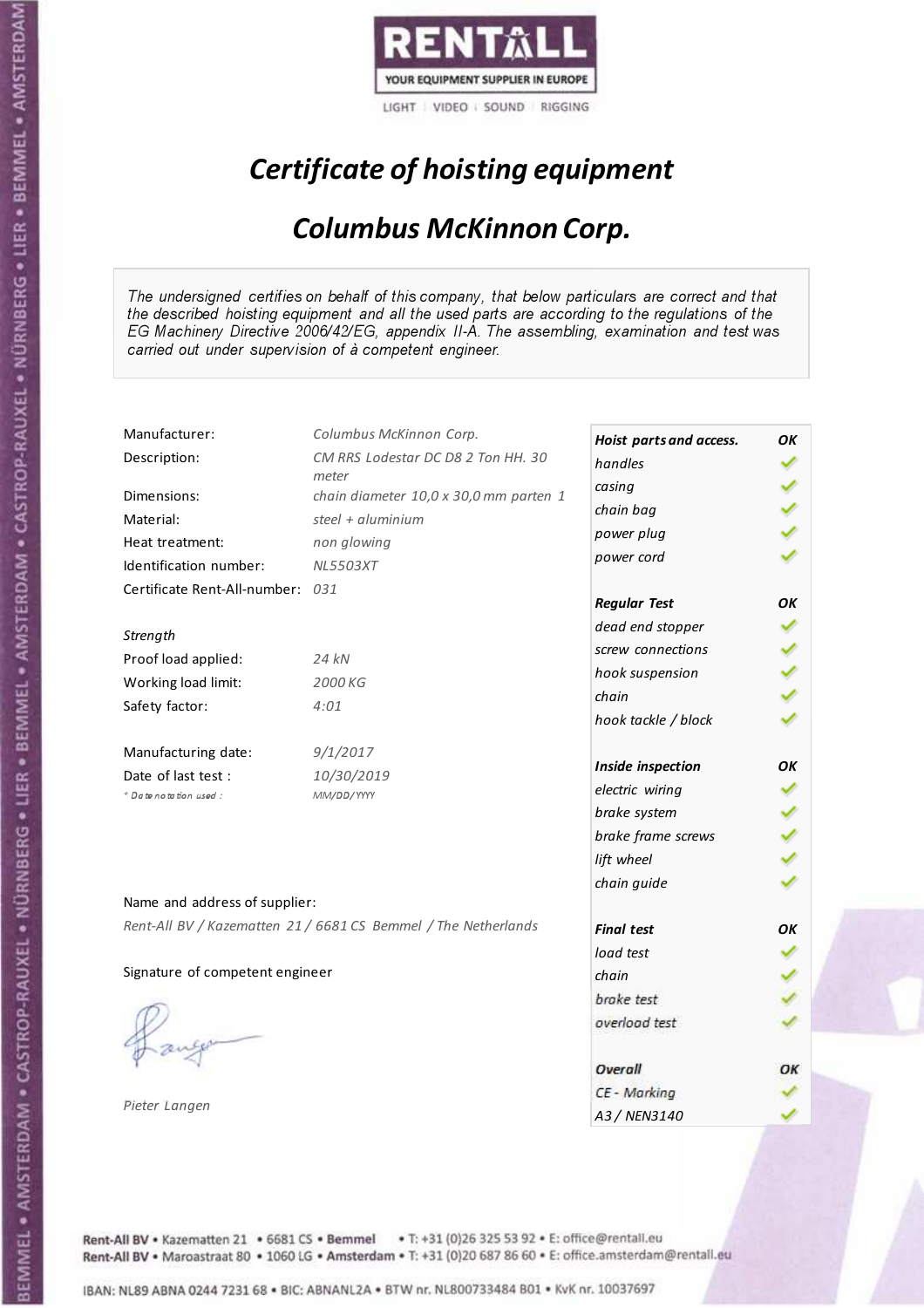

# Certificate of hoisting equipment

#### Columbus McKinnon Corp.

The undersigned certifies on behalf of this company, that below particulars are correct and that the described hoisting equipment and all the used parts are according to the regulations of the EG Machinery Directive 2006/42/EG, appendix II-A. The assembling, examination and test was carried out under supervision of à competent engineer.

| Manufacturer:                    | Columbus McKinnon Corp.                                        | Hoist parts and access. | OK |
|----------------------------------|----------------------------------------------------------------|-------------------------|----|
| Description:                     | CM RRS Lodestar DC D8 2 Ton HH. 30                             | handles                 |    |
| Dimensions:                      | meter<br>chain diameter 10,0 x 30,0 mm parten 1                | casing                  |    |
| Material:                        | steel + $aluminim$                                             | chain bag               |    |
| Heat treatment:                  |                                                                | power plug              |    |
|                                  | non glowing                                                    | power cord              |    |
| Identification number:           | <b>NL5504XT</b>                                                |                         |    |
| Certificate Rent-All-number: 032 |                                                                | <b>Regular Test</b>     | OK |
|                                  |                                                                | dead end stopper        |    |
| Strength                         |                                                                | screw connections       |    |
| Proof load applied:              | 24 kN                                                          | hook suspension         |    |
| Working load limit:              | 2000 KG                                                        | chain                   |    |
| Safety factor:                   | 4:01                                                           | hook tackle / block     |    |
|                                  |                                                                |                         |    |
| Manufacturing date:              | 9/1/2017                                                       | Inside inspection       | OK |
| Date of last test :              | 10/29/2019                                                     | electric wiring         |    |
| + Date notation used:            | MM/DD/YYYY                                                     | brake system            |    |
|                                  |                                                                | brake frame screws      |    |
|                                  |                                                                |                         |    |
|                                  |                                                                | lift wheel              |    |
| Name and address of supplier:    |                                                                | chain guide             |    |
|                                  | Rent-All BV / Kazematten 21 / 6681 CS Bemmel / The Netherlands |                         |    |
|                                  |                                                                | <b>Final test</b>       | OK |
|                                  |                                                                | load test               |    |
| Signature of competent engineer  |                                                                | chain                   |    |
|                                  |                                                                | brake test              |    |
|                                  |                                                                | overload test           |    |
|                                  |                                                                |                         |    |
|                                  |                                                                | Overall                 | ОΚ |
| Pieter Langen                    |                                                                | CE - Marking            |    |
|                                  |                                                                | A3 / NEN3140            |    |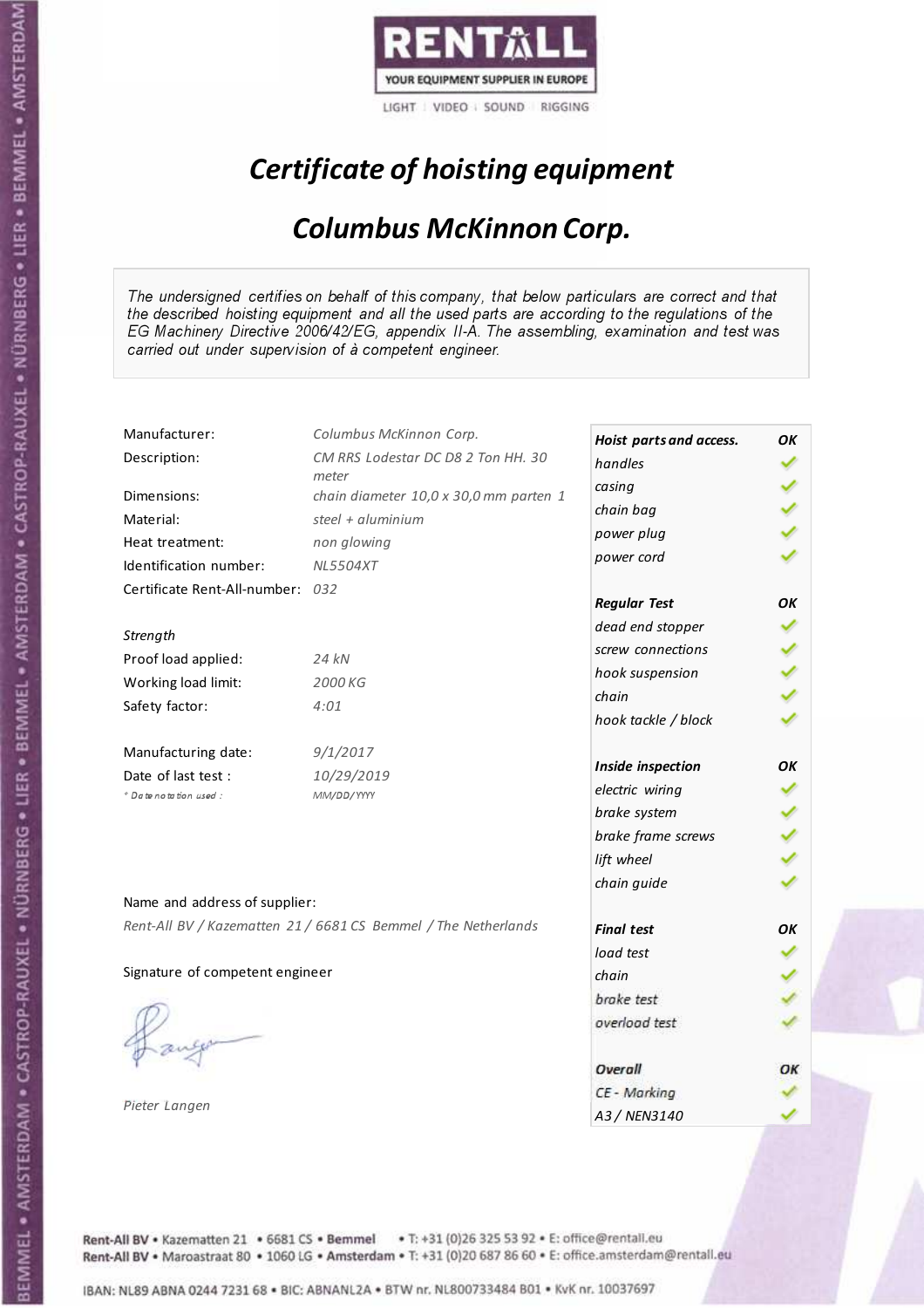

# Certificate of hoisting equipment

#### Columbus McKinnon Corp.

The undersigned certifies on behalf of this company, that below particulars are correct and that the described hoisting equipment and all the used parts are according to the regulations of the EG Machinery Directive 2006/42/EG, appendix II-A. The assembling, examination and test was carried out under supervision of à competent engineer.

| Manufacturer:                    | Columbus McKinnon Corp.                                        | Hoist parts and access. | OK |
|----------------------------------|----------------------------------------------------------------|-------------------------|----|
| Description:                     | CM RRS Lodestar D8 2 Ton HH. 30 meter                          | handles                 |    |
| Dimensions:                      | chain diameter 10,0 x 30,0 mm parten 1                         | casing                  |    |
| Material:                        | steel + $\alpha$ luminium                                      | chain bag               |    |
| Heat treatment:                  | non glowing                                                    | power plug              |    |
| Identification number:           | <b>NL4669YE</b>                                                | power cord              |    |
| Certificate Rent-All-number: 033 |                                                                |                         |    |
|                                  |                                                                | <b>Regular Test</b>     | OK |
| Strength                         |                                                                | dead end stopper        |    |
| Proof load applied:              | 24 kN                                                          | screw connections       |    |
| Working load limit:              | 2000 KG                                                        | hook suspension         |    |
| Safety factor:                   | 4:01                                                           | chain                   |    |
|                                  |                                                                | hook tackle / block     |    |
| Manufacturing date:              | 6/26/2018                                                      |                         |    |
| Date of last test :              | 1/23/2020                                                      | Inside inspection       | OK |
| * Date notation used :           | MM/DD/YYYY                                                     | electric wiring         |    |
|                                  |                                                                | brake system            |    |
|                                  |                                                                | brake frame screws      |    |
|                                  |                                                                | lift wheel              |    |
| Name and address of supplier:    |                                                                | chain guide             |    |
|                                  | Rent-All BV / Kazematten 21 / 6681 CS Bemmel / The Netherlands |                         |    |
|                                  |                                                                | <b>Final test</b>       | OK |
| Signature of competent engineer  |                                                                | load test               |    |
|                                  |                                                                | chain                   |    |
|                                  |                                                                | brake test              |    |
|                                  |                                                                | overload test           |    |
|                                  |                                                                |                         |    |
|                                  |                                                                | <b>Overall</b>          | ОΚ |
| Pieter Langen                    |                                                                | CE - Marking            |    |
|                                  |                                                                | A3 / NEN3140            |    |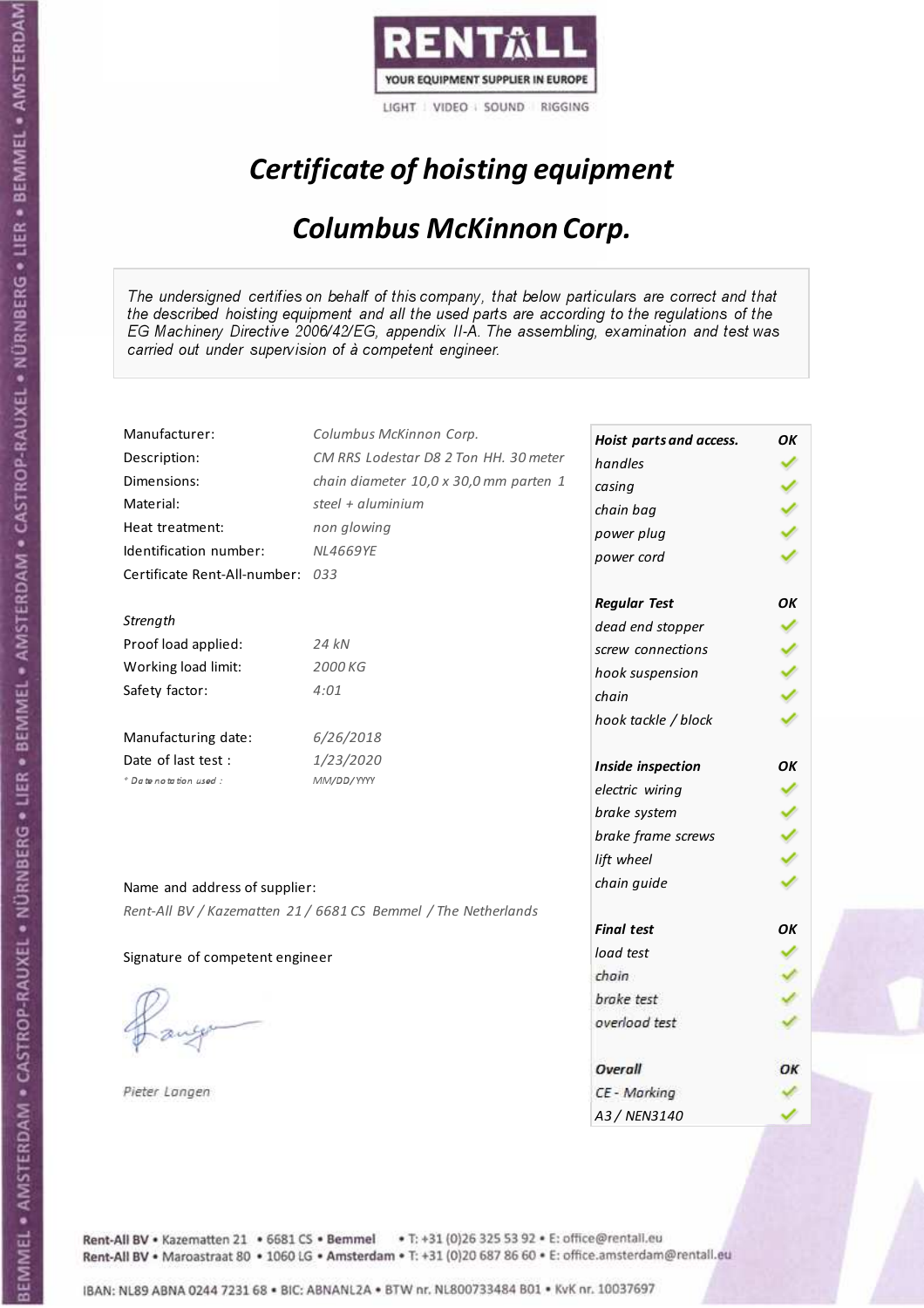

# Certificate of hoisting equipment

#### Columbus McKinnon Corp.

The undersigned certifies on behalf of this company, that below particulars are correct and that the described hoisting equipment and all the used parts are according to the regulations of the EG Machinery Directive 2006/42/EG, appendix II-A. The assembling, examination and test was carried out under supervision of à competent engineer.

| CM RRS Lodestar DC D8 2 Ton HH. 30<br>handles<br>meter<br>casing<br>Dimensions:<br>chain diameter 10,0 x 30,0 mm parten 1<br>chain bag<br>steel + aluminium<br>Material:<br>power plug<br>Heat treatment:<br>non glowing<br>power cord<br>Identification number:<br><b>NL4671YE</b><br>Certificate Rent-All-number: 034<br><b>Regular Test</b><br>OK<br>dead end stopper<br>Strength<br>screw connections<br>Proof load applied:<br>24 kN<br>hook suspension<br>Working load limit:<br>2000 KG<br>chain<br>Safety factor:<br>4:01<br>hook tackle / block<br>6/29/2018<br>OK<br>Inside inspection<br>10/25/2019<br>electric wiring<br>+ Date notation used:<br>MM/DD/YYYY<br>brake system<br>brake frame screws<br>lift wheel<br>chain guide<br>Name and address of supplier:<br>Rent-All BV / Kazematten 21 / 6681 CS Bemmel / The Netherlands<br><b>Final test</b><br>OK<br>load test<br>Signature of competent engineer<br>chain<br>brake test<br>overload test<br>Overall<br>ОΚ<br>CE - Marking | Manufacturer:       | Columbus McKinnon Corp. | Hoist parts and access. | OK |
|----------------------------------------------------------------------------------------------------------------------------------------------------------------------------------------------------------------------------------------------------------------------------------------------------------------------------------------------------------------------------------------------------------------------------------------------------------------------------------------------------------------------------------------------------------------------------------------------------------------------------------------------------------------------------------------------------------------------------------------------------------------------------------------------------------------------------------------------------------------------------------------------------------------------------------------------------------------------------------------------------|---------------------|-------------------------|-------------------------|----|
|                                                                                                                                                                                                                                                                                                                                                                                                                                                                                                                                                                                                                                                                                                                                                                                                                                                                                                                                                                                                    | Description:        |                         |                         |    |
|                                                                                                                                                                                                                                                                                                                                                                                                                                                                                                                                                                                                                                                                                                                                                                                                                                                                                                                                                                                                    |                     |                         |                         |    |
|                                                                                                                                                                                                                                                                                                                                                                                                                                                                                                                                                                                                                                                                                                                                                                                                                                                                                                                                                                                                    |                     |                         |                         |    |
|                                                                                                                                                                                                                                                                                                                                                                                                                                                                                                                                                                                                                                                                                                                                                                                                                                                                                                                                                                                                    |                     |                         |                         |    |
|                                                                                                                                                                                                                                                                                                                                                                                                                                                                                                                                                                                                                                                                                                                                                                                                                                                                                                                                                                                                    |                     |                         |                         |    |
|                                                                                                                                                                                                                                                                                                                                                                                                                                                                                                                                                                                                                                                                                                                                                                                                                                                                                                                                                                                                    |                     |                         |                         |    |
|                                                                                                                                                                                                                                                                                                                                                                                                                                                                                                                                                                                                                                                                                                                                                                                                                                                                                                                                                                                                    |                     |                         |                         |    |
|                                                                                                                                                                                                                                                                                                                                                                                                                                                                                                                                                                                                                                                                                                                                                                                                                                                                                                                                                                                                    |                     |                         |                         |    |
|                                                                                                                                                                                                                                                                                                                                                                                                                                                                                                                                                                                                                                                                                                                                                                                                                                                                                                                                                                                                    |                     |                         |                         |    |
|                                                                                                                                                                                                                                                                                                                                                                                                                                                                                                                                                                                                                                                                                                                                                                                                                                                                                                                                                                                                    |                     |                         |                         |    |
|                                                                                                                                                                                                                                                                                                                                                                                                                                                                                                                                                                                                                                                                                                                                                                                                                                                                                                                                                                                                    |                     |                         |                         |    |
|                                                                                                                                                                                                                                                                                                                                                                                                                                                                                                                                                                                                                                                                                                                                                                                                                                                                                                                                                                                                    |                     |                         |                         |    |
|                                                                                                                                                                                                                                                                                                                                                                                                                                                                                                                                                                                                                                                                                                                                                                                                                                                                                                                                                                                                    |                     |                         |                         |    |
|                                                                                                                                                                                                                                                                                                                                                                                                                                                                                                                                                                                                                                                                                                                                                                                                                                                                                                                                                                                                    | Manufacturing date: |                         |                         |    |
|                                                                                                                                                                                                                                                                                                                                                                                                                                                                                                                                                                                                                                                                                                                                                                                                                                                                                                                                                                                                    | Date of last test : |                         |                         |    |
|                                                                                                                                                                                                                                                                                                                                                                                                                                                                                                                                                                                                                                                                                                                                                                                                                                                                                                                                                                                                    |                     |                         |                         |    |
|                                                                                                                                                                                                                                                                                                                                                                                                                                                                                                                                                                                                                                                                                                                                                                                                                                                                                                                                                                                                    |                     |                         |                         |    |
|                                                                                                                                                                                                                                                                                                                                                                                                                                                                                                                                                                                                                                                                                                                                                                                                                                                                                                                                                                                                    |                     |                         |                         |    |
|                                                                                                                                                                                                                                                                                                                                                                                                                                                                                                                                                                                                                                                                                                                                                                                                                                                                                                                                                                                                    |                     |                         |                         |    |
|                                                                                                                                                                                                                                                                                                                                                                                                                                                                                                                                                                                                                                                                                                                                                                                                                                                                                                                                                                                                    |                     |                         |                         |    |
|                                                                                                                                                                                                                                                                                                                                                                                                                                                                                                                                                                                                                                                                                                                                                                                                                                                                                                                                                                                                    |                     |                         |                         |    |
|                                                                                                                                                                                                                                                                                                                                                                                                                                                                                                                                                                                                                                                                                                                                                                                                                                                                                                                                                                                                    |                     |                         |                         |    |
|                                                                                                                                                                                                                                                                                                                                                                                                                                                                                                                                                                                                                                                                                                                                                                                                                                                                                                                                                                                                    |                     |                         |                         |    |
|                                                                                                                                                                                                                                                                                                                                                                                                                                                                                                                                                                                                                                                                                                                                                                                                                                                                                                                                                                                                    |                     |                         |                         |    |
|                                                                                                                                                                                                                                                                                                                                                                                                                                                                                                                                                                                                                                                                                                                                                                                                                                                                                                                                                                                                    |                     |                         |                         |    |
|                                                                                                                                                                                                                                                                                                                                                                                                                                                                                                                                                                                                                                                                                                                                                                                                                                                                                                                                                                                                    |                     |                         |                         |    |
|                                                                                                                                                                                                                                                                                                                                                                                                                                                                                                                                                                                                                                                                                                                                                                                                                                                                                                                                                                                                    |                     |                         |                         |    |
|                                                                                                                                                                                                                                                                                                                                                                                                                                                                                                                                                                                                                                                                                                                                                                                                                                                                                                                                                                                                    |                     |                         |                         |    |
|                                                                                                                                                                                                                                                                                                                                                                                                                                                                                                                                                                                                                                                                                                                                                                                                                                                                                                                                                                                                    |                     |                         |                         |    |
|                                                                                                                                                                                                                                                                                                                                                                                                                                                                                                                                                                                                                                                                                                                                                                                                                                                                                                                                                                                                    | Pieter Langen       |                         | A3 / NEN3140            |    |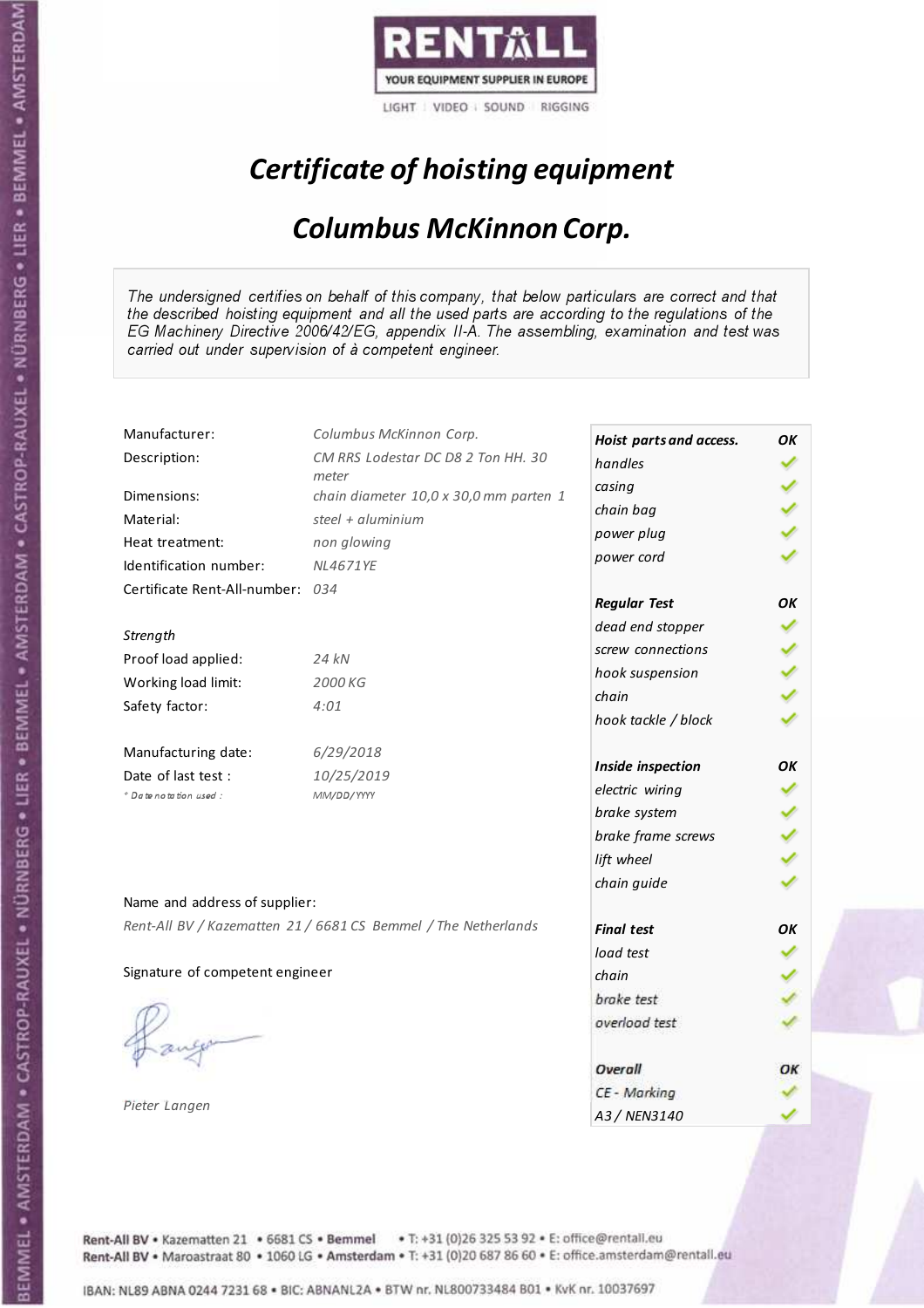

# Certificate of hoisting equipment

#### Columbus McKinnon Corp.

The undersigned certifies on behalf of this company, that below particulars are correct and that the described hoisting equipment and all the used parts are according to the regulations of the EG Machinery Directive 2006/42/EG, appendix II-A. The assembling, examination and test was carried out under supervision of à competent engineer.

| Manufacturer:                    | Columbus McKinnon Corp.                                        | Hoist parts and access. | OK |
|----------------------------------|----------------------------------------------------------------|-------------------------|----|
| Description:                     | CM RRS Lodestar DC D8 2 Ton HH. 30                             | handles                 |    |
| Dimensions:                      | meter                                                          | casing                  |    |
|                                  | chain diameter 10,0 x 30,0 mm parten 1<br>steel + $aluminim$   | chain bag               |    |
| Material:                        |                                                                | power plug              |    |
| Heat treatment:                  | non glowing                                                    | power cord              |    |
| Identification number:           | <b>NL4672YE</b>                                                |                         |    |
| Certificate Rent-All-number: 035 |                                                                | <b>Regular Test</b>     | OK |
| Strength                         |                                                                | dead end stopper        |    |
| Proof load applied:              | 24 kN                                                          | screw connections       |    |
|                                  |                                                                | hook suspension         |    |
| Working load limit:              | 2000 KG                                                        | chain                   |    |
| Safety factor:                   | 4:01                                                           | hook tackle / block     |    |
| Manufacturing date:              | 6/29/2018                                                      |                         |    |
| Date of last test :              | 10/25/2019                                                     | Inside inspection       | OK |
| + Date notation used:            | MM/DD/YYYY                                                     | electric wiring         |    |
|                                  |                                                                | brake system            |    |
|                                  |                                                                | brake frame screws      |    |
|                                  |                                                                | lift wheel              |    |
|                                  |                                                                | chain guide             |    |
| Name and address of supplier:    |                                                                |                         |    |
|                                  | Rent-All BV / Kazematten 21 / 6681 CS Bemmel / The Netherlands | <b>Final test</b>       | OK |
|                                  |                                                                | load test               |    |
| Signature of competent engineer  |                                                                | chain                   |    |
|                                  |                                                                | brake test              |    |
|                                  |                                                                | overload test           |    |
|                                  |                                                                | Overall                 | ОΚ |
|                                  |                                                                | CE - Marking            |    |
| Pieter Langen                    |                                                                |                         |    |
|                                  |                                                                | A3 / NEN3140            |    |

Rent-All BV . Kazematten 21 . 6681 CS . Bemmel . T: +31 (0)26 325 53 92 . E: office@rentall.eu Rent-All BV · Maroastraat 80 · 1060 LG · Amsterdam · T: +31 (0)20 687 86 60 · E: office.amsterdam@rentall.eu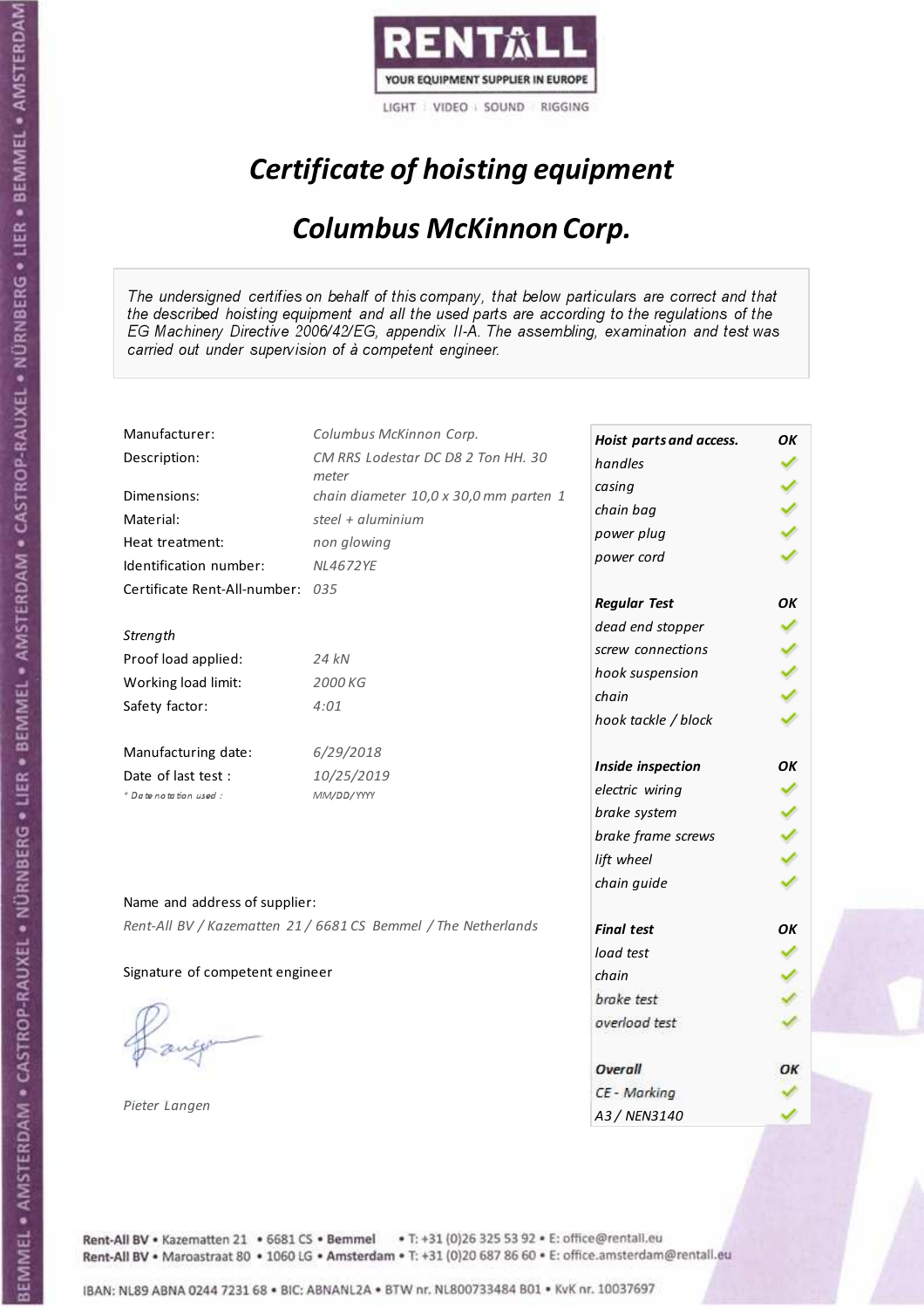

# Certificate of hoisting equipment

#### Columbus McKinnon Corp.

The undersigned certifies on behalf of this company, that below particulars are correct and that the described hoisting equipment and all the used parts are according to the regulations of the EG Machinery Directive 2006/42/EG, appendix II-A. The assembling, examination and test was carried out under supervision of à competent engineer.

| Manufacturer:                    | Columbus McKinnon Corp.                                        | Hoist parts and access. | OK |
|----------------------------------|----------------------------------------------------------------|-------------------------|----|
| Description:                     | CM RRS Lodestar DC D8 2 Ton HH. 30                             | handles                 |    |
| Dimensions:                      | meter<br>chain diameter 10,0 x 30,0 mm parten 1                | casing                  |    |
| Material:                        | steel + aluminium                                              | chain bag               |    |
| Heat treatment:                  | non glowing                                                    | power plug              |    |
| Identification number:           | <b>NL2700XD</b>                                                | power cord              |    |
| Certificate Rent-All-number: 036 |                                                                |                         |    |
|                                  |                                                                | <b>Regular Test</b>     | OК |
| Strength                         |                                                                | dead end stopper        |    |
| Proof load applied:              | 24 kN                                                          | screw connections       |    |
| Working load limit:              | 2000 KG                                                        | hook suspension         |    |
| Safety factor:                   | 4:01                                                           | chain                   |    |
|                                  |                                                                | hook tackle / block     |    |
| Manufacturing date:              | 7/2/2019                                                       |                         |    |
| Date of last test :              | 10/29/2019                                                     | Inside inspection       | OK |
| + Date notation used:            | MM/DD/YYYY                                                     | electric wiring         |    |
|                                  |                                                                | brake system            |    |
|                                  |                                                                | brake frame screws      |    |
|                                  |                                                                | lift wheel              |    |
|                                  |                                                                | chain guide             |    |
| Name and address of supplier:    |                                                                |                         |    |
|                                  | Rent-All BV / Kazematten 21 / 6681 CS Bemmel / The Netherlands | <b>Final test</b>       | OK |
|                                  |                                                                | load test               |    |
| Signature of competent engineer  |                                                                | chain                   |    |
|                                  |                                                                | brake test              |    |
|                                  |                                                                | overload test           |    |
|                                  |                                                                |                         |    |
|                                  |                                                                | Overall                 | ОΚ |
|                                  |                                                                | CE - Marking            |    |
| Pieter Langen                    |                                                                | A3 / NEN3140            |    |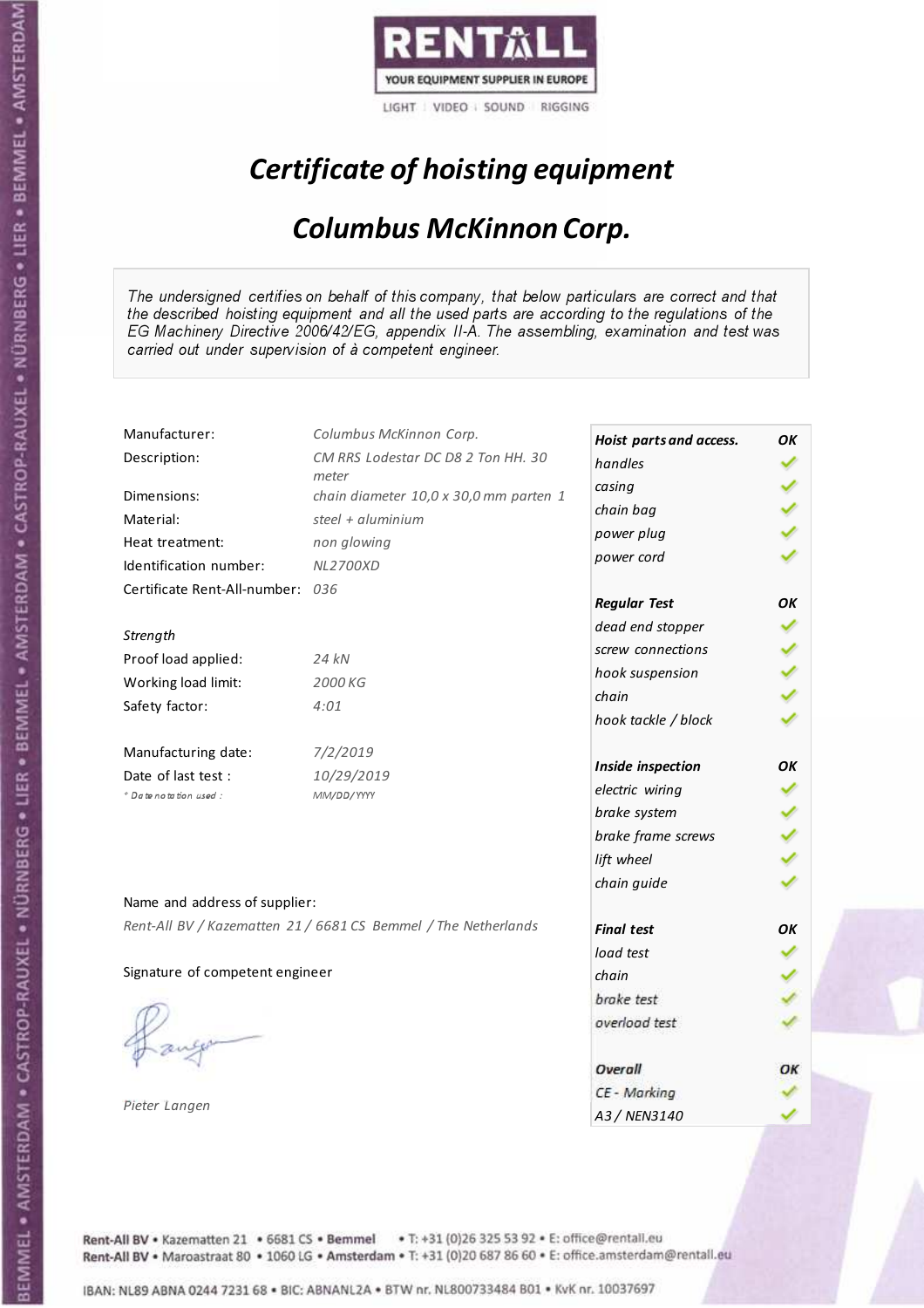

# Certificate of hoisting equipment

#### Columbus McKinnon Corp.

The undersigned certifies on behalf of this company, that below particulars are correct and that the described hoisting equipment and all the used parts are according to the regulations of the EG Machinery Directive 2006/42/EG, appendix II-A. The assembling, examination and test was carried out under supervision of à competent engineer.

| Manufacturer:                    | Columbus McKinnon Corp.                                        | Hoist parts and access. | OK |
|----------------------------------|----------------------------------------------------------------|-------------------------|----|
| Description:                     | CM RRS Lodestar DC D8 2 Ton HH. 30                             | handles                 |    |
| Dimensions:                      | meter<br>chain diameter 10,0 x 30,0 mm parten 1                | casing                  |    |
| Material:                        | steel + $aluminim$                                             | chain bag               |    |
| Heat treatment:                  | non glowing                                                    | power plug              |    |
| Identification number:           | <b>NL2503XF</b>                                                | power cord              |    |
| Certificate Rent-All-number: 037 |                                                                |                         |    |
|                                  |                                                                | <b>Regular Test</b>     | OK |
| Strength                         |                                                                | dead end stopper        |    |
| Proof load applied:              | 24 kN                                                          | screw connections       |    |
| Working load limit:              | 2000 KG                                                        | hook suspension         |    |
|                                  | 4:01                                                           | chain                   |    |
| Safety factor:                   |                                                                | hook tackle / block     |    |
| Manufacturing date:              | 7/2/2019                                                       |                         |    |
| Date of last test:               | 10/29/2019                                                     | Inside inspection       | OK |
| * Date notation used :           | MM/DD/YYYY                                                     | electric wiring         |    |
|                                  |                                                                | brake system            |    |
|                                  |                                                                | brake frame screws      |    |
|                                  |                                                                | lift wheel              |    |
|                                  |                                                                | chain guide             |    |
| Name and address of supplier:    |                                                                |                         |    |
|                                  | Rent-All BV / Kazematten 21 / 6681 CS Bemmel / The Netherlands | <b>Final test</b>       | OK |
|                                  |                                                                | load test               |    |
| Signature of competent engineer  |                                                                | chain                   |    |
|                                  |                                                                | brake test              |    |
|                                  |                                                                | overload test           |    |
|                                  |                                                                |                         |    |
|                                  |                                                                | Overall                 | ОΚ |
| Pieter Langen                    |                                                                | CE - Marking            |    |
|                                  |                                                                | A3 / NEN3140            |    |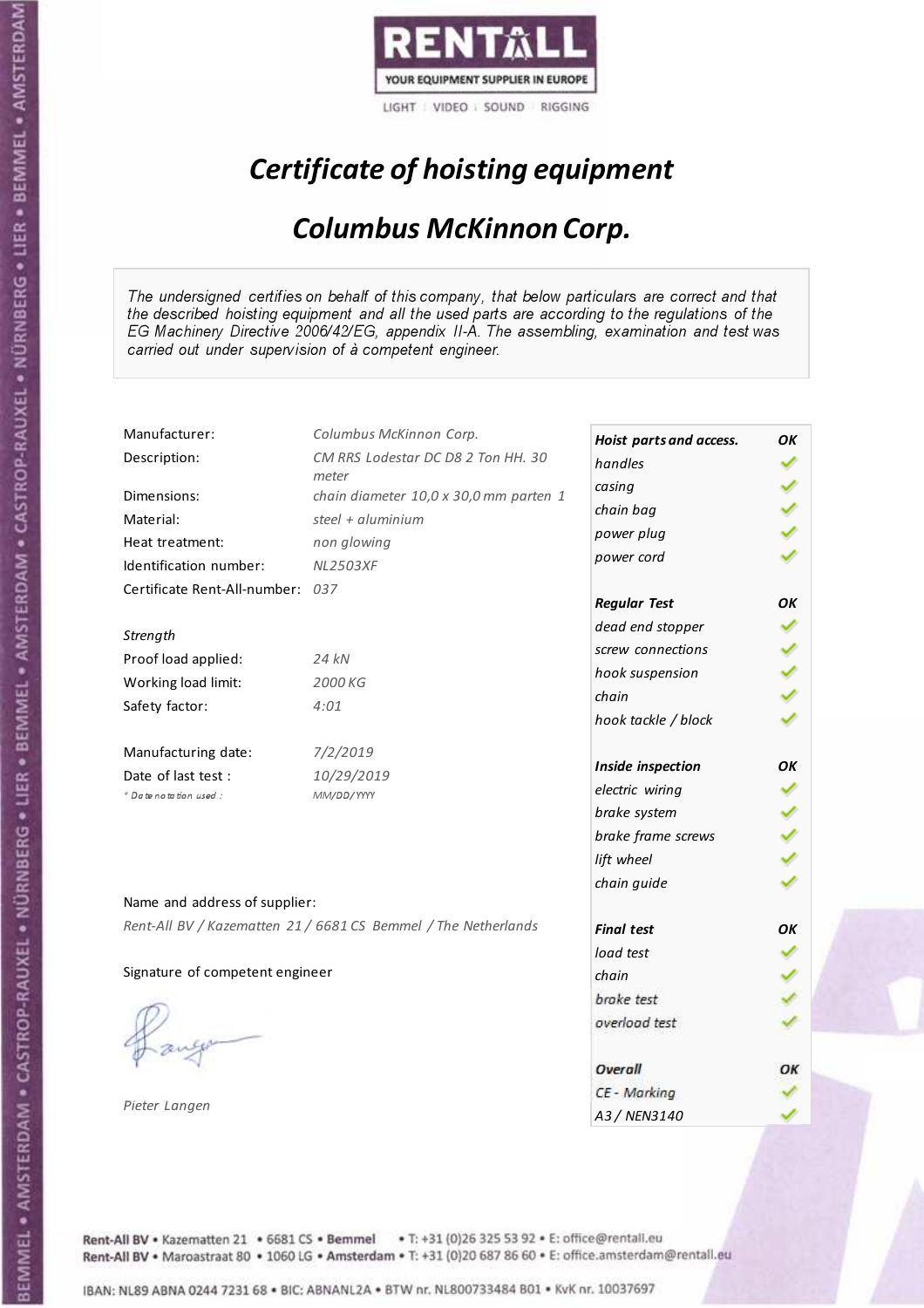

# Certificate of hoisting equipment

#### Columbus McKinnon Corp.

The undersigned certifies on behalf of this company, that below particulars are correct and that the described hoisting equipment and all the used parts are according to the regulations of the EG Machinery Directive 2006/42/EG, appendix II-A. The assembling, examination and test was carried out under supervision of à competent engineer.

| Manufacturer:                    | Columbus McKinnon Corp.                                        | Hoist parts and access. | OK |
|----------------------------------|----------------------------------------------------------------|-------------------------|----|
| Description:                     | CM RRS Lodestar DC D8 2 Ton HH. 30                             | handles                 |    |
| Dimensions:                      | meter<br>chain diameter 10,0 x 30,0 mm parten 1                | casing                  |    |
| Material:                        | steel + aluminium                                              | chain bag               |    |
| Heat treatment:                  | non glowing                                                    | power plug              |    |
| Identification number:           | <b>NL2705XD</b>                                                | power cord              |    |
| Certificate Rent-All-number: 038 |                                                                |                         |    |
|                                  |                                                                | <b>Regular Test</b>     | OΚ |
| Strength                         |                                                                | dead end stopper        |    |
| Proof load applied:              | 24 kN                                                          | screw connections       |    |
| Working load limit:              | 2000 KG                                                        | hook suspension         |    |
| Safety factor:                   | 4:01                                                           | chain                   |    |
|                                  |                                                                | hook tackle / block     |    |
| Manufacturing date:              | 7/2/2019                                                       |                         |    |
| Date of last test :              | 10/30/2019                                                     | Inside inspection       | OK |
| * Date notation used :           | MM/DD/YYYY                                                     | electric wiring         |    |
|                                  |                                                                | brake system            |    |
|                                  |                                                                | brake frame screws      |    |
|                                  |                                                                | lift wheel              |    |
|                                  |                                                                | chain guide             |    |
| Name and address of supplier:    |                                                                |                         |    |
|                                  | Rent-All BV / Kazematten 21 / 6681 CS Bemmel / The Netherlands | <b>Final test</b>       | OK |
|                                  |                                                                | load test               |    |
| Signature of competent engineer  |                                                                | chain                   |    |
|                                  |                                                                | brake test              |    |
|                                  |                                                                | overload test           |    |
|                                  |                                                                |                         |    |
|                                  |                                                                | Overall                 | ОΚ |
|                                  |                                                                | CE - Marking            |    |
| Pieter Langen                    |                                                                | A3 / NEN3140            |    |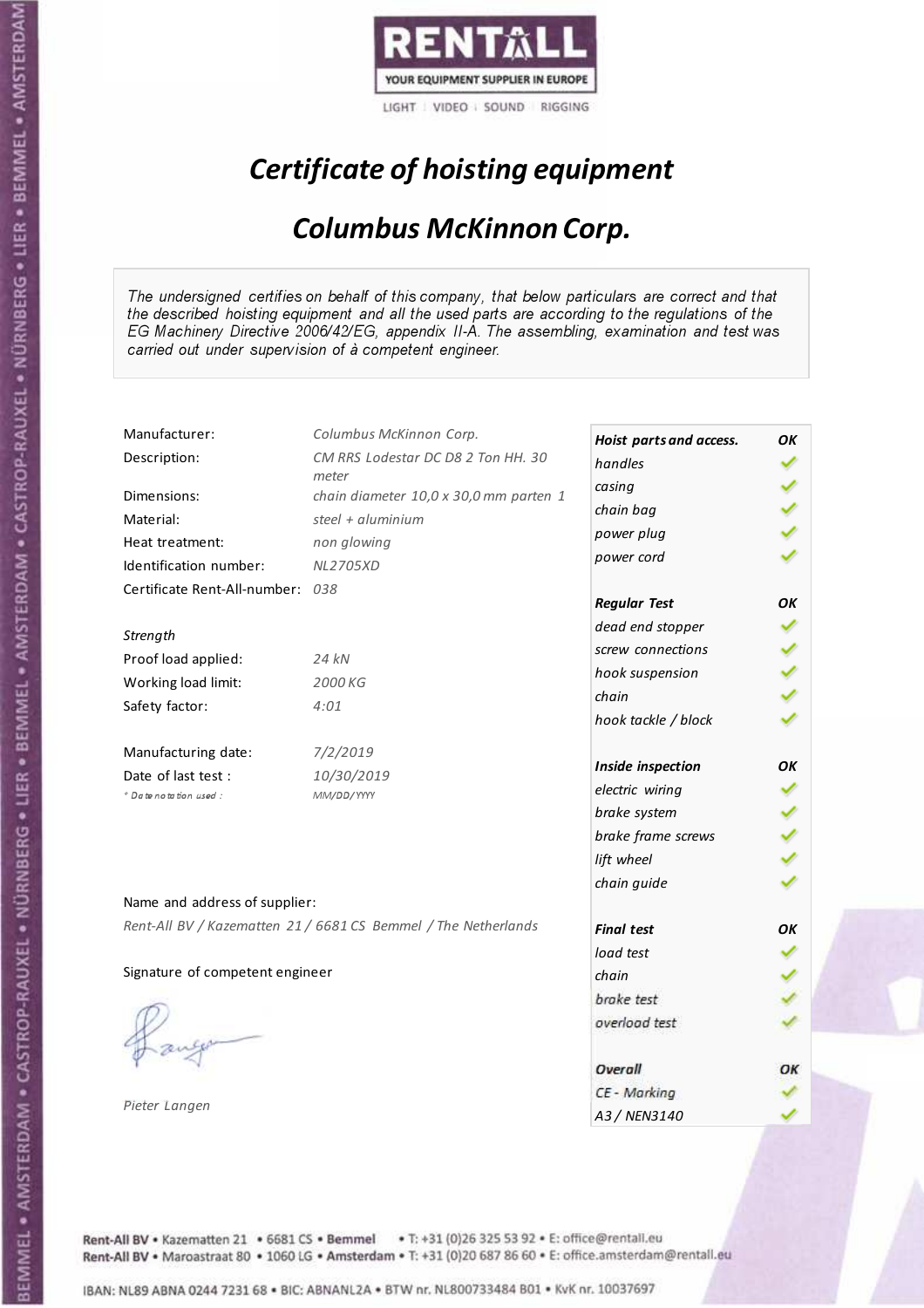

# Certificate of hoisting equipment

#### Columbus McKinnon Corp.

The undersigned certifies on behalf of this company, that below particulars are correct and that the described hoisting equipment and all the used parts are according to the regulations of the EG Machinery Directive 2006/42/EG, appendix II-A. The assembling, examination and test was carried out under supervision of à competent engineer.

| Manufacturer:                   | Columbus McKinnon Corp.                                        | Hoist parts and access. | OK |
|---------------------------------|----------------------------------------------------------------|-------------------------|----|
| Description:                    | CM RRS Lodestar DC D8 2 Ton HH. 30                             | handles                 |    |
| Dimensions:                     | meter<br>chain diameter 10,0 x 30,0 mm parten 1                | casing                  |    |
| Material:                       | steel + $aluminim$                                             | chain bag               |    |
| Heat treatment:                 | non glowing                                                    | power plug              |    |
| Identification number:          | <b>NL2706XD</b>                                                | power cord              |    |
| Certificate Rent-All-number:    | 039                                                            |                         |    |
|                                 |                                                                | <b>Regular Test</b>     | OK |
| Strength                        |                                                                | dead end stopper        |    |
| Proof load applied:             | 24 kN                                                          | screw connections       |    |
| Working load limit:             | 2000 KG                                                        | hook suspension         |    |
| Safety factor:                  | 4:01                                                           | chain                   |    |
|                                 |                                                                | hook tackle / block     |    |
| Manufacturing date:             | 7/2/2019                                                       |                         |    |
| Date of last test :             | 11/15/2019                                                     | Inside inspection       | OК |
| * Date notation used :          | MM/DD/YYYY                                                     | electric wiring         |    |
|                                 |                                                                | brake system            |    |
|                                 |                                                                | brake frame screws      |    |
|                                 |                                                                | lift wheel              |    |
|                                 |                                                                | chain guide             |    |
| Name and address of supplier:   |                                                                |                         |    |
|                                 | Rent-All BV / Kazematten 21 / 6681 CS Bemmel / The Netherlands | <b>Final test</b>       | OK |
|                                 |                                                                | load test               |    |
| Signature of competent engineer |                                                                | chain                   |    |
|                                 |                                                                | brake test              |    |
|                                 |                                                                | overload test           |    |
|                                 |                                                                |                         |    |
|                                 |                                                                | Overall                 | ОΚ |
|                                 |                                                                | CE - Marking            |    |
| Pieter Langen                   |                                                                | A3 / NEN3140            |    |

Rent-All BV . Kazematten 21 . 6681 CS . Bemmel . T: +31 (0)26 325 53 92 . E: office@rentall.eu Rent-All BV · Maroastraat 80 · 1060 LG · Amsterdam · T: +31 (0)20 687 86 60 · E: office.amsterdam@rentall.eu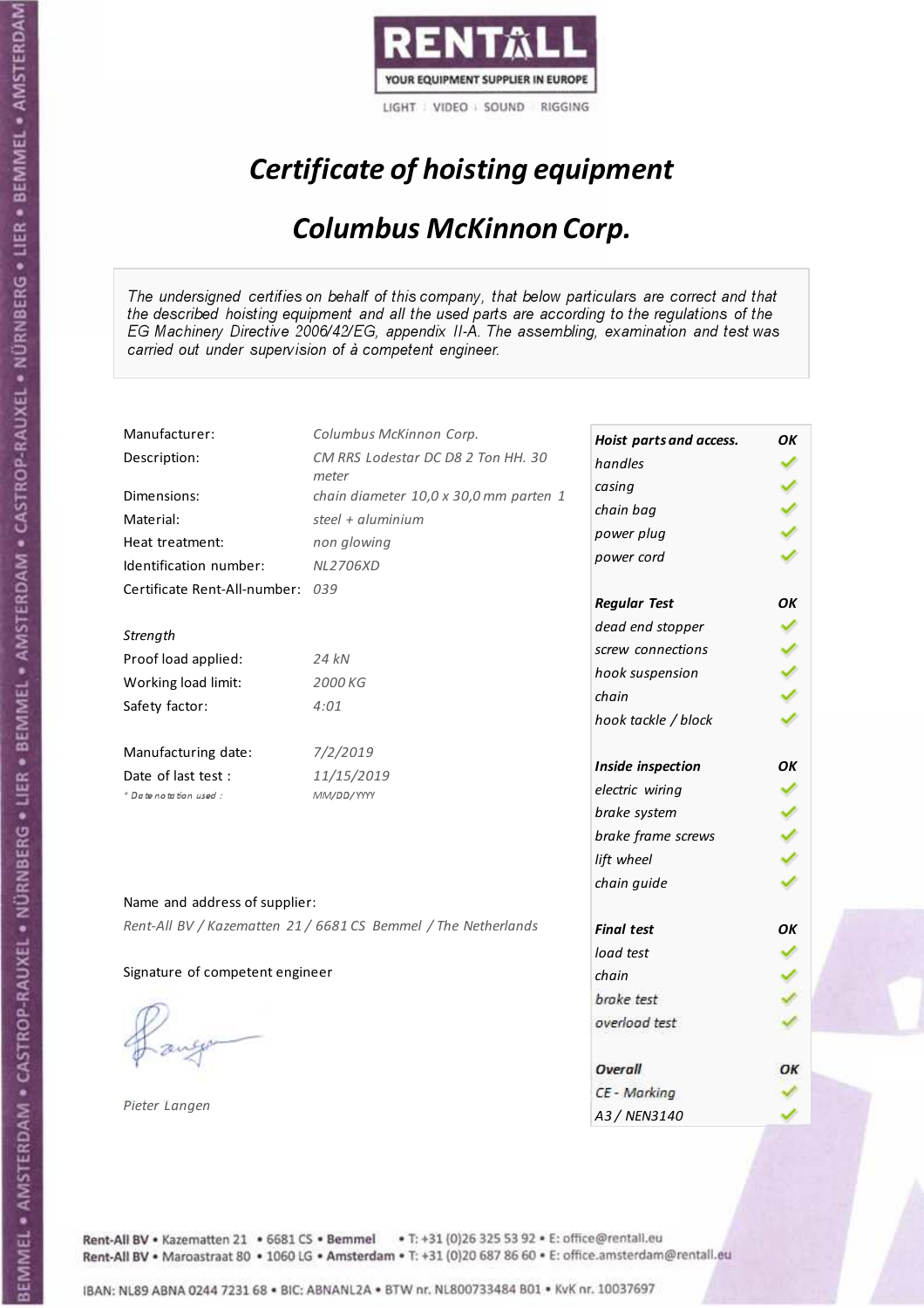

# Certificate of hoisting equipment

#### Columbus McKinnon Corp.

The undersigned certifies on behalf of this company, that below particulars are correct and that the described hoisting equipment and all the used parts are according to the regulations of the EG Machinery Directive 2006/42/EG, appendix II-A. The assembling, examination and test was carried out under supervision of à competent engineer.

| Manufacturer:                   | Columbus McKinnon Corp.                                        | Hoist parts and access. | OK |
|---------------------------------|----------------------------------------------------------------|-------------------------|----|
| Description:                    | CM RRS Lodestar DC D8 2 Ton HH. 30                             | handles                 |    |
| Dimensions:                     | meter<br>chain diameter 10,0 x 30,0 mm parten 1                | casing                  |    |
| Material:                       | steel + aluminium                                              | chain bag               |    |
|                                 |                                                                | power plug              |    |
| Heat treatment:                 | non glowing                                                    | power cord              |    |
| Identification number:          | <b>NL2502XF</b>                                                |                         |    |
| Certificate Rent-All-number:    | 040                                                            | <b>Regular Test</b>     | OK |
|                                 |                                                                | dead end stopper        |    |
| Strength                        |                                                                | screw connections       |    |
| Proof load applied:             | 24 kN                                                          | hook suspension         |    |
| Working load limit:             | 2000 KG                                                        | chain                   |    |
| Safety factor:                  | 4:01                                                           |                         |    |
|                                 |                                                                | hook tackle / block     |    |
| Manufacturing date:             | 7/2/2019                                                       |                         |    |
| Date of last test :             | 10/25/2019                                                     | Inside inspection       | OK |
| + Date notation used:           | MM/DD/YYYY                                                     | electric wiring         |    |
|                                 |                                                                | brake system            |    |
|                                 |                                                                | brake frame screws      |    |
|                                 |                                                                | lift wheel              |    |
|                                 |                                                                | chain guide             |    |
| Name and address of supplier:   |                                                                |                         |    |
|                                 | Rent-All BV / Kazematten 21 / 6681 CS Bemmel / The Netherlands | <b>Final test</b>       | OK |
|                                 |                                                                | load test               |    |
| Signature of competent engineer |                                                                | chain                   |    |
|                                 |                                                                | brake test              |    |
|                                 |                                                                | overload test           |    |
|                                 |                                                                |                         |    |
|                                 |                                                                | Overall                 | ОΚ |
|                                 |                                                                | CE - Marking            |    |
| Pieter Langen                   |                                                                | A3 / NEN3140            |    |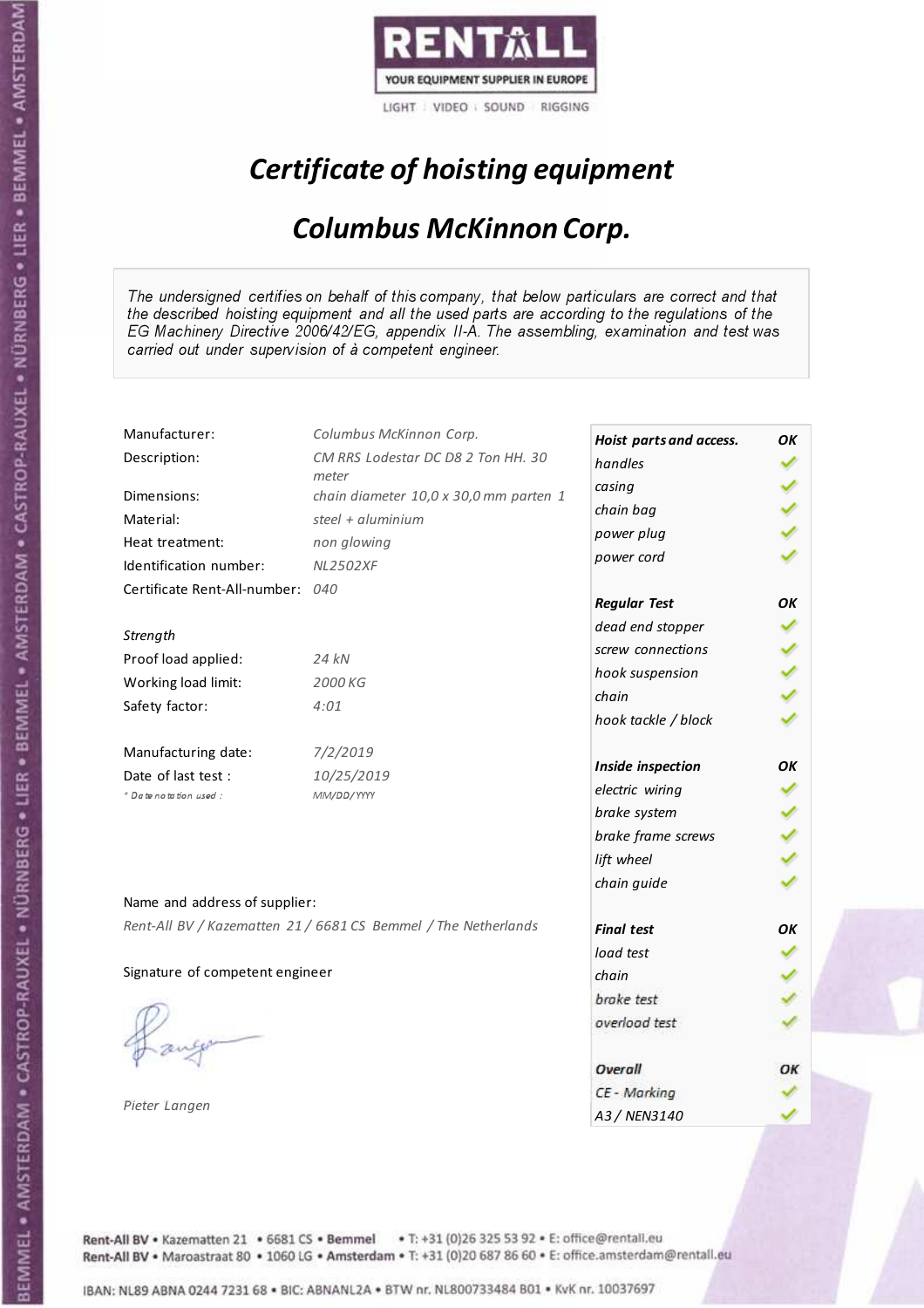

# Certificate of hoisting equipment

#### Columbus McKinnon Corp.

The undersigned certifies on behalf of this company, that below particulars are correct and that the described hoisting equipment and all the used parts are according to the regulations of the EG Machinery Directive 2006/42/EG, appendix II-A. The assembling, examination and test was carried out under supervision of à competent engineer.

| Manufacturer:                    | Columbus McKinnon Corp.                                        | Hoist parts and access. | OK |
|----------------------------------|----------------------------------------------------------------|-------------------------|----|
| Description:                     | CM RRS Lodestar DC D8 2 Ton HH. 30                             | handles                 |    |
| Dimensions:                      | meter<br>chain diameter 10,0 x 30,0 mm parten 1                | casing                  |    |
| Material:                        | steel + aluminium                                              | chain bag               |    |
| Heat treatment:                  | non glowing                                                    | power plug              |    |
| Identification number:           | <b>NL2707XD</b>                                                | power cord              |    |
|                                  |                                                                |                         |    |
| Certificate Rent-All-number: 041 |                                                                | <b>Regular Test</b>     | OK |
|                                  |                                                                | dead end stopper        |    |
| Strength                         |                                                                | screw connections       |    |
| Proof load applied:              | 24 kN                                                          | hook suspension         |    |
| Working load limit:              | 2000 KG                                                        | chain                   |    |
| Safety factor:                   | 4:01                                                           | hook tackle / block     |    |
|                                  |                                                                |                         |    |
| Manufacturing date:              | 7/2/2019                                                       | Inside inspection       | OK |
| Date of last test :              | 10/29/2019                                                     | electric wiring         |    |
| + Date notation used:            | MM/DD/YYYY                                                     |                         |    |
|                                  |                                                                | brake system            |    |
|                                  |                                                                | brake frame screws      |    |
|                                  |                                                                | lift wheel              |    |
|                                  |                                                                | chain guide             |    |
| Name and address of supplier:    |                                                                |                         |    |
|                                  | Rent-All BV / Kazematten 21 / 6681 CS Bemmel / The Netherlands | <b>Final test</b>       | OK |
|                                  |                                                                | load test               |    |
| Signature of competent engineer  |                                                                | chain                   |    |
|                                  |                                                                | brake test              |    |
|                                  |                                                                | overload test           |    |
|                                  |                                                                |                         |    |
|                                  |                                                                | Overall                 | ОΚ |
|                                  |                                                                | CE - Marking            |    |
| Pieter Langen                    |                                                                | A3 / NEN3140            |    |

Rent-All BV . Kazematten 21 . 6681 CS . Bemmel . T: +31 (0)26 325 53 92 . E: office@rentall.eu Rent-All BV · Maroastraat 80 · 1060 LG · Amsterdam · T: +31 (0)20 687 86 60 · E: office.amsterdam@rentall.eu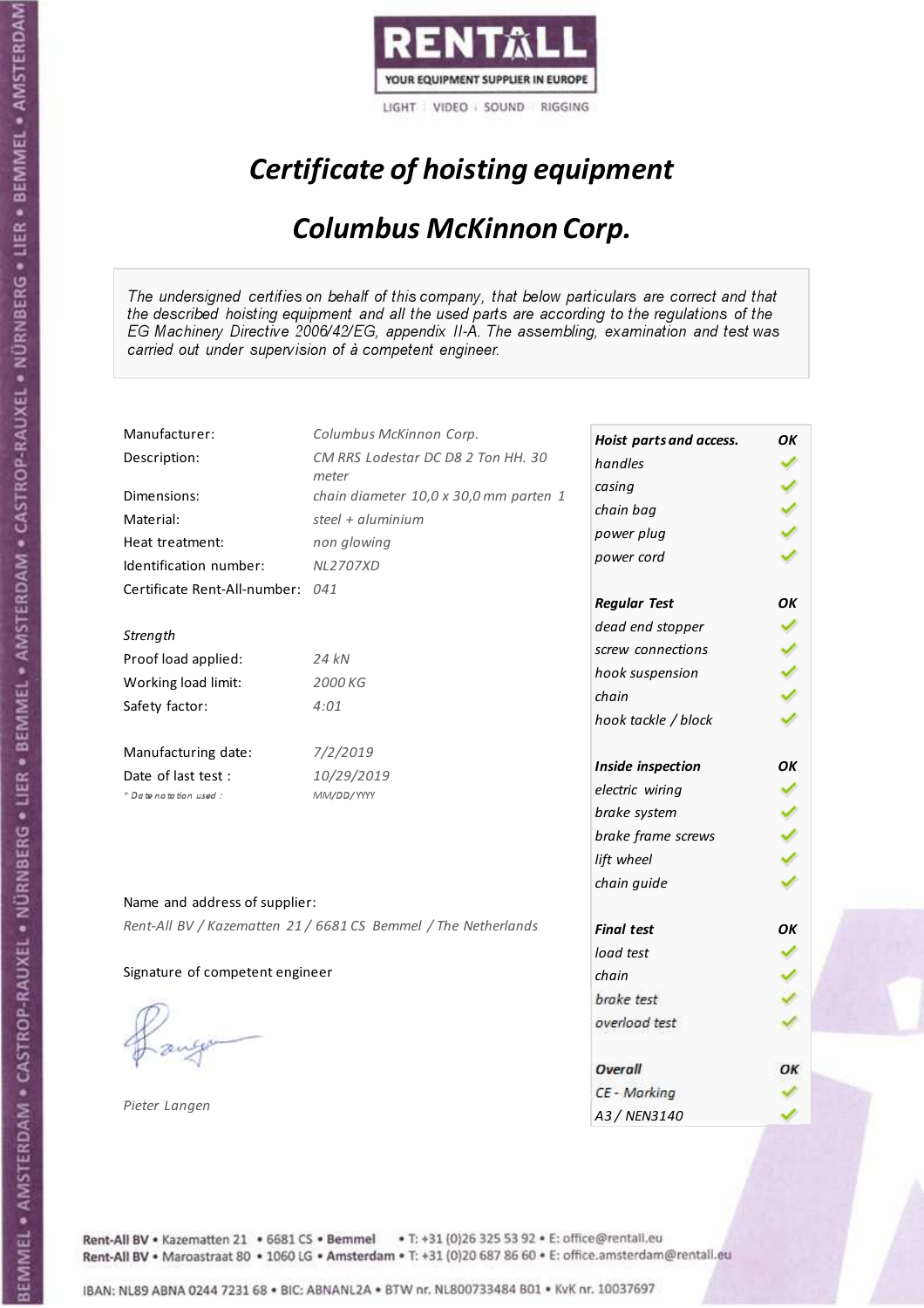

# Certificate of hoisting equipment

#### Columbus McKinnon Corp.

The undersigned certifies on behalf of this company, that below particulars are correct and that the described hoisting equipment and all the used parts are according to the regulations of the EG Machinery Directive 2006/42/EG, appendix II-A. The assembling, examination and test was carried out under supervision of à competent engineer.

| Manufacturer:                    | Columbus McKinnon Corp.                                        | Hoist parts and access. | OK |
|----------------------------------|----------------------------------------------------------------|-------------------------|----|
| Description:                     | CM RRS Lodestar DC D8 2 Ton HH. 30                             | handles                 |    |
| Dimensions:                      | meter<br>chain diameter 10,0 x 30,0 mm parten 1                | casing                  |    |
| Material:                        | steel + $aluminim$                                             | chain bag               |    |
| Heat treatment:                  | non glowing                                                    | power plug              |    |
| Identification number:           | <b>NL2501XF</b>                                                | power cord              |    |
| Certificate Rent-All-number: 042 |                                                                |                         |    |
|                                  |                                                                | <b>Regular Test</b>     | OK |
| Strength                         |                                                                | dead end stopper        |    |
|                                  | 24 kN                                                          | screw connections       |    |
| Proof load applied:              |                                                                | hook suspension         |    |
| Working load limit:              | 2000 KG                                                        | chain                   |    |
| Safety factor:                   | 4:01                                                           | hook tackle / block     |    |
| Manufacturing date:              | 7/2/2019                                                       |                         |    |
| Date of last test:               | 10/25/2019                                                     | Inside inspection       | OK |
| * Date notation used :           | MM/DD/YYYY                                                     | electric wiring         |    |
|                                  |                                                                | brake system            |    |
|                                  |                                                                | brake frame screws      |    |
|                                  |                                                                | lift wheel              |    |
|                                  |                                                                | chain guide             |    |
| Name and address of supplier:    |                                                                |                         |    |
|                                  | Rent-All BV / Kazematten 21 / 6681 CS Bemmel / The Netherlands | <b>Final test</b>       | OK |
|                                  |                                                                | load test               |    |
| Signature of competent engineer  |                                                                | chain                   |    |
|                                  |                                                                | brake test              |    |
|                                  |                                                                | overload test           |    |
|                                  |                                                                |                         |    |
|                                  |                                                                | Overall                 | ОΚ |
| Pieter Langen                    |                                                                | CE - Marking            |    |
|                                  |                                                                | A3 / NEN3140            |    |

Rent-All BV . Kazematten 21 . 6681 CS . Bemmel . T: +31 (0)26 325 53 92 . E: office@rentall.eu Rent-All BV · Maroastraat 80 · 1060 LG · Amsterdam · T: +31 (0)20 687 86 60 · E: office.amsterdam@rentall.eu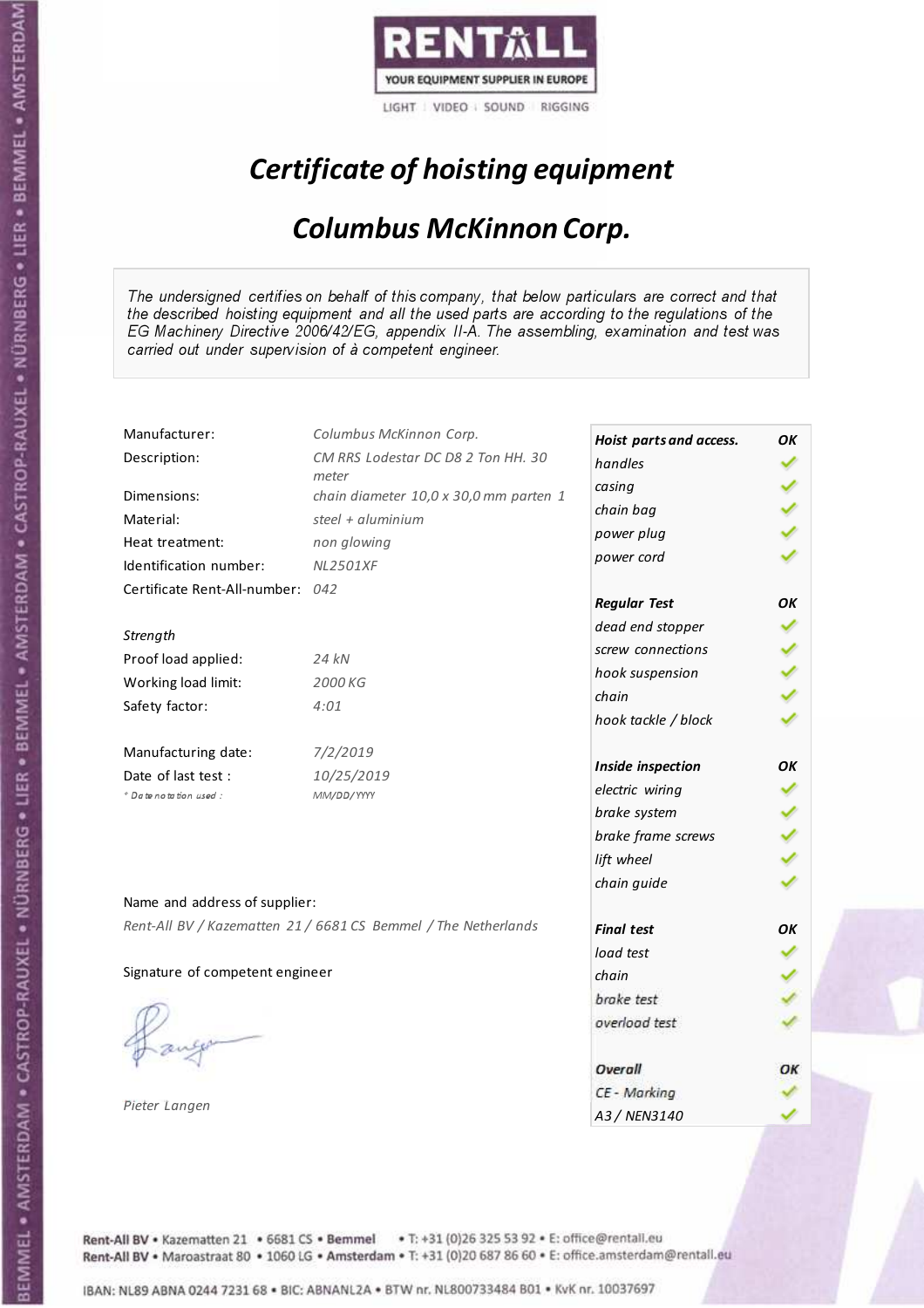

# Certificate of hoisting equipment

#### Columbus McKinnon Corp.

The undersigned certifies on behalf of this company, that below particulars are correct and that the described hoisting equipment and all the used parts are according to the regulations of the EG Machinery Directive 2006/42/EG, appendix II-A. The assembling, examination and test was carried out under supervision of à competent engineer.

| Manufacturer:                    | Columbus McKinnon Corp.                                        | Hoist parts and access. | OK |
|----------------------------------|----------------------------------------------------------------|-------------------------|----|
| Description:                     | CM RRS Lodestar DC D8 2 Ton HH. 30                             | handles                 |    |
| Dimensions:                      | meter<br>chain diameter 10,0 x 30,0 mm parten 1                | casing                  |    |
| Material:                        | steel + $aluminim$                                             | chain bag               |    |
| Heat treatment:                  | non glowing                                                    | power plug              |    |
| Identification number:           | <b>NL2504XF</b>                                                | power cord              |    |
| Certificate Rent-All-number: 043 |                                                                |                         |    |
|                                  |                                                                | <b>Regular Test</b>     | OК |
| Strength                         |                                                                | dead end stopper        |    |
| Proof load applied:              | 24 kN                                                          | screw connections       |    |
| Working load limit:              | 2000 KG                                                        | hook suspension         |    |
|                                  | 4:01                                                           | chain                   |    |
| Safety factor:                   |                                                                | hook tackle / block     |    |
| Manufacturing date:              | 7/2/2019                                                       |                         |    |
| Date of last test :              | 11/4/2019                                                      | Inside inspection       | OK |
| * Date notation used:            | MM/DD/YYYY                                                     | electric wiring         |    |
|                                  |                                                                | brake system            |    |
|                                  |                                                                | brake frame screws      |    |
|                                  |                                                                | lift wheel              |    |
|                                  |                                                                | chain guide             |    |
| Name and address of supplier:    |                                                                |                         |    |
|                                  | Rent-All BV / Kazematten 21 / 6681 CS Bemmel / The Netherlands | <b>Final test</b>       | OK |
|                                  |                                                                | load test               |    |
| Signature of competent engineer  |                                                                | chain                   |    |
|                                  |                                                                | brake test              |    |
|                                  |                                                                | overload test           |    |
|                                  |                                                                |                         |    |
|                                  |                                                                | Overall                 | ОΚ |
| Pieter Langen                    |                                                                | CE - Marking            |    |
|                                  |                                                                | A3 / NEN3140            |    |

Rent-All BV . Kazematten 21 . 6681 CS . Bemmel . T: +31 (0)26 325 53 92 . E: office@rentall.eu Rent-All BV · Maroastraat 80 · 1060 LG · Amsterdam · T: +31 (0)20 687 86 60 · E: office.amsterdam@rentall.eu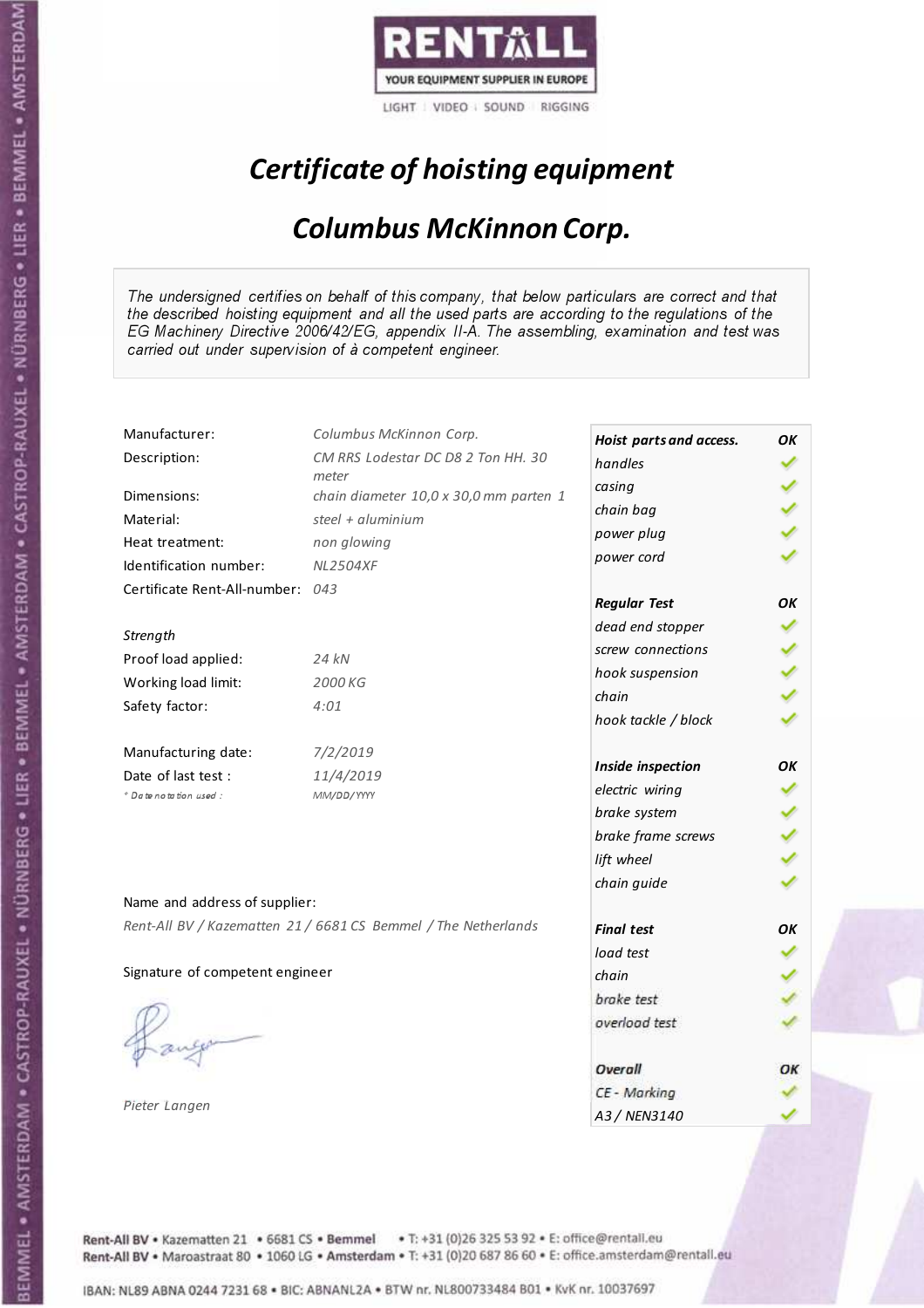

# Certificate of hoisting equipment

#### Columbus McKinnon Corp.

The undersigned certifies on behalf of this company, that below particulars are correct and that the described hoisting equipment and all the used parts are according to the regulations of the EG Machinery Directive 2006/42/EG, appendix II-A. The assembling, examination and test was carried out under supervision of à competent engineer.

| Manufacturer:                   | Columbus McKinnon Corp.                                        | Hoist parts and access. | OK |
|---------------------------------|----------------------------------------------------------------|-------------------------|----|
| Description:                    | CM RRS Lodestar DC D8 2 Ton HH. 30                             | handles                 |    |
| Dimensions:                     | meter<br>chain diameter 10,0 x 30,0 mm parten 1                | casing                  |    |
| Material:                       | steel + $aluminim$                                             | chain bag               |    |
|                                 |                                                                | power plug              |    |
| Heat treatment:                 | non glowing                                                    | power cord              |    |
| Identification number:          | NL2709XD                                                       |                         |    |
| Certificate Rent-All-number:    | 044                                                            | <b>Regular Test</b>     | OК |
| Strength                        |                                                                | dead end stopper        |    |
|                                 |                                                                | screw connections       |    |
| Proof load applied:             | 24 kN                                                          | hook suspension         |    |
| Working load limit:             | 2000 KG                                                        | chain                   |    |
| Safety factor:                  | 4:01                                                           | hook tackle / block     |    |
| Manufacturing date:             | 7/2/2019                                                       |                         |    |
| Date of last test :             | 11/4/2019                                                      | Inside inspection       | OK |
| * Date notation used:           | MM/DD/YYYY                                                     | electric wiring         |    |
|                                 |                                                                | brake system            |    |
|                                 |                                                                | brake frame screws      |    |
|                                 |                                                                | lift wheel              |    |
|                                 |                                                                | chain guide             |    |
| Name and address of supplier:   |                                                                |                         |    |
|                                 | Rent-All BV / Kazematten 21 / 6681 CS Bemmel / The Netherlands | <b>Final test</b>       | OK |
|                                 |                                                                | load test               |    |
| Signature of competent engineer |                                                                | chain                   |    |
|                                 |                                                                | brake test              |    |
|                                 |                                                                | overload test           |    |
|                                 |                                                                |                         |    |
|                                 |                                                                | Overall                 | ОΚ |
|                                 |                                                                | CE - Marking            |    |
| Pieter Langen                   |                                                                | A3 / NEN3140            |    |

Rent-All BV . Kazematten 21 . 6681 CS . Bemmel . T: +31 (0)26 325 53 92 . E: office@rentall.eu Rent-All BV · Maroastraat 80 · 1060 LG · Amsterdam · T: +31 (0)20 687 86 60 · E: office.amsterdam@rentall.eu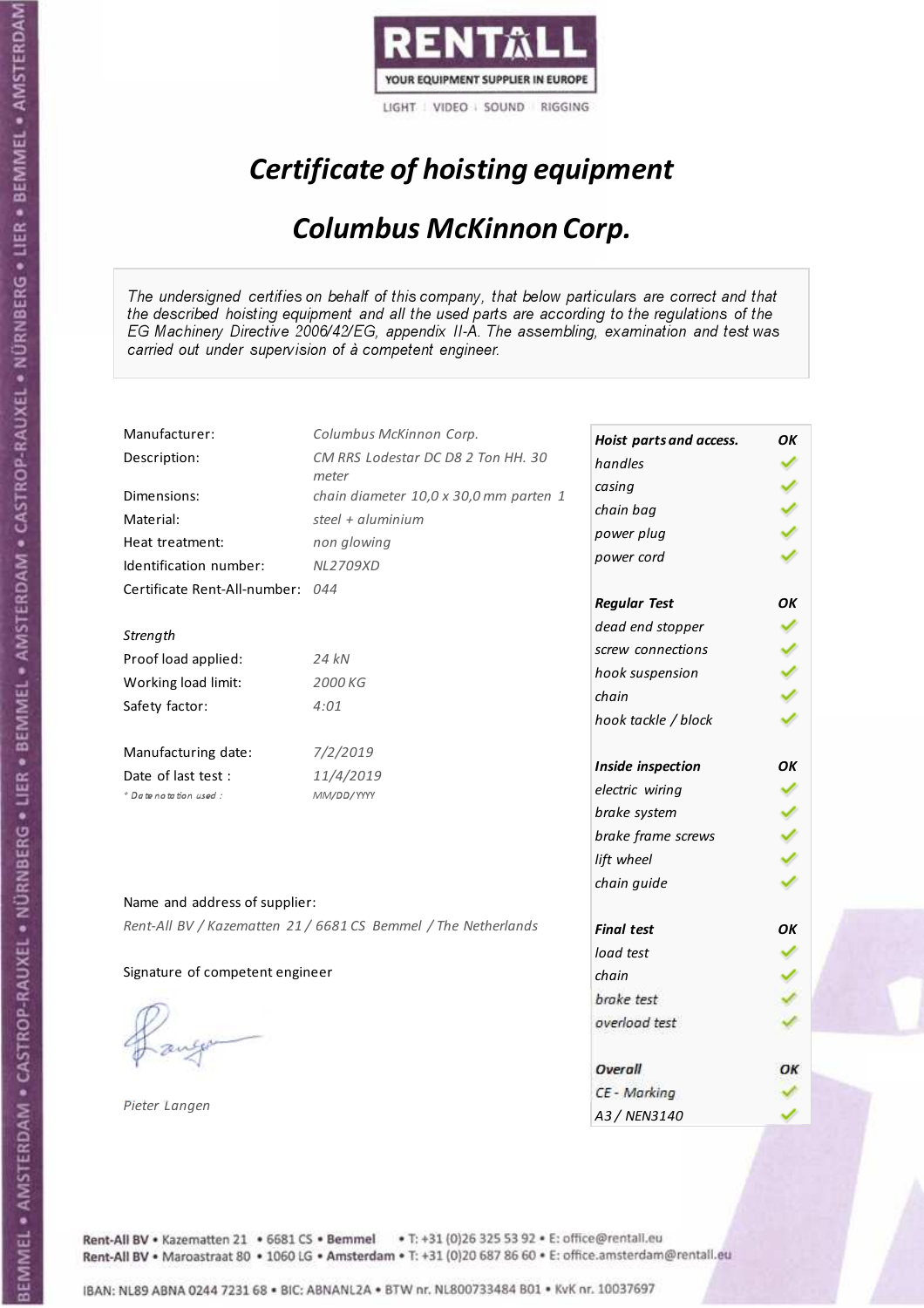

# Certificate of hoisting equipment

#### Columbus McKinnon Corp.

The undersigned certifies on behalf of this company, that below particulars are correct and that the described hoisting equipment and all the used parts are according to the regulations of the EG Machinery Directive 2006/42/EG, appendix II-A. The assembling, examination and test was carried out under supervision of à competent engineer.

| Manufacturer:                    | Columbus McKinnon Corp.                                        | Hoist parts and access. | OK |
|----------------------------------|----------------------------------------------------------------|-------------------------|----|
| Description:                     | CM RRS Lodestar DC D8 2 Ton HH. 30                             | handles                 |    |
| Dimensions:                      | meter<br>chain diameter 10,0 x 30,0 mm parten 1                | casing                  |    |
| Material:                        | steel + $aluminim$                                             | chain bag               |    |
| Heat treatment:                  | non glowing                                                    | power plug              |    |
| Identification number:           | <b>NL2053YK</b>                                                | power cord              |    |
| Certificate Rent-All-number: 045 |                                                                |                         |    |
|                                  |                                                                | <b>Regular Test</b>     | OK |
|                                  |                                                                | dead end stopper        |    |
| Strength                         |                                                                | screw connections       |    |
| Proof load applied:              | 24 kN                                                          | hook suspension         |    |
| Working load limit:              | 2000 KG                                                        | chain                   |    |
| Safety factor:                   | 4:01                                                           | hook tackle / block     |    |
| Manufacturing date:              | 6/21/2019                                                      |                         |    |
| Date of last test :              | 11/15/2019                                                     | Inside inspection       | OK |
| * Date notation used:            | MM/DD/YYYY                                                     | electric wiring         |    |
|                                  |                                                                | brake system            |    |
|                                  |                                                                | brake frame screws      |    |
|                                  |                                                                | lift wheel              |    |
|                                  |                                                                | chain guide             |    |
| Name and address of supplier:    |                                                                |                         |    |
|                                  | Rent-All BV / Kazematten 21 / 6681 CS Bemmel / The Netherlands | <b>Final test</b>       | OK |
|                                  |                                                                | load test               |    |
| Signature of competent engineer  |                                                                | chain                   |    |
|                                  |                                                                | brake test              |    |
|                                  |                                                                | overload test           |    |
|                                  |                                                                |                         |    |
|                                  |                                                                | Overall                 | ОΚ |
| Pieter Langen                    |                                                                | CE - Marking            |    |
|                                  |                                                                | A3 / NEN3140            |    |

Rent-All BV . Kazematten 21 . 6681 CS . Bemmel . T: +31 (0)26 325 53 92 . E: office@rentall.eu Rent-All BV · Maroastraat 80 · 1060 LG · Amsterdam · T: +31 (0)20 687 86 60 · E: office.amsterdam@rentall.eu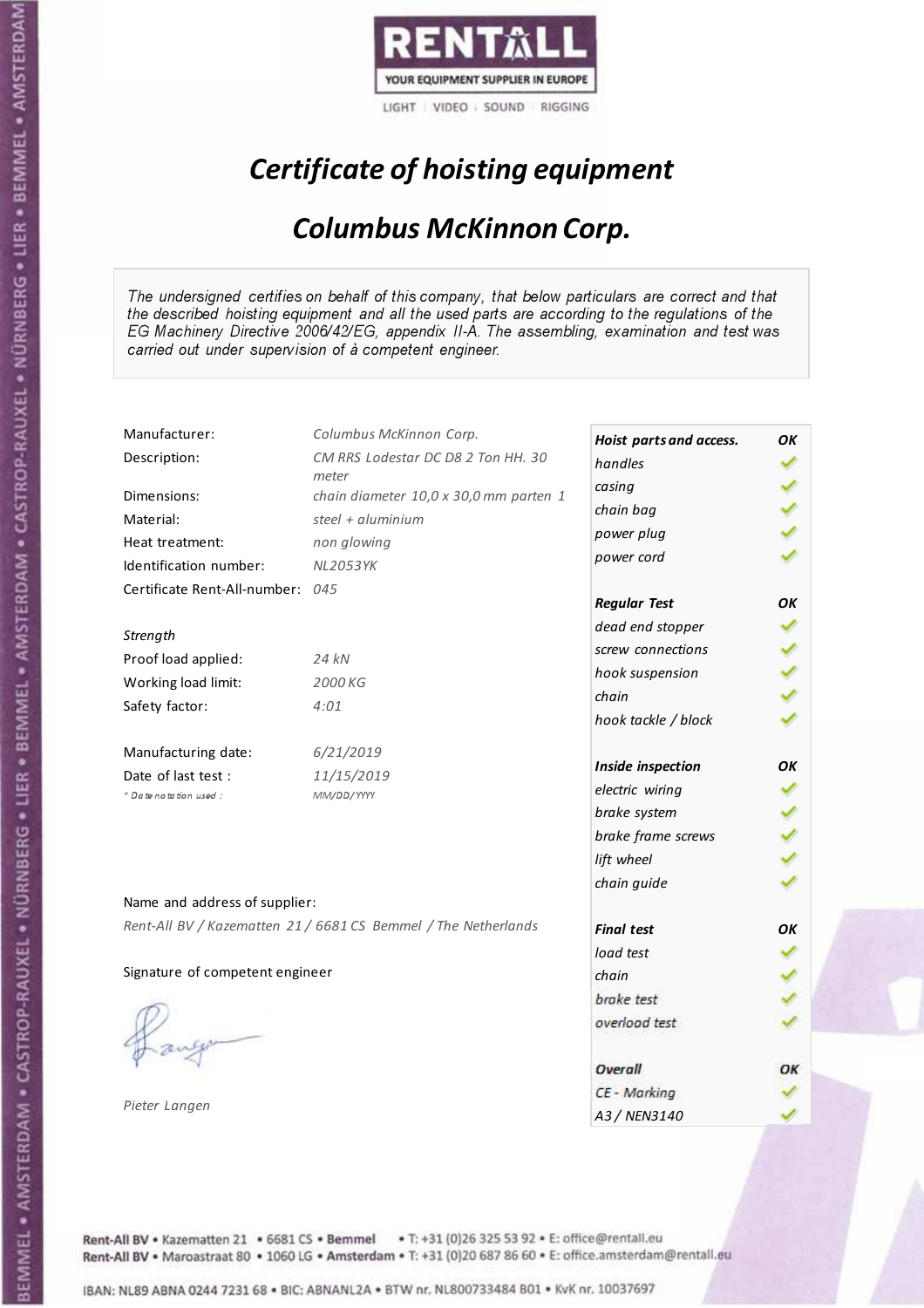

# Certificate of hoisting equipment

#### Columbus McKinnon Corp.

The undersigned certifies on behalf of this company, that below particulars are correct and that the described hoisting equipment and all the used parts are according to the regulations of the EG Machinery Directive 2006/42/EG, appendix II-A. The assembling, examination and test was carried out under supervision of à competent engineer.

| Manufacturer:                   | Columbus McKinnon Corp.                                        | Hoist parts and access. | OK |
|---------------------------------|----------------------------------------------------------------|-------------------------|----|
| Description:                    | CM RRS Lodestar DC D8 2 Ton HH. 30                             | handles                 |    |
| Dimensions:                     | meter<br>chain diameter 10,0 x 30,0 mm parten 1                | casing                  |    |
| Material:                       | steel + $aluminim$                                             | chain bag               |    |
| Heat treatment:                 | non glowing                                                    | power plug              |    |
| Identification number:          | <b>NL2500XF</b>                                                | power cord              |    |
| Certificate Rent-All-number:    | 046                                                            |                         |    |
|                                 |                                                                | <b>Regular Test</b>     | OK |
| Strength                        |                                                                | dead end stopper        |    |
| Proof load applied:             | 24 kN                                                          | screw connections       |    |
| Working load limit:             | 2000 KG                                                        | hook suspension         |    |
|                                 | 4:01                                                           | chain                   |    |
| Safety factor:                  |                                                                | hook tackle / block     |    |
| Manufacturing date:             | 7/2/2019                                                       |                         |    |
| Date of last test:              | 11/15/2019                                                     | Inside inspection       | OK |
| * Date notation used :          | MM/DD/YYYY                                                     | electric wiring         |    |
|                                 |                                                                | brake system            |    |
|                                 |                                                                | brake frame screws      |    |
|                                 |                                                                | lift wheel              |    |
|                                 |                                                                | chain guide             |    |
| Name and address of supplier:   |                                                                |                         |    |
|                                 | Rent-All BV / Kazematten 21 / 6681 CS Bemmel / The Netherlands | <b>Final test</b>       | OK |
|                                 |                                                                | load test               |    |
| Signature of competent engineer |                                                                | chain                   |    |
|                                 |                                                                | brake test              |    |
|                                 |                                                                | overload test           |    |
|                                 |                                                                |                         |    |
|                                 |                                                                | Overall                 | ОΚ |
| Pieter Langen                   |                                                                | CE - Marking            |    |
|                                 |                                                                | A3 / NEN3140            |    |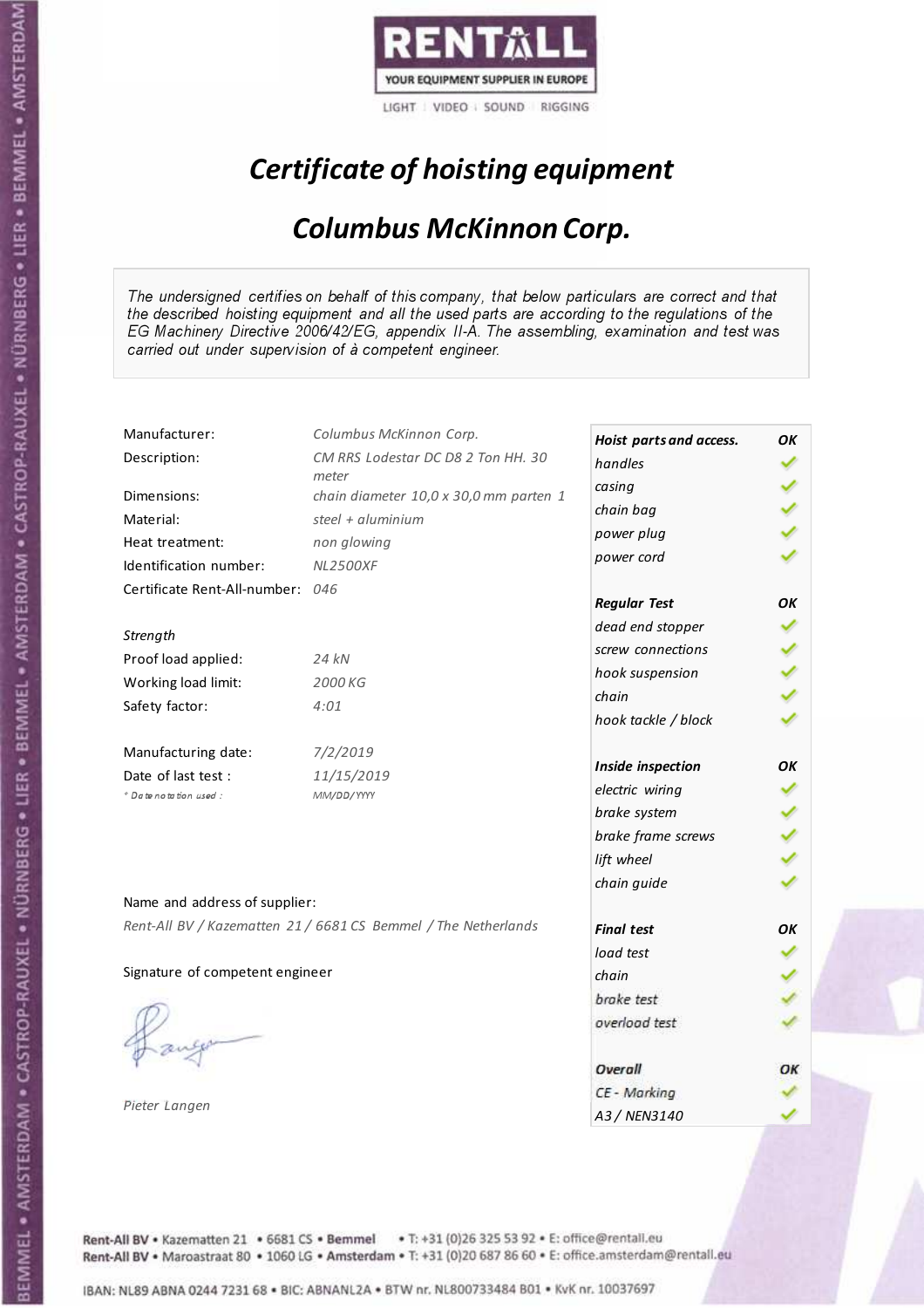

# Certificate of hoisting equipment

#### Columbus McKinnon Corp.

The undersigned certifies on behalf of this company, that below particulars are correct and that the described hoisting equipment and all the used parts are according to the regulations of the EG Machinery Directive 2006/42/EG, appendix II-A. The assembling, examination and test was carried out under supervision of à competent engineer.

| Manufacturer:                    | Columbus McKinnon Corp.                                        | Hoist parts and access. | OK |
|----------------------------------|----------------------------------------------------------------|-------------------------|----|
| Description:                     | CM RRS Lodestar DC D8 2 Ton HH. 30                             | handles                 |    |
| Dimensions:                      | meter<br>chain diameter 10,0 x 30,0 mm parten 1                | casing                  |    |
| Material:                        | steel + $aluminim$                                             | chain bag               |    |
| Heat treatment:                  | non glowing                                                    | power plug              |    |
| Identification number:           | <b>NL2505XF</b>                                                | power cord              |    |
|                                  |                                                                |                         |    |
| Certificate Rent-All-number: 047 |                                                                | <b>Regular Test</b>     | OK |
|                                  |                                                                | dead end stopper        |    |
| Strength                         |                                                                | screw connections       |    |
| Proof load applied:              | 24 kN                                                          | hook suspension         |    |
| Working load limit:              | 2000 KG                                                        | chain                   |    |
| Safety factor:                   | 4:01                                                           | hook tackle / block     |    |
|                                  |                                                                |                         |    |
| Manufacturing date:              | 7/2/2019                                                       |                         |    |
| Date of last test:               | 11/15/2019                                                     | Inside inspection       | OK |
| * Date notation used :           | MM/DD/YYYY                                                     | electric wiring         |    |
|                                  |                                                                | brake system            |    |
|                                  |                                                                | brake frame screws      |    |
|                                  |                                                                | lift wheel              |    |
|                                  |                                                                | chain guide             |    |
| Name and address of supplier:    |                                                                |                         |    |
|                                  | Rent-All BV / Kazematten 21 / 6681 CS Bemmel / The Netherlands | <b>Final test</b>       | OK |
|                                  |                                                                | load test               |    |
| Signature of competent engineer  |                                                                | chain                   |    |
|                                  |                                                                | brake test              |    |
|                                  |                                                                | overload test           |    |
|                                  |                                                                |                         |    |
|                                  |                                                                | Overall                 | ОΚ |
|                                  |                                                                | CE - Marking            |    |
| Pieter Langen                    |                                                                | A3 / NEN3140            |    |
|                                  |                                                                |                         |    |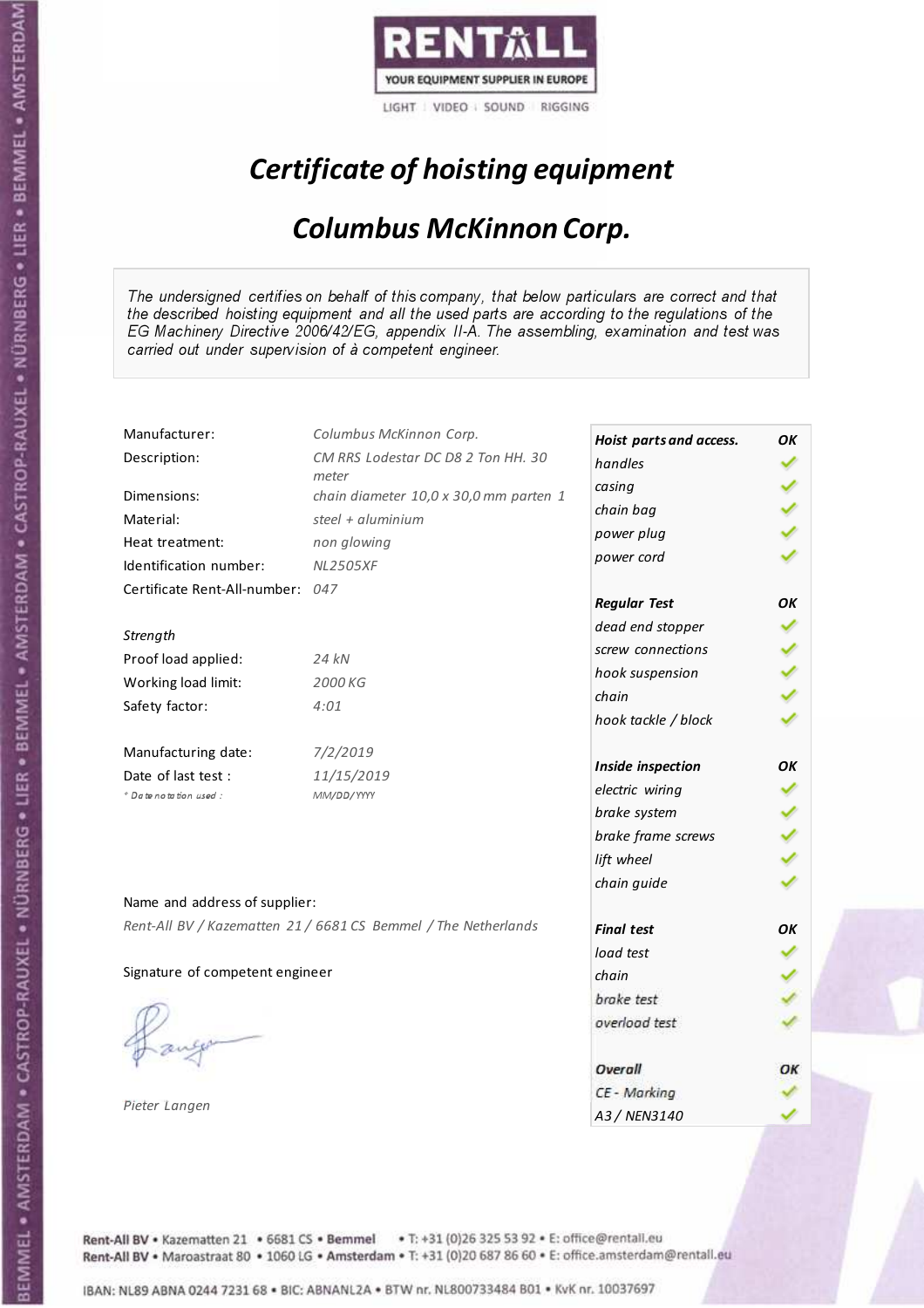

# Certificate of hoisting equipment

#### Columbus McKinnon Corp.

The undersigned certifies on behalf of this company, that below particulars are correct and that the described hoisting equipment and all the used parts are according to the regulations of the EG Machinery Directive 2006/42/EG, appendix II-A. The assembling, examination and test was carried out under supervision of à competent engineer.

| Manufacturer:                    | Columbus McKinnon Corp.                                        | Hoist parts and access. | OK |
|----------------------------------|----------------------------------------------------------------|-------------------------|----|
| Description:                     | CM RRS Lodestar DC D8 2 Ton HH. 30                             | handles                 |    |
| Dimensions:                      | meter<br>chain diameter 10,0 x 30,0 mm parten 1                | casing                  |    |
| Material:                        | steel + $aluminim$                                             | chain bag               |    |
|                                  |                                                                | power plug              |    |
| Heat treatment:                  | non glowing                                                    | power cord              |    |
| Identification number:           | NL3030XZ                                                       |                         |    |
| Certificate Rent-All-number: 048 |                                                                | <b>Regular Test</b>     | OK |
| Strength                         |                                                                | dead end stopper        |    |
| Proof load applied:              | 24 kN                                                          | screw connections       |    |
|                                  |                                                                | hook suspension         |    |
| Working load limit:              | 2000 KG                                                        | chain                   |    |
| Safety factor:                   | 4:01                                                           | hook tackle / block     |    |
| Manufacturing date:              | 6/26/2018                                                      |                         |    |
| Date of last test :              | 12/9/2019                                                      | Inside inspection       | OK |
| + Date notation used:            | MM/DD/YYYY                                                     | electric wiring         |    |
|                                  |                                                                | brake system            |    |
|                                  |                                                                | brake frame screws      |    |
|                                  |                                                                | lift wheel              |    |
|                                  |                                                                | chain guide             |    |
| Name and address of supplier:    |                                                                |                         |    |
|                                  | Rent-All BV / Kazematten 21 / 6681 CS Bemmel / The Netherlands | <b>Final test</b>       | OK |
|                                  |                                                                | load test               |    |
| Signature of competent engineer  |                                                                | chain                   |    |
|                                  |                                                                | brake test              |    |
|                                  |                                                                | overload test           |    |
|                                  |                                                                |                         |    |
|                                  |                                                                | Overall                 | ОΚ |
|                                  |                                                                | CE - Marking            |    |
| Pieter Langen                    |                                                                | A3 / NEN3140            |    |

Rent-All BV . Kazematten 21 . 6681 CS . Bemmel . T: +31 (0)26 325 53 92 . E: office@rentall.eu Rent-All BV · Maroastraat 80 · 1060 LG · Amsterdam · T: +31 (0)20 687 86 60 · E: office.amsterdam@rentall.eu

IBAN: NL89 ABNA 0244 7231 68 . BIC: ABNANL2A . BTW nr. NL800733484 B01 . KvK nr. 10037697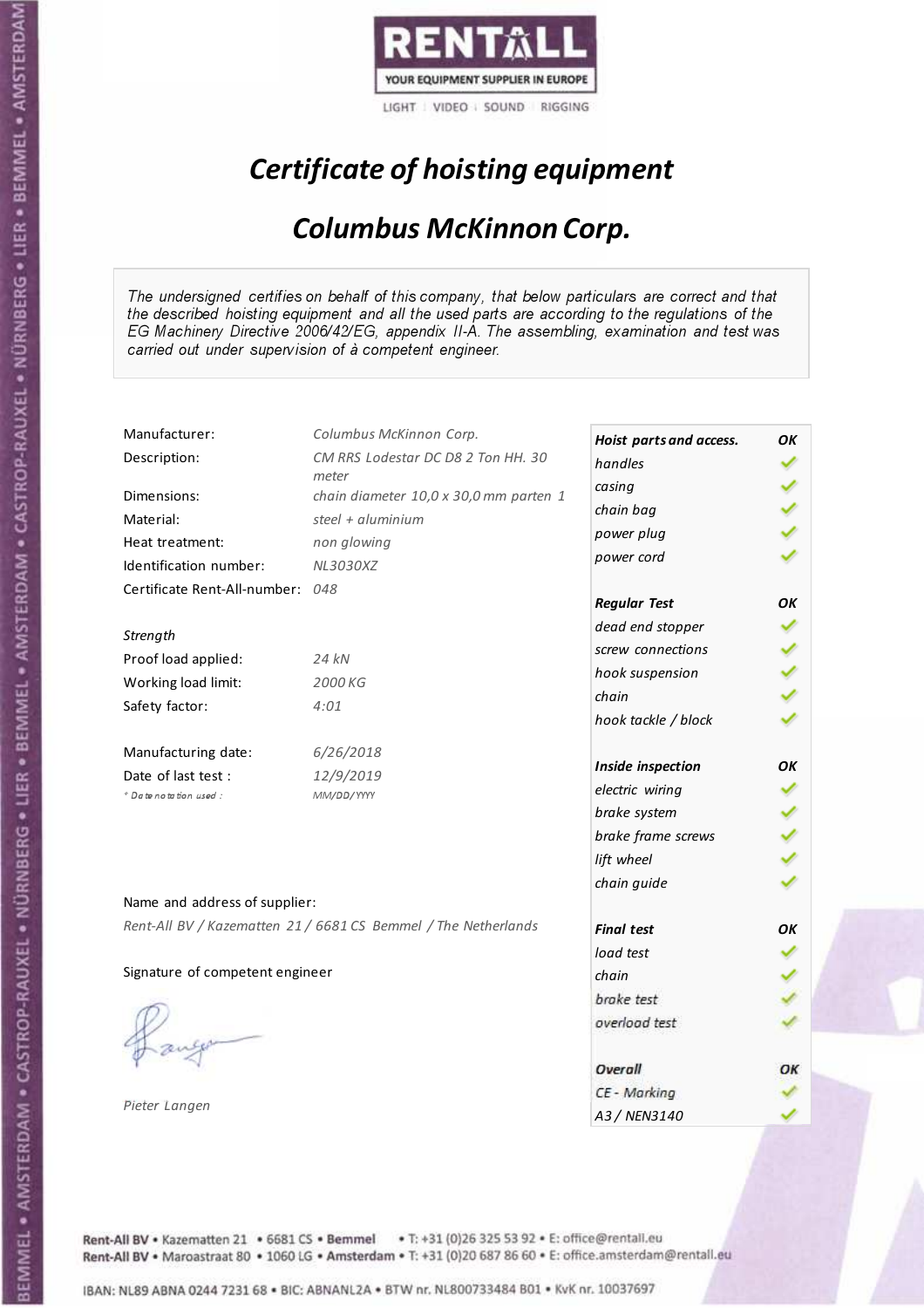

# Certificate of hoisting equipment

#### Columbus McKinnon Corp.

The undersigned certifies on behalf of this company, that below particulars are correct and that the described hoisting equipment and all the used parts are according to the regulations of the EG Machinery Directive 2006/42/EG, appendix II-A. The assembling, examination and test was carried out under supervision of à competent engineer.

| Manufacturer:                   | Columbus McKinnon Corp.                                        | Hoist parts and access. | OK |
|---------------------------------|----------------------------------------------------------------|-------------------------|----|
| Description:                    | CM RRS Lodestar DC D8 2 Ton HH. 30                             | handles                 |    |
| Dimensions:                     | meter                                                          | casing                  |    |
|                                 | chain diameter 10,0 x 30,0 mm parten 1<br>steel + $aluminim$   | chain bag               |    |
| Material:                       |                                                                | power plug              |    |
| Heat treatment:                 | non glowing                                                    | power cord              |    |
| Identification number:          | <b>NL0501XK</b>                                                |                         |    |
| Certificate Rent-All-number:    | 049                                                            | <b>Regular Test</b>     | OK |
|                                 |                                                                | dead end stopper        |    |
| Strength                        |                                                                | screw connections       |    |
| Proof load applied:             | 24 kN                                                          | hook suspension         |    |
| Working load limit:             | 2000 KG                                                        | chain                   |    |
| Safety factor:                  | 4:01                                                           | hook tackle / block     |    |
| Manufacturing date:             | 6/29/2018                                                      |                         |    |
| Date of last test :             | 12/9/2019                                                      | Inside inspection       | OK |
| + Date notation used:           | MM/DD/YYYY                                                     | electric wiring         |    |
|                                 |                                                                | brake system            |    |
|                                 |                                                                | brake frame screws      |    |
|                                 |                                                                | lift wheel              |    |
|                                 |                                                                | chain guide             |    |
| Name and address of supplier:   |                                                                |                         |    |
|                                 | Rent-All BV / Kazematten 21 / 6681 CS Bemmel / The Netherlands | <b>Final test</b>       | OK |
|                                 |                                                                | load test               |    |
| Signature of competent engineer |                                                                | chain                   |    |
|                                 |                                                                | brake test              |    |
|                                 |                                                                | overload test           |    |
|                                 |                                                                |                         |    |
|                                 |                                                                | Overall                 | ОΚ |
|                                 |                                                                | CE - Marking            |    |
| Pieter Langen                   |                                                                | A3 / NEN3140            |    |

Rent-All BV . Kazematten 21 . 6681 CS . Bemmel . T: +31 (0)26 325 53 92 . E: office@rentall.eu Rent-All BV · Maroastraat 80 · 1060 LG · Amsterdam · T: +31 (0)20 687 86 60 · E: office.amsterdam@rentall.eu

IBAN: NL89 ABNA 0244 7231 68 . BIC: ABNANL2A . BTW nr. NL800733484 B01 . KvK nr. 10037697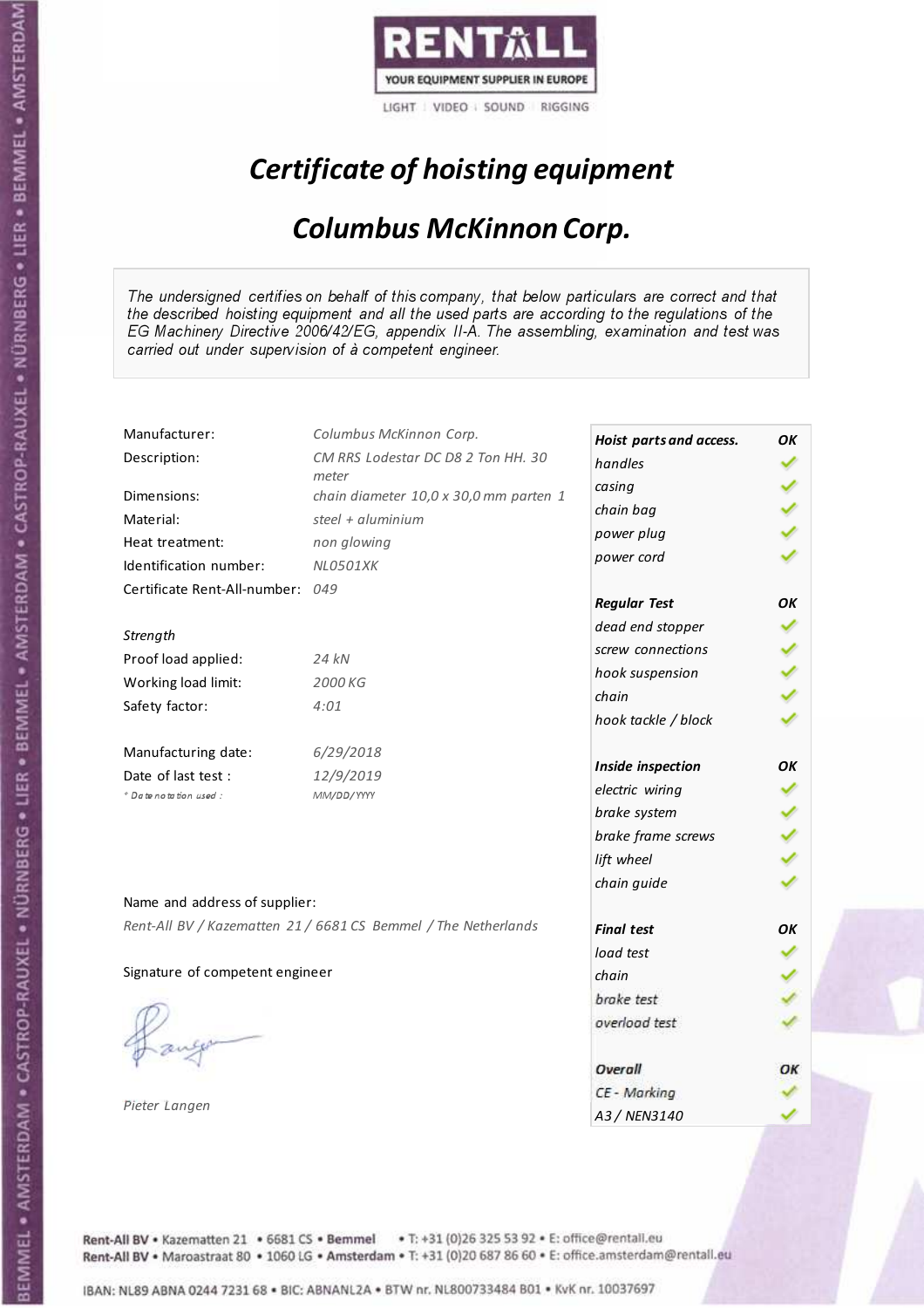

# Certificate of hoisting equipment

#### Columbus McKinnon Corp.

The undersigned certifies on behalf of this company, that below particulars are correct and that the described hoisting equipment and all the used parts are according to the regulations of the EG Machinery Directive 2006/42/EG, appendix II-A. The assembling, examination and test was carried out under supervision of à competent engineer.

| Manufacturer:                    | Columbus McKinnon Corp.                                        | Hoist parts and access. | OK |
|----------------------------------|----------------------------------------------------------------|-------------------------|----|
| Description:                     | CM RRS Lodestar DC D8 2 Ton HH. 30                             | handles                 |    |
| Dimensions:                      | meter<br>chain diameter 10,0 x 30,0 mm parten 1                | casing                  |    |
| Material:                        | steel + $aluminim$                                             | chain bag               |    |
|                                  |                                                                | power plug              |    |
| Heat treatment:                  | non glowing                                                    | power cord              |    |
| Identification number:           | <b>NL0503XK</b>                                                |                         |    |
| Certificate Rent-All-number: 050 |                                                                | <b>Regular Test</b>     | OK |
| Strength                         |                                                                | dead end stopper        |    |
| Proof load applied:              | 24 kN                                                          | screw connections       |    |
|                                  |                                                                | hook suspension         |    |
| Working load limit:              | 2000 KG                                                        | chain                   |    |
| Safety factor:                   | 4:01                                                           | hook tackle / block     |    |
| Manufacturing date:              | 6/29/2018                                                      |                         |    |
| Date of last test :              | 12/9/2019                                                      | Inside inspection       | OK |
| + Date notation used:            | MM/DD/YYYY                                                     | electric wiring         |    |
|                                  |                                                                | brake system            |    |
|                                  |                                                                | brake frame screws      |    |
|                                  |                                                                | lift wheel              |    |
|                                  |                                                                | chain guide             |    |
| Name and address of supplier:    |                                                                |                         |    |
|                                  | Rent-All BV / Kazematten 21 / 6681 CS Bemmel / The Netherlands | <b>Final test</b>       | OK |
|                                  |                                                                | load test               |    |
| Signature of competent engineer  |                                                                | chain                   |    |
|                                  |                                                                | brake test              |    |
|                                  |                                                                | overload test           |    |
|                                  |                                                                |                         |    |
|                                  |                                                                | Overall                 | ОΚ |
|                                  |                                                                | CE - Marking            |    |
| Pieter Langen                    |                                                                | A3 / NEN3140            |    |

Rent-All BV . Kazematten 21 . 6681 CS . Bemmel . T: +31 (0)26 325 53 92 . E: office@rentall.eu Rent-All BV · Maroastraat 80 · 1060 LG · Amsterdam · T: +31 (0)20 687 86 60 · E: office.amsterdam@rentall.eu

IBAN: NL89 ABNA 0244 7231 68 . BIC: ABNANL2A . BTW nr. NL800733484 B01 . KvK nr. 10037697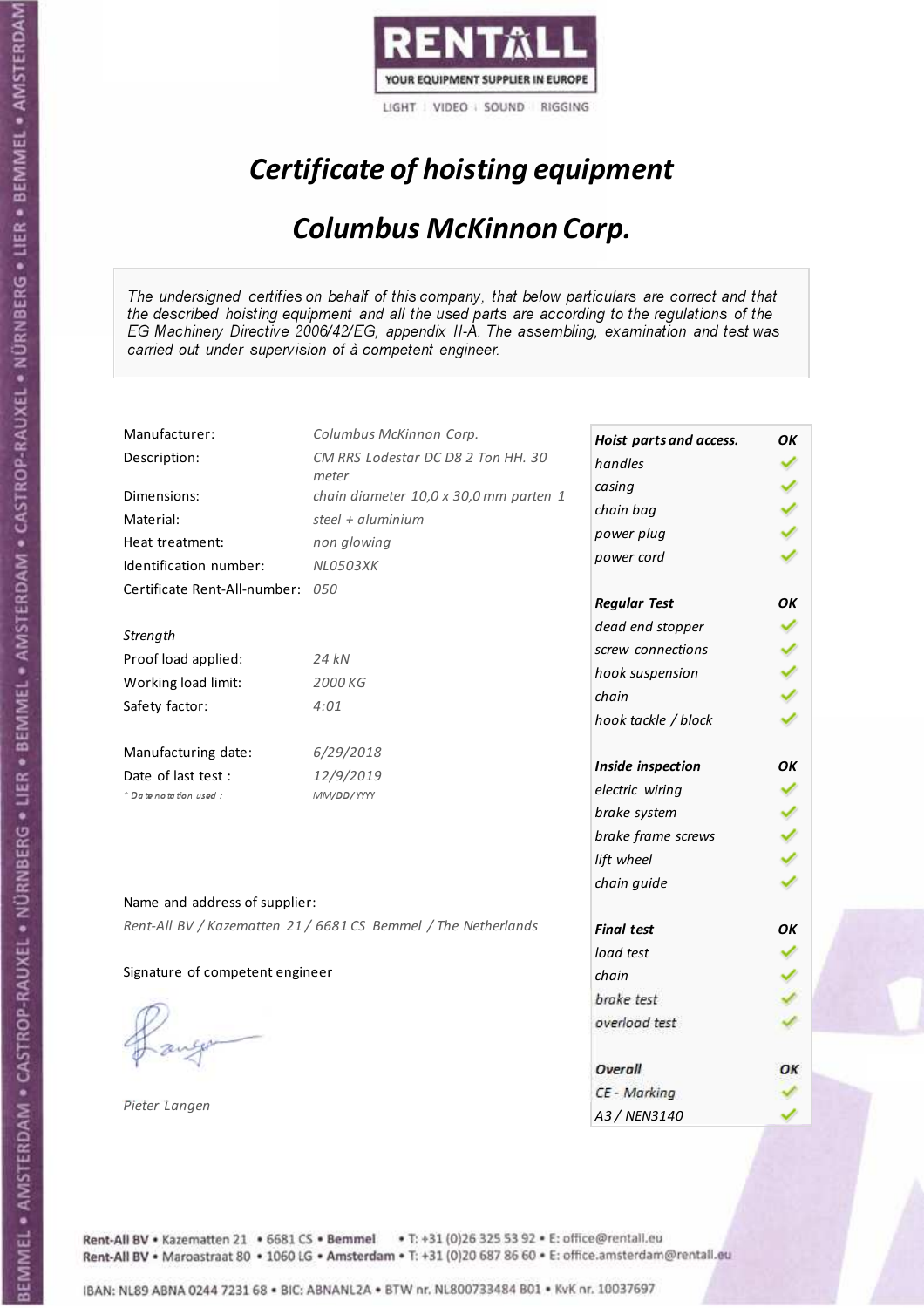

# Certificate of hoisting equipment

#### Columbus McKinnon Corp.

The undersigned certifies on behalf of this company, that below particulars are correct and that the described hoisting equipment and all the used parts are according to the regulations of the EG Machinery Directive 2006/42/EG, appendix II-A. The assembling, examination and test was carried out under supervision of à competent engineer.

| Manufacturer:                    | Columbus McKinnon Corp.                                        | Hoist parts and access. | OK |
|----------------------------------|----------------------------------------------------------------|-------------------------|----|
| Description:                     | CM RRS Lodestar DC D8 2 Ton HH. 30                             | handles                 |    |
|                                  | meter                                                          | casing                  |    |
| Dimensions:                      | chain diameter 10,0 x 30,0 mm parten 1                         | chain bag               |    |
| Material:                        | steel + aluminium                                              | power plug              |    |
| Heat treatment:                  | non glowing                                                    | power cord              |    |
| Identification number:           | <b>NL0505XK</b>                                                |                         |    |
| Certificate Rent-All-number: 051 |                                                                | <b>Regular Test</b>     | OК |
| Strength                         |                                                                | dead end stopper        |    |
| Proof load applied:              | 24 kN                                                          | screw connections       |    |
| Working load limit:              | 2000 KG                                                        | hook suspension         |    |
|                                  |                                                                | chain                   |    |
| Safety factor:                   | 4:01                                                           | hook tackle / block     |    |
| Manufacturing date:              | 6/29/2018                                                      |                         |    |
| Date of last test :              | 12/9/2019                                                      | Inside inspection       | OК |
| * Date notation used :           | MM/DD/YYYY                                                     | electric wiring         |    |
|                                  |                                                                | brake system            |    |
|                                  |                                                                | brake frame screws      |    |
|                                  |                                                                | lift wheel              |    |
| Name and address of supplier:    |                                                                | chain guide             |    |
|                                  | Rent-All BV / Kazematten 21 / 6681 CS Bemmel / The Netherlands |                         |    |
|                                  |                                                                | <b>Final test</b>       | OK |
|                                  |                                                                | load test               |    |
| Signature of competent engineer  |                                                                | chain                   |    |
|                                  |                                                                | brake test              |    |
|                                  |                                                                | overload test           |    |
|                                  |                                                                | Overall                 | ОΚ |
|                                  |                                                                | CE - Marking            |    |
| Pieter Langen                    |                                                                | A3 / NEN3140            |    |

Rent-All BV . Kazematten 21 . 6681 CS . Bemmel . T: +31 (0)26 325 53 92 . E: office@rentall.eu Rent-All BV · Maroastraat 80 · 1060 LG · Amsterdam · T: +31 (0)20 687 86 60 · E: office.amsterdam@rentall.eu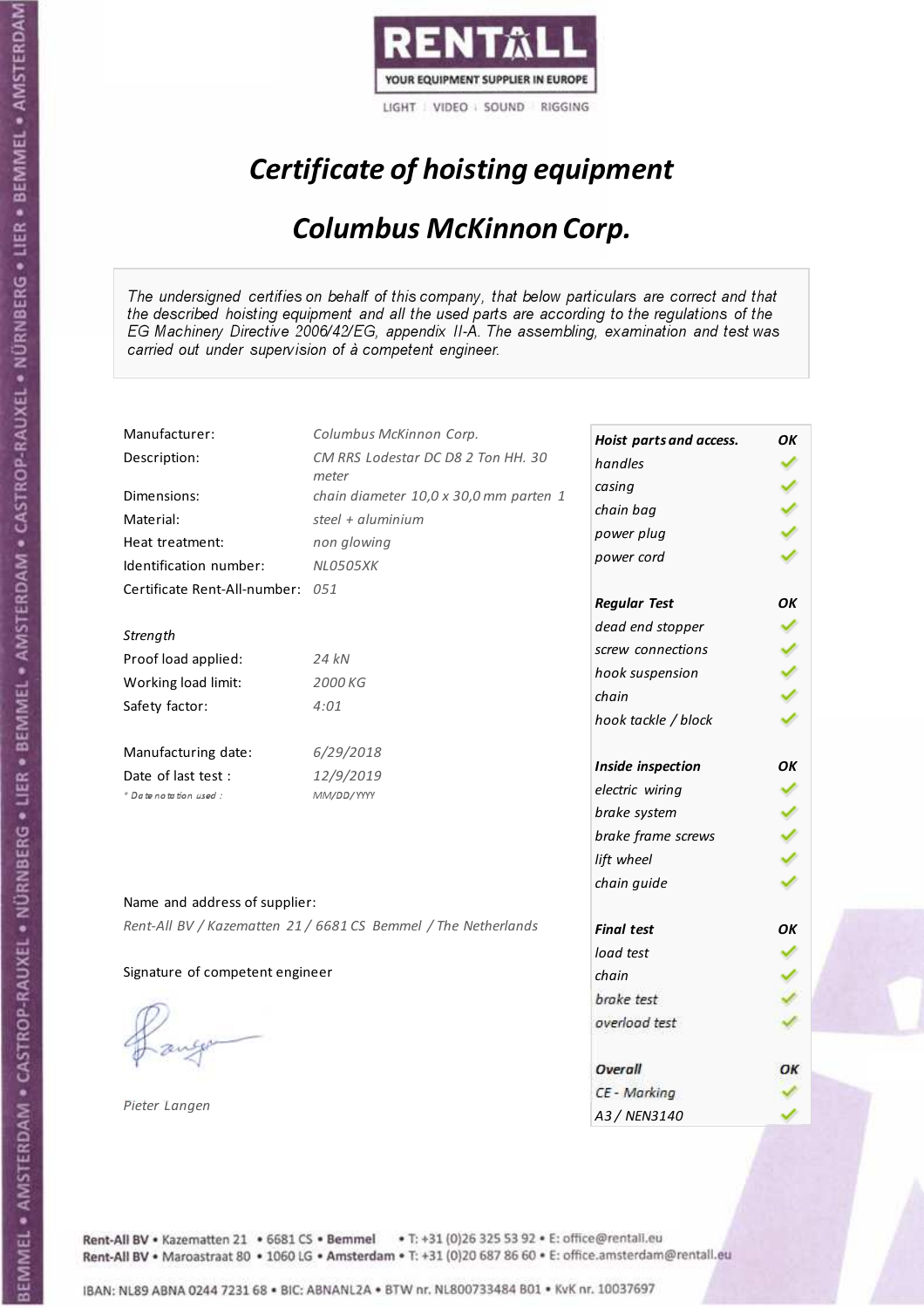

# Certificate of hoisting equipment

#### Columbus McKinnon Corp.

The undersigned certifies on behalf of this company, that below particulars are correct and that the described hoisting equipment and all the used parts are according to the regulations of the EG Machinery Directive 2006/42/EG, appendix II-A. The assembling, examination and test was carried out under supervision of à competent engineer.

| Manufacturer:                    | Columbus McKinnon Corp.                                        | Hoist parts and access. | OK |
|----------------------------------|----------------------------------------------------------------|-------------------------|----|
| Description:                     | CM RRS Lodestar DC D8 2 Ton HH. 30                             | handles                 |    |
| Dimensions:                      | meter                                                          | casing                  |    |
|                                  | chain diameter 10,0 x 30,0 mm parten 1<br>steel + $aluminim$   | chain bag               |    |
| Material:                        |                                                                | power plug              |    |
| Heat treatment:                  | non glowing                                                    | power cord              |    |
| Identification number:           | NL3029XZ                                                       |                         |    |
| Certificate Rent-All-number: 052 |                                                                | <b>Regular Test</b>     | OK |
| Strength                         |                                                                | dead end stopper        |    |
|                                  |                                                                | screw connections       |    |
| Proof load applied:              | 24 kN                                                          | hook suspension         |    |
| Working load limit:              | 2000 KG                                                        | chain                   |    |
| Safety factor:                   | 4:01                                                           | hook tackle / block     |    |
| Manufacturing date:              | 6/26/2018                                                      |                         |    |
| Date of last test :              | 12/27/2019                                                     | Inside inspection       | OK |
| + Date notation used:            | MM/DD/YYYY                                                     | electric wiring         |    |
|                                  |                                                                | brake system            |    |
|                                  |                                                                | brake frame screws      |    |
|                                  |                                                                | lift wheel              |    |
|                                  |                                                                | chain guide             |    |
| Name and address of supplier:    |                                                                |                         |    |
|                                  | Rent-All BV / Kazematten 21 / 6681 CS Bemmel / The Netherlands | <b>Final test</b>       | OK |
|                                  |                                                                | load test               |    |
| Signature of competent engineer  |                                                                | chain                   |    |
|                                  |                                                                | brake test              |    |
|                                  |                                                                | overload test           |    |
|                                  |                                                                |                         |    |
|                                  |                                                                | Overall                 | ОΚ |
|                                  |                                                                | CE - Marking            |    |
| Pieter Langen                    |                                                                | A3 / NEN3140            |    |

Rent-All BV . Kazematten 21 . 6681 CS . Bemmel . T: +31 (0)26 325 53 92 . E: office@rentall.eu Rent-All BV · Maroastraat 80 · 1060 LG · Amsterdam · T: +31 (0)20 687 86 60 · E: office.amsterdam@rentall.eu

IBAN: NL89 ABNA 0244 7231 68 . BIC: ABNANL2A . BTW nr. NL800733484 B01 . KvK nr. 10037697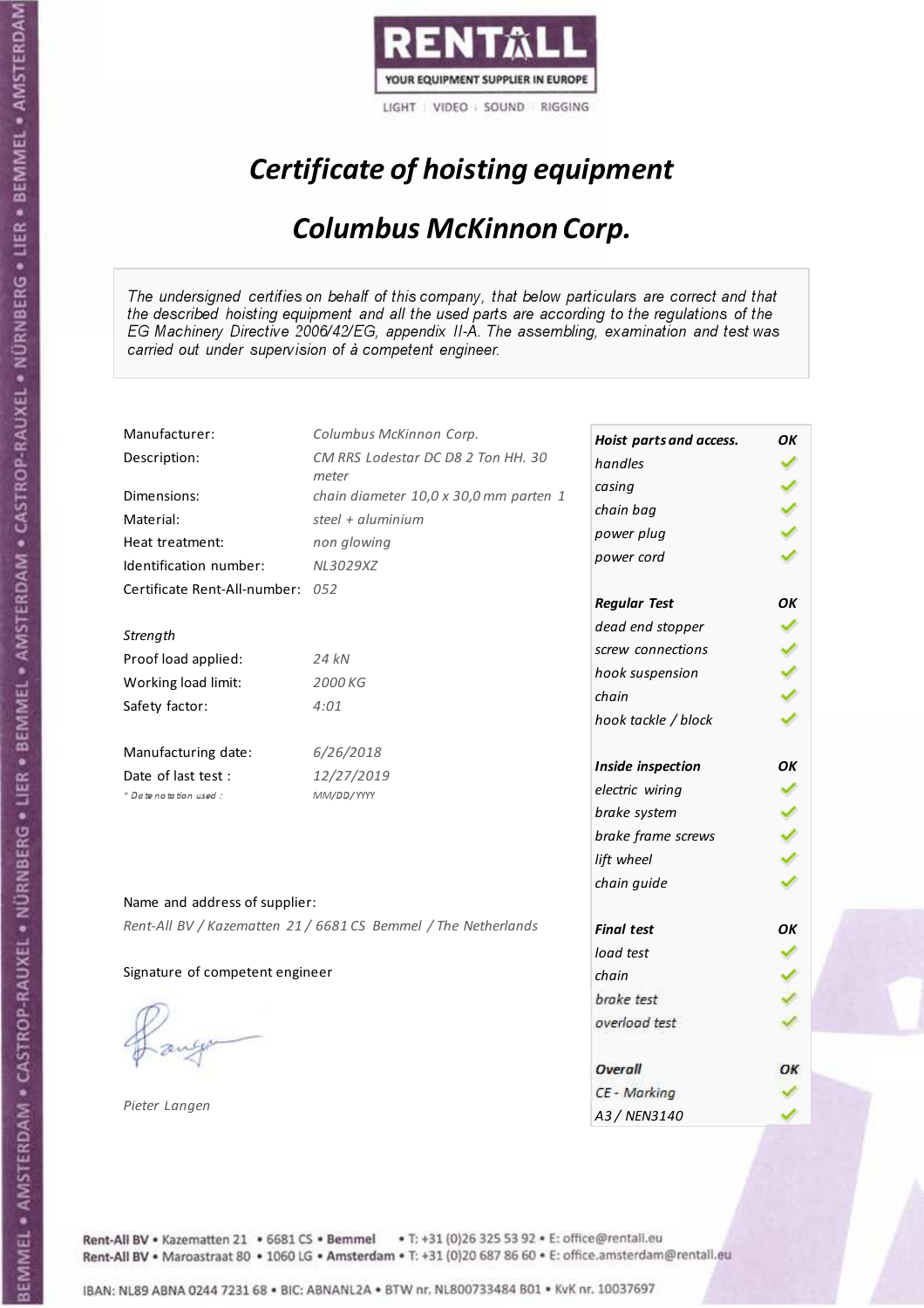

# Certificate of hoisting equipment

#### Columbus McKinnon Corp.

The undersigned certifies on behalf of this company, that below particulars are correct and that the described hoisting equipment and all the used parts are according to the regulations of the EG Machinery Directive 2006/42/EG, appendix II-A. The assembling, examination and test was carried out under supervision of à competent engineer.

| Manufacturer:                    | Columbus McKinnon Corp.                                        | Hoist parts and access. | OK |
|----------------------------------|----------------------------------------------------------------|-------------------------|----|
| Description:                     | CM RRS Lodestar DC D8 2 Ton HH. 30                             | handles                 |    |
| Dimensions:                      | meter                                                          | casing                  |    |
|                                  | chain diameter 10,0 x 30,0 mm parten 1<br>steel + $aluminim$   | chain bag               |    |
| Material:                        |                                                                | power plug              |    |
| Heat treatment:                  | non glowing                                                    | power cord              |    |
| Identification number:           | NL3028XZ                                                       |                         |    |
| Certificate Rent-All-number: 053 |                                                                | <b>Regular Test</b>     | OK |
|                                  |                                                                | dead end stopper        |    |
| Strength                         |                                                                | screw connections       |    |
| Proof load applied:              | 24 kN                                                          | hook suspension         |    |
| Working load limit:              | 2000 KG                                                        | chain                   |    |
| Safety factor:                   | 4:01                                                           | hook tackle / block     |    |
| Manufacturing date:              | 6/26/2018                                                      |                         |    |
| Date of last test :              | 1/28/2020                                                      | Inside inspection       | OK |
| + Date notation used:            | MM/DD/YYYY                                                     | electric wiring         |    |
|                                  |                                                                | brake system            |    |
|                                  |                                                                | brake frame screws      |    |
|                                  |                                                                | lift wheel              |    |
|                                  |                                                                | chain guide             |    |
| Name and address of supplier:    |                                                                |                         |    |
|                                  | Rent-All BV / Kazematten 21 / 6681 CS Bemmel / The Netherlands | <b>Final test</b>       | OK |
|                                  |                                                                | load test               |    |
| Signature of competent engineer  |                                                                | chain                   |    |
|                                  |                                                                | brake test              |    |
|                                  |                                                                | overload test           |    |
|                                  |                                                                |                         |    |
|                                  |                                                                | Overall                 | ОΚ |
|                                  |                                                                | CE - Marking            |    |
| Pieter Langen                    |                                                                | A3 / NEN3140            |    |

Rent-All BV . Kazematten 21 . 6681 CS . Bemmel . T: +31 (0)26 325 53 92 . E: office@rentall.eu Rent-All BV · Maroastraat 80 · 1060 LG · Amsterdam · T: +31 (0)20 687 86 60 · E: office.amsterdam@rentall.eu

IBAN: NL89 ABNA 0244 7231 68 . BIC: ABNANL2A . BTW nr. NL800733484 B01 . KvK nr. 10037697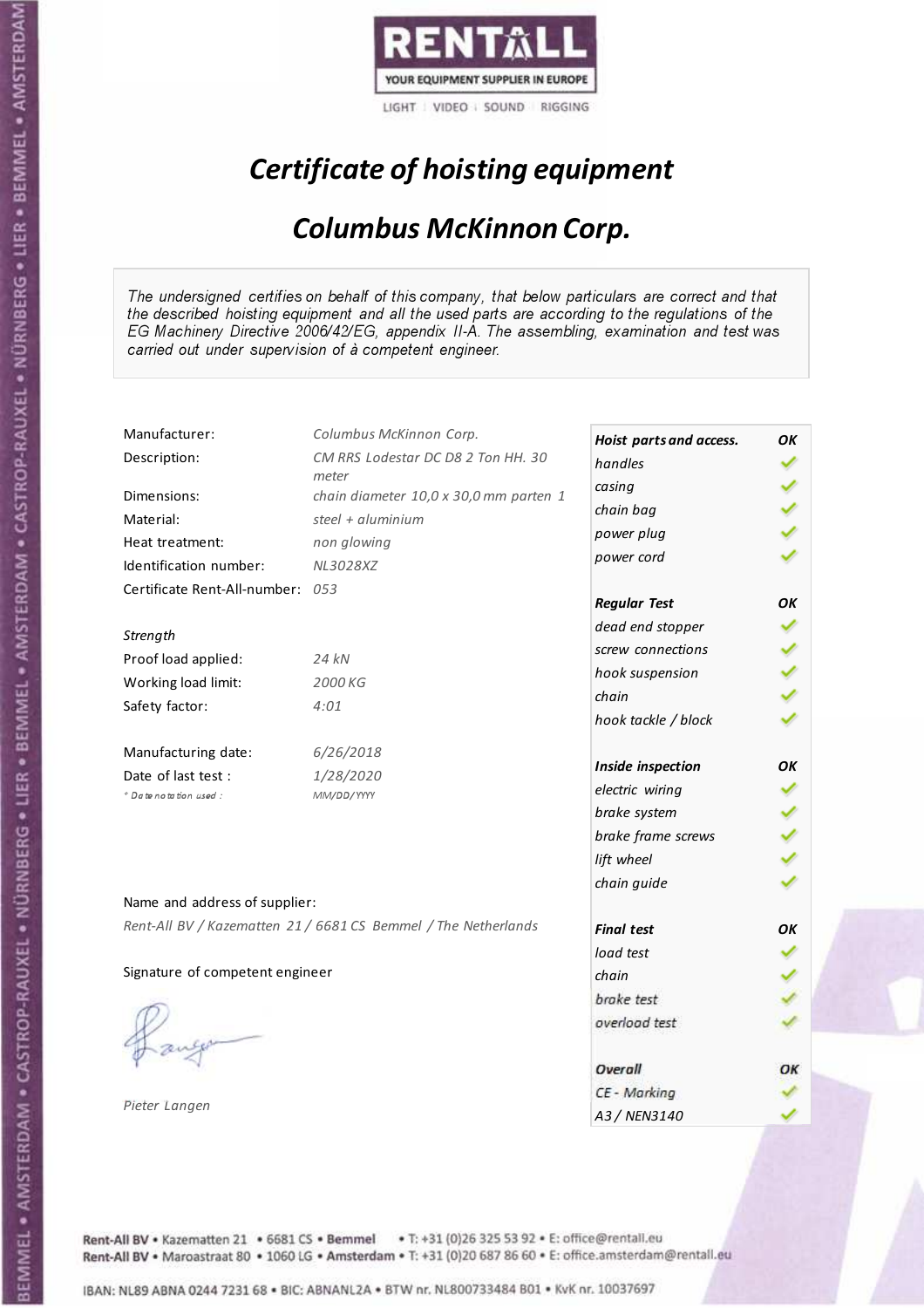

# Certificate of hoisting equipment

#### Columbus McKinnon Corp.

The undersigned certifies on behalf of this company, that below particulars are correct and that the described hoisting equipment and all the used parts are according to the regulations of the EG Machinery Directive 2006/42/EG, appendix II-A. The assembling, examination and test was carried out under supervision of à competent engineer.

| Manufacturer:                    | Columbus McKinnon Corp.                                        | Hoist parts and access. | OK |
|----------------------------------|----------------------------------------------------------------|-------------------------|----|
| Description:                     | CM RRS Lodestar DC D8 2 Ton HH. 30                             | handles                 |    |
| Dimensions:                      | meter<br>chain diameter 10,0 x 30,0 mm parten 1                | casing                  |    |
| Material:                        | steel + $aluminim$                                             | chain bag               |    |
| Heat treatment:                  | non glowing                                                    | power plug              |    |
| Identification number:           | NL3026XZ                                                       | power cord              |    |
| Certificate Rent-All-number: 054 |                                                                |                         |    |
|                                  |                                                                | <b>Regular Test</b>     | OК |
| Strength                         |                                                                | dead end stopper        |    |
| Proof load applied:              | 24 kN                                                          | screw connections       |    |
| Working load limit:              | 2000 KG                                                        | hook suspension         |    |
| Safety factor:                   | 4:01                                                           | chain                   |    |
|                                  |                                                                | hook tackle / block     |    |
| Manufacturing date:              | 6/26/2018                                                      |                         |    |
| Date of last test :              | 1/28/2020                                                      | Inside inspection       | OK |
| * Date notation used:            | MM/DD/YYYY                                                     | electric wiring         |    |
|                                  |                                                                | brake system            |    |
|                                  |                                                                | brake frame screws      |    |
|                                  |                                                                | lift wheel              |    |
|                                  |                                                                | chain guide             |    |
| Name and address of supplier:    |                                                                |                         |    |
|                                  | Rent-All BV / Kazematten 21 / 6681 CS Bemmel / The Netherlands | <b>Final test</b>       | OK |
|                                  |                                                                | load test               |    |
| Signature of competent engineer  |                                                                | chain                   |    |
|                                  |                                                                | brake test              |    |
|                                  |                                                                | overload test           |    |
|                                  |                                                                |                         |    |
|                                  |                                                                | Overall                 | ОΚ |
|                                  |                                                                | CE - Marking            |    |
| Pieter Langen                    |                                                                | A3 / NEN3140            |    |

Rent-All BV . Kazematten 21 . 6681 CS . Bemmel . T: +31 (0)26 325 53 92 . E: office@rentall.eu Rent-All BV · Maroastraat 80 · 1060 LG · Amsterdam · T: +31 (0)20 687 86 60 · E: office.amsterdam@rentall.eu

IBAN: NL89 ABNA 0244 7231 68 . BIC: ABNANL2A . BTW nr. NL800733484 B01 . KvK nr. 10037697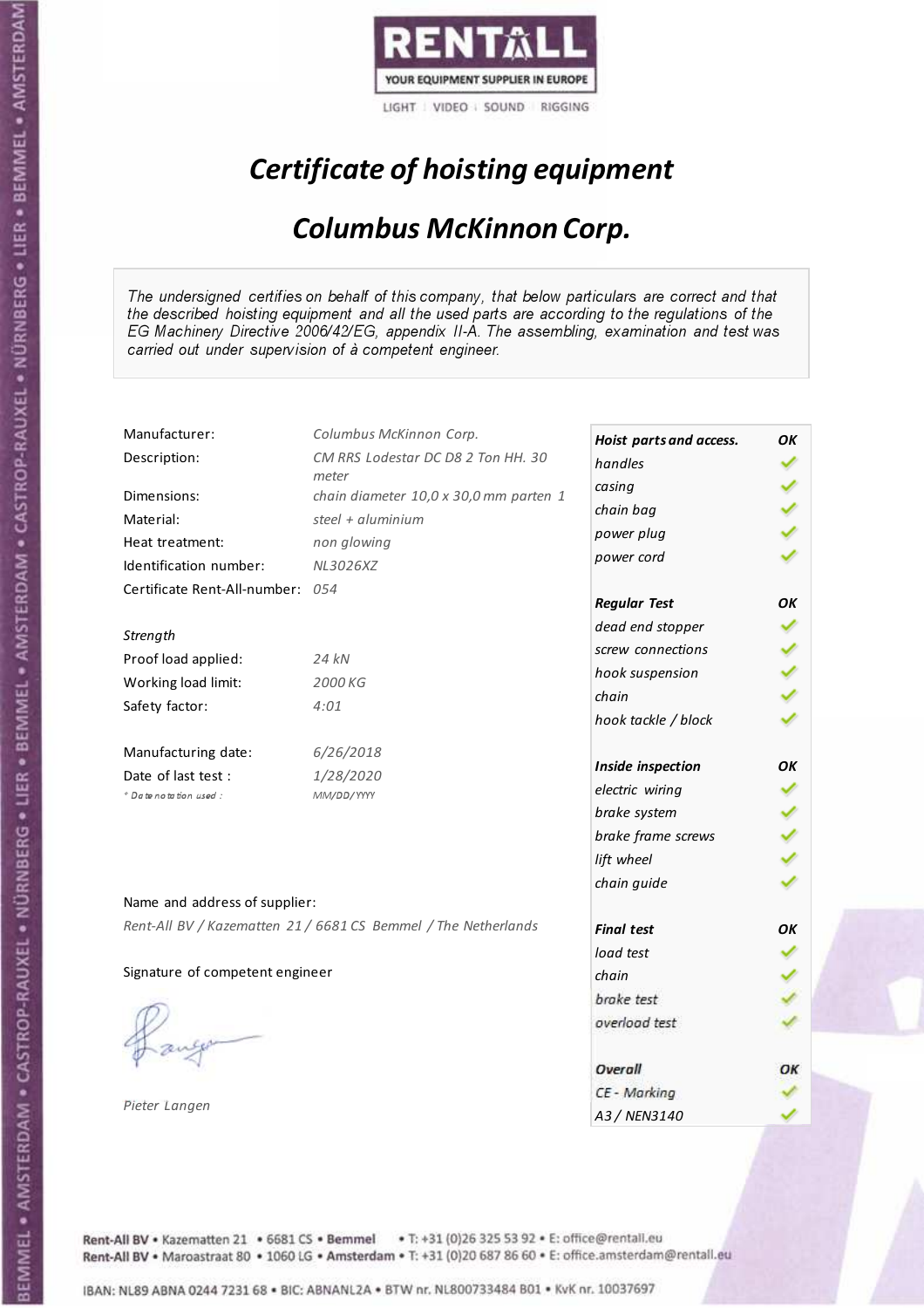

# Certificate of hoisting equipment

#### Columbus McKinnon Corp.

The undersigned certifies on behalf of this company, that below particulars are correct and that the described hoisting equipment and all the used parts are according to the regulations of the EG Machinery Directive 2006/42/EG, appendix II-A. The assembling, examination and test was carried out under supervision of à competent engineer.

| Hoist parts and access.<br>CM RRS Lodestar DC D8 2 Ton HH. 30<br>Description:<br>handles<br>meter<br>casing<br>Dimensions:<br>chain diameter 10,0 x 30,0 mm parten 1<br>chain bag<br>Material:<br>steel + aluminium |    |
|---------------------------------------------------------------------------------------------------------------------------------------------------------------------------------------------------------------------|----|
|                                                                                                                                                                                                                     |    |
|                                                                                                                                                                                                                     |    |
|                                                                                                                                                                                                                     |    |
| power plug                                                                                                                                                                                                          |    |
| non glowing<br>Heat treatment:<br>power cord                                                                                                                                                                        |    |
| Identification number:<br><b>NL2752WQ</b>                                                                                                                                                                           |    |
| Certificate Rent-All-number: 057<br><b>Regular Test</b>                                                                                                                                                             | OK |
| dead end stopper                                                                                                                                                                                                    |    |
| Strength<br>screw connections                                                                                                                                                                                       |    |
| Proof load applied:<br>24 kN<br>hook suspension                                                                                                                                                                     |    |
| Working load limit:<br>2000 KG<br>chain                                                                                                                                                                             |    |
| Safety factor:<br>4:01                                                                                                                                                                                              |    |
| hook tackle / block                                                                                                                                                                                                 |    |
| Manufacturing date:<br>3/1/2015                                                                                                                                                                                     |    |
| Inside inspection<br>Date of last test :<br>10/21/2019                                                                                                                                                              | OK |
| electric wiring<br>+ Date notation used:<br>MM/DD/YYYY                                                                                                                                                              |    |
| brake system                                                                                                                                                                                                        |    |
| brake frame screws                                                                                                                                                                                                  |    |
| lift wheel                                                                                                                                                                                                          |    |
| chain guide                                                                                                                                                                                                         |    |
| Name and address of supplier:                                                                                                                                                                                       |    |
| Rent-All BV / Kazematten 21 / 6681 CS Bemmel / The Netherlands<br><b>Final test</b>                                                                                                                                 | OK |
| load test                                                                                                                                                                                                           |    |
| Signature of competent engineer<br>chain                                                                                                                                                                            |    |
| brake test                                                                                                                                                                                                          |    |
| overload test                                                                                                                                                                                                       |    |
|                                                                                                                                                                                                                     |    |
| Overall                                                                                                                                                                                                             | ОΚ |
| CE - Marking                                                                                                                                                                                                        |    |
| Pieter Langen<br>A3 / NEN3140                                                                                                                                                                                       |    |

Rent-All BV . Kazematten 21 . 6681 CS . Bemmel . T: +31 (0)26 325 53 92 . E: office@rentall.eu Rent-All BV · Maroastraat 80 · 1060 LG · Amsterdam · T: +31 (0)20 687 86 60 · E: office.amsterdam@rentall.eu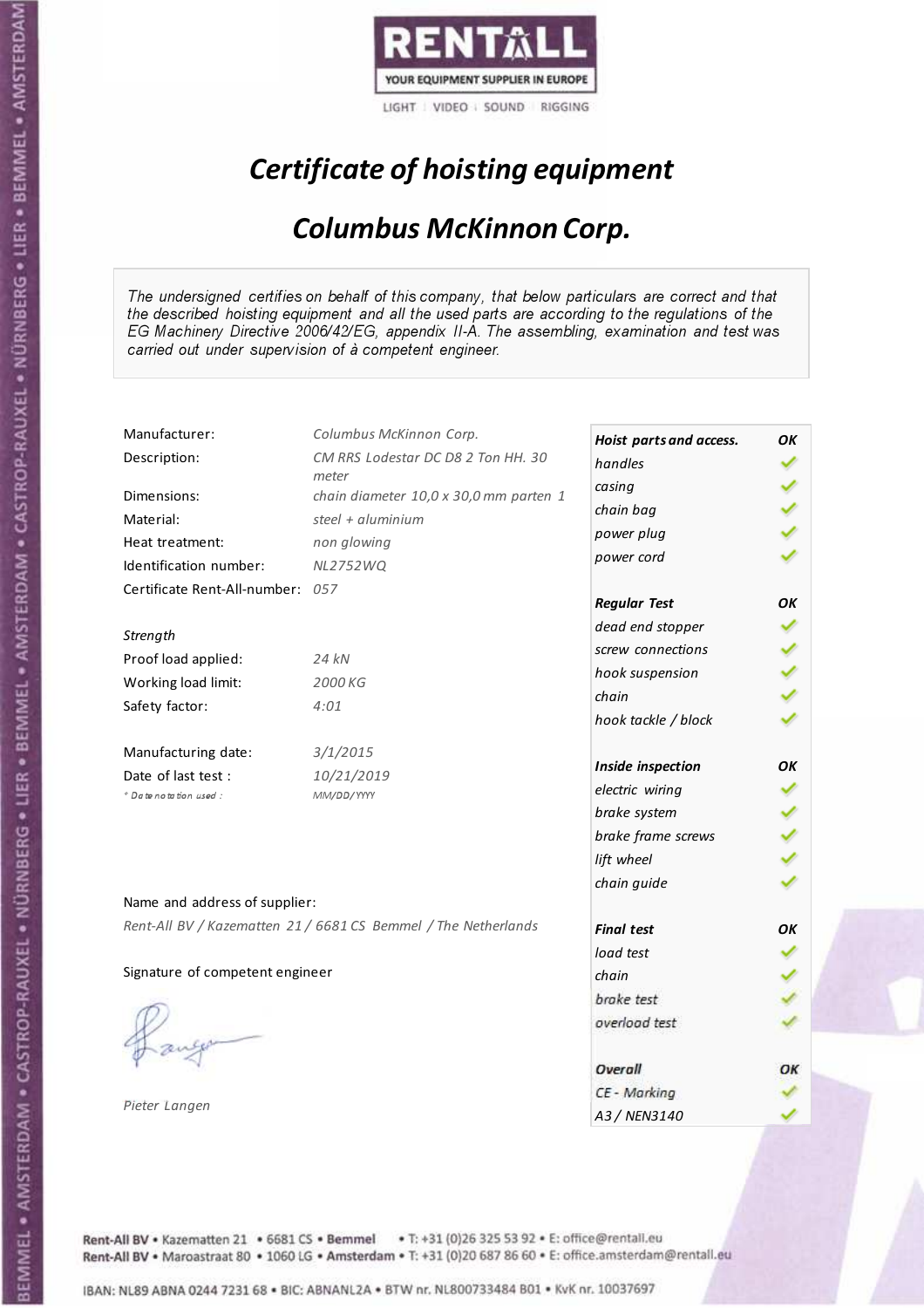

# Certificate of hoisting equipment

#### Columbus McKinnon Corp.

The undersigned certifies on behalf of this company, that below particulars are correct and that the described hoisting equipment and all the used parts are according to the regulations of the EG Machinery Directive 2006/42/EG, appendix II-A. The assembling, examination and test was carried out under supervision of à competent engineer.

| Manufacturer:                    | Columbus McKinnon Corp.                                        | Hoist parts and access. | OK |
|----------------------------------|----------------------------------------------------------------|-------------------------|----|
| Description:                     | CM RRS Lodestar DC D8 2 Ton HH. 30                             | handles                 |    |
| Dimensions:                      | meter<br>chain diameter 10,0 x 30,0 mm parten 1                | casing                  |    |
| Material:                        | steel + aluminium                                              | chain bag               |    |
|                                  |                                                                | power plug              |    |
| Heat treatment:                  | non glowing                                                    | power cord              |    |
| Identification number:           | <b>NL2755WQ</b>                                                |                         |    |
| Certificate Rent-All-number: 058 |                                                                | <b>Regular Test</b>     | OK |
|                                  |                                                                | dead end stopper        |    |
| Strength                         |                                                                | screw connections       |    |
| Proof load applied:              | 24 kN                                                          | hook suspension         |    |
| Working load limit:              | 2000 KG                                                        | chain                   |    |
| Safety factor:                   | 4:01                                                           | hook tackle / block     |    |
|                                  |                                                                |                         |    |
| Manufacturing date:              | 3/1/2015                                                       |                         |    |
| Date of last test :              | 1/15/2020                                                      | Inside inspection       | OK |
| + Date notation used:            | MM/DD/YYYY                                                     | electric wiring         |    |
|                                  |                                                                | brake system            |    |
|                                  |                                                                | brake frame screws      |    |
|                                  |                                                                | lift wheel              |    |
|                                  |                                                                | chain guide             |    |
| Name and address of supplier:    |                                                                |                         |    |
|                                  | Rent-All BV / Kazematten 21 / 6681 CS Bemmel / The Netherlands | <b>Final test</b>       | OK |
|                                  |                                                                | load test               |    |
| Signature of competent engineer  |                                                                | chain                   |    |
|                                  |                                                                | brake test              |    |
|                                  |                                                                | overload test           |    |
|                                  |                                                                |                         |    |
|                                  |                                                                | Overall                 | ОΚ |
|                                  |                                                                | CE - Marking            |    |
| Pieter Langen                    |                                                                | A3 / NEN3140            |    |

Rent-All BV . Kazematten 21 . 6681 CS . Bemmel . T: +31 (0)26 325 53 92 . E: office@rentall.eu Rent-All BV · Maroastraat 80 · 1060 LG · Amsterdam · T: +31 (0)20 687 86 60 · E: office.amsterdam@rentall.eu

IBAN: NL89 ABNA 0244 7231 68 . BIC: ABNANL2A . BTW nr. NL800733484 B01 . KvK nr. 10037697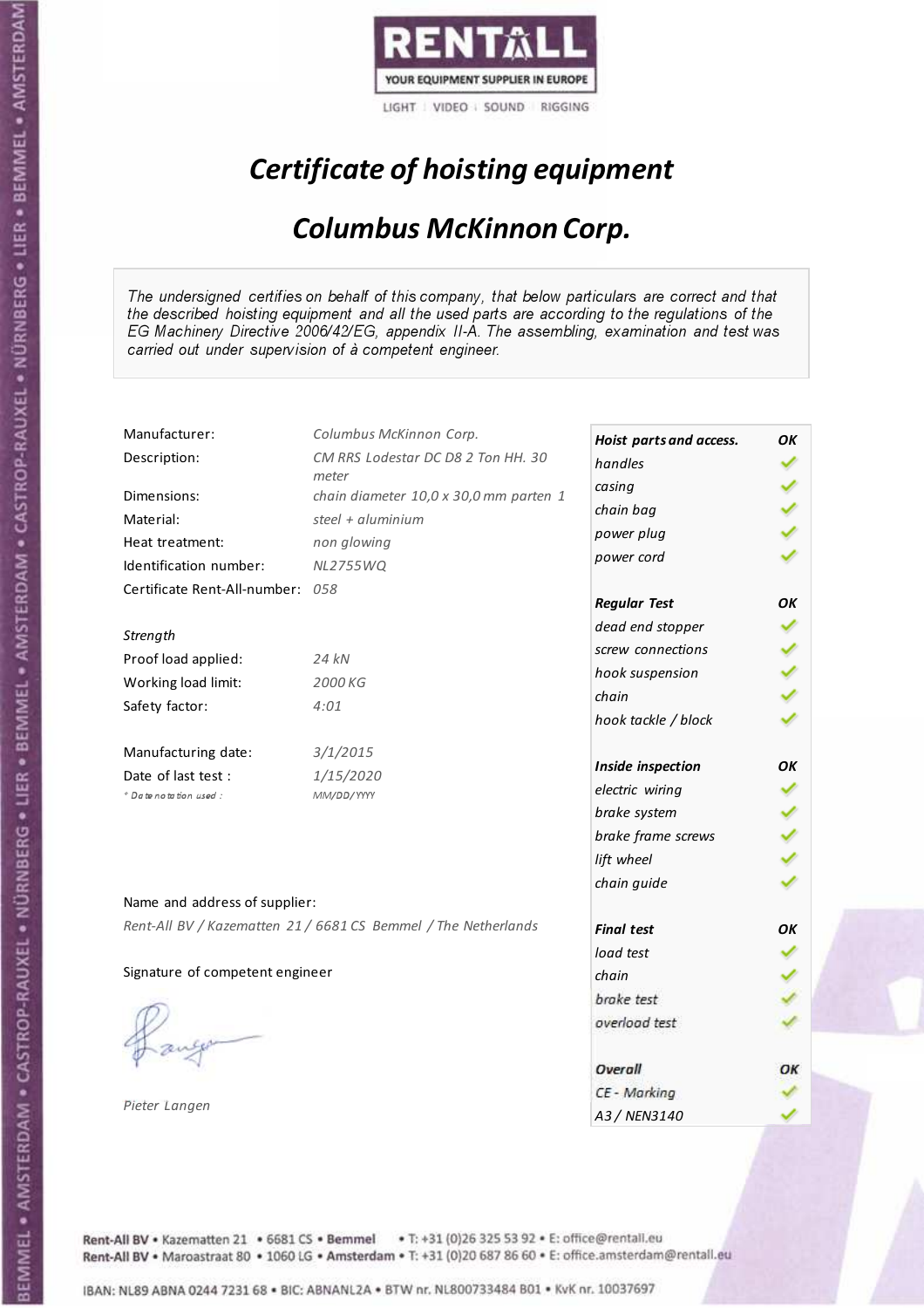

# Certificate of hoisting equipment

#### Columbus McKinnon Corp.

The undersigned certifies on behalf of this company, that below particulars are correct and that the described hoisting equipment and all the used parts are according to the regulations of the EG Machinery Directive 2006/42/EG, appendix II-A. The assembling, examination and test was carried out under supervision of à competent engineer.

| Manufacturer:                    | Columbus McKinnon Corp.                                        | Hoist parts and access. | OK |
|----------------------------------|----------------------------------------------------------------|-------------------------|----|
| Description:                     | CM RRS Lodestar DC D8 2 Ton HH. 30                             | handles                 |    |
| Dimensions:                      | meter<br>chain diameter 10,0 x 30,0 mm parten 1                | casing                  |    |
| Material:                        | steel + $aluminim$                                             | chain bag               |    |
|                                  |                                                                | power plug              |    |
| Heat treatment:                  | non glowing                                                    | power cord              |    |
| Identification number:           | NL6369WQ                                                       |                         |    |
| Certificate Rent-All-number: 059 |                                                                | <b>Regular Test</b>     | OK |
| Strength                         |                                                                | dead end stopper        |    |
| Proof load applied:              | 24 kN                                                          | screw connections       |    |
|                                  |                                                                | hook suspension         |    |
| Working load limit:              | 2000 KG                                                        | chain                   |    |
| Safety factor:                   | 4:01                                                           | hook tackle / block     |    |
| Manufacturing date:              | 5/1/2016                                                       |                         |    |
| Date of last test :              | 1/15/2020                                                      | Inside inspection       | OK |
| + Date notation used:            | MM/DD/YYYY                                                     | electric wiring         |    |
|                                  |                                                                | brake system            |    |
|                                  |                                                                | brake frame screws      |    |
|                                  |                                                                | lift wheel              |    |
|                                  |                                                                | chain guide             |    |
| Name and address of supplier:    |                                                                |                         |    |
|                                  | Rent-All BV / Kazematten 21 / 6681 CS Bemmel / The Netherlands | <b>Final test</b>       | OK |
|                                  |                                                                | load test               |    |
| Signature of competent engineer  |                                                                | chain                   |    |
|                                  |                                                                | brake test              |    |
|                                  |                                                                | overload test           |    |
|                                  |                                                                |                         |    |
|                                  |                                                                | Overall                 | ОΚ |
|                                  |                                                                | CE - Marking            |    |
| Pieter Langen                    |                                                                | A3 / NEN3140            |    |

Rent-All BV . Kazematten 21 . 6681 CS . Bemmel . T: +31 (0)26 325 53 92 . E: office@rentall.eu Rent-All BV · Maroastraat 80 · 1060 LG · Amsterdam · T: +31 (0)20 687 86 60 · E: office.amsterdam@rentall.eu

IBAN: NL89 ABNA 0244 7231 68 . BIC: ABNANL2A . BTW nr. NL800733484 B01 . KvK nr. 10037697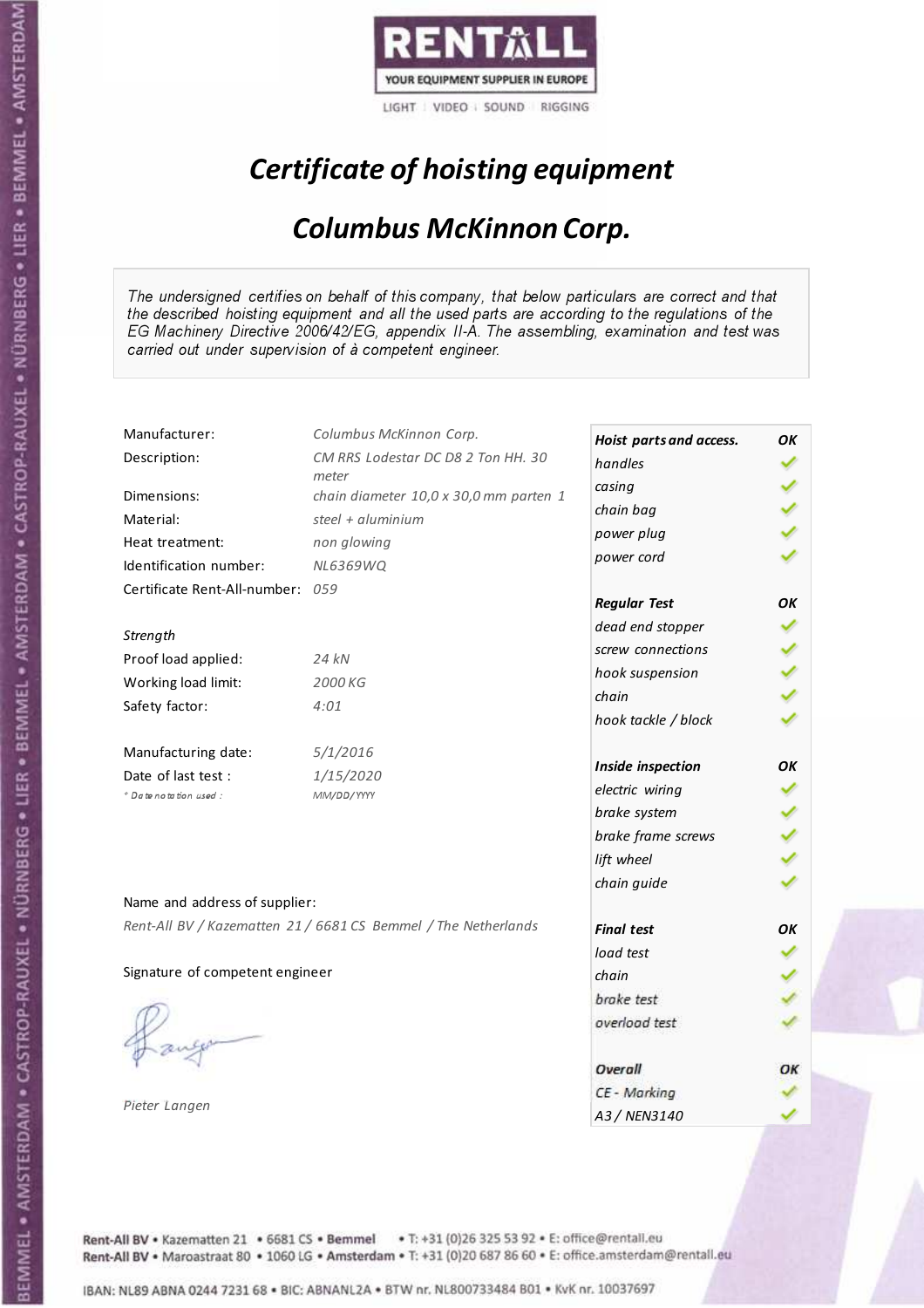

# Certificate of hoisting equipment

#### Columbus McKinnon Corp.

The undersigned certifies on behalf of this company, that below particulars are correct and that the described hoisting equipment and all the used parts are according to the regulations of the EG Machinery Directive 2006/42/EG, appendix II-A. The assembling, examination and test was carried out under supervision of à competent engineer.

| Manufacturer:                    | Columbus McKinnon Corp.                                        | Hoist parts and access. | OK |
|----------------------------------|----------------------------------------------------------------|-------------------------|----|
| Description:                     | CM RRS Lodestar DC D8 2 Ton HH. 30                             | handles                 |    |
| Dimensions:                      | meter<br>chain diameter 10,0 x 30,0 mm parten 1                | casing                  |    |
| Material:                        | steel + aluminium                                              | chain bag               |    |
| Heat treatment:                  | non glowing                                                    | power plug              |    |
| Identification number:           | <b>NL2760WQ</b>                                                | power cord              |    |
| Certificate Rent-All-number: 060 |                                                                |                         |    |
|                                  |                                                                | <b>Regular Test</b>     | OК |
|                                  |                                                                | dead end stopper        |    |
| Strength                         |                                                                | screw connections       |    |
| Proof load applied:              | 24 kN                                                          | hook suspension         |    |
| Working load limit:              | 2000 KG                                                        | chain                   |    |
| Safety factor:                   | 4:01                                                           | hook tackle / block     |    |
| Manufacturing date:              | 3/1/2015                                                       |                         |    |
| Date of last test :              | 1/15/2020                                                      | Inside inspection       | OK |
| + Date notation used:            | MM/DD/YYYY                                                     | electric wiring         |    |
|                                  |                                                                | brake system            |    |
|                                  |                                                                | brake frame screws      |    |
|                                  |                                                                | lift wheel              |    |
|                                  |                                                                | chain guide             |    |
| Name and address of supplier:    |                                                                |                         |    |
|                                  | Rent-All BV / Kazematten 21 / 6681 CS Bemmel / The Netherlands | <b>Final test</b>       | OK |
|                                  |                                                                | load test               |    |
| Signature of competent engineer  |                                                                | chain                   |    |
|                                  |                                                                | brake test              |    |
|                                  |                                                                | overload test           |    |
|                                  |                                                                |                         |    |
|                                  |                                                                | Overall                 | ОΚ |
| Pieter Langen                    |                                                                | CE - Marking            |    |
|                                  |                                                                | A3 / NEN3140            |    |

Rent-All BV . Kazematten 21 . 6681 CS . Bemmel . T: +31 (0)26 325 53 92 . E: office@rentall.eu Rent-All BV · Maroastraat 80 · 1060 LG · Amsterdam · T: +31 (0)20 687 86 60 · E: office.amsterdam@rentall.eu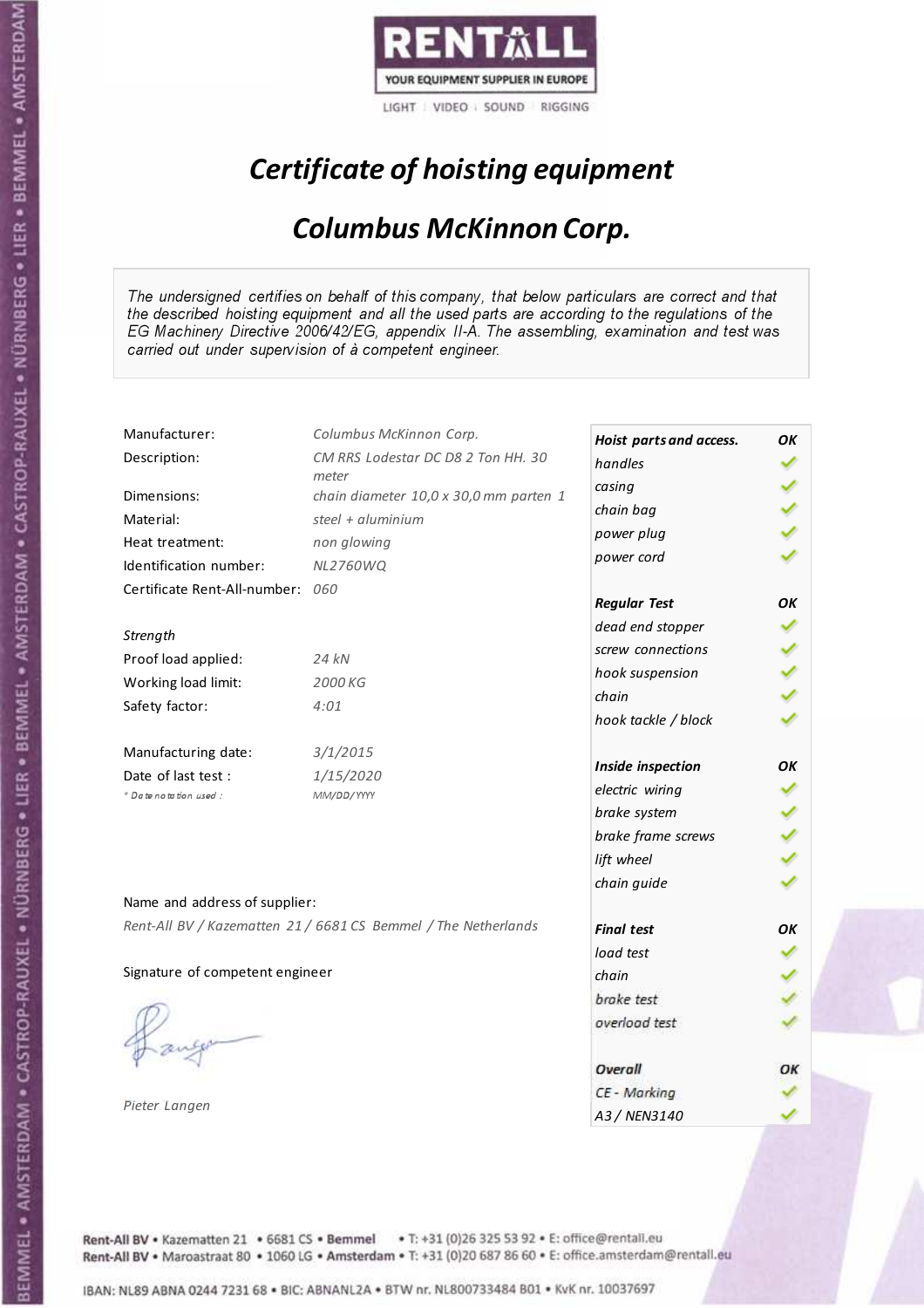

# Certificate of hoisting equipment

#### Columbus McKinnon Corp.

The undersigned certifies on behalf of this company, that below particulars are correct and that the described hoisting equipment and all the used parts are according to the regulations of the EG Machinery Directive 2006/42/EG, appendix II-A. The assembling, examination and test was carried out under supervision of à competent engineer.

| Manufacturer:                    | Columbus McKinnon Corp.                                        | Hoist parts and access. | OK |
|----------------------------------|----------------------------------------------------------------|-------------------------|----|
| Description:                     | CM RRS Lodestar DC D8 2 Ton HH. 30                             | handles                 |    |
| Dimensions:                      | meter<br>chain diameter 10,0 x 30,0 mm parten 1                | casing                  |    |
| Material:                        | steel + $aluminim$                                             | chain bag               |    |
| Heat treatment:                  | non glowing                                                    | power plug              |    |
| Identification number:           | <b>NL2757WQ</b>                                                | power cord              |    |
| Certificate Rent-All-number: 061 |                                                                |                         |    |
|                                  |                                                                | <b>Regular Test</b>     | OК |
| Strength                         |                                                                | dead end stopper        |    |
| Proof load applied:              | 24 kN                                                          | screw connections       |    |
| Working load limit:              | 2000 KG                                                        | hook suspension         |    |
| Safety factor:                   | 4:01                                                           | chain                   |    |
|                                  |                                                                | hook tackle / block     |    |
| Manufacturing date:              | 3/1/2015                                                       |                         |    |
| Date of last test :              | 1/15/2020                                                      | Inside inspection       | OK |
| * Date notation used:            | MM/DD/YYYY                                                     | electric wiring         |    |
|                                  |                                                                | brake system            |    |
|                                  |                                                                | brake frame screws      |    |
|                                  |                                                                | lift wheel              |    |
|                                  |                                                                | chain guide             |    |
| Name and address of supplier:    |                                                                |                         |    |
|                                  | Rent-All BV / Kazematten 21 / 6681 CS Bemmel / The Netherlands | <b>Final test</b>       | OK |
|                                  |                                                                | load test               |    |
| Signature of competent engineer  |                                                                | chain                   |    |
|                                  |                                                                | brake test              |    |
|                                  |                                                                | overload test           |    |
|                                  |                                                                |                         |    |
|                                  |                                                                | Overall                 | ОΚ |
|                                  |                                                                | CE - Marking            |    |
| Pieter Langen                    |                                                                | A3 / NEN3140            |    |

Rent-All BV . Kazematten 21 . 6681 CS . Bemmel . T: +31 (0)26 325 53 92 . E: office@rentall.eu Rent-All BV · Maroastraat 80 · 1060 LG · Amsterdam · T: +31 (0)20 687 86 60 · E: office.amsterdam@rentall.eu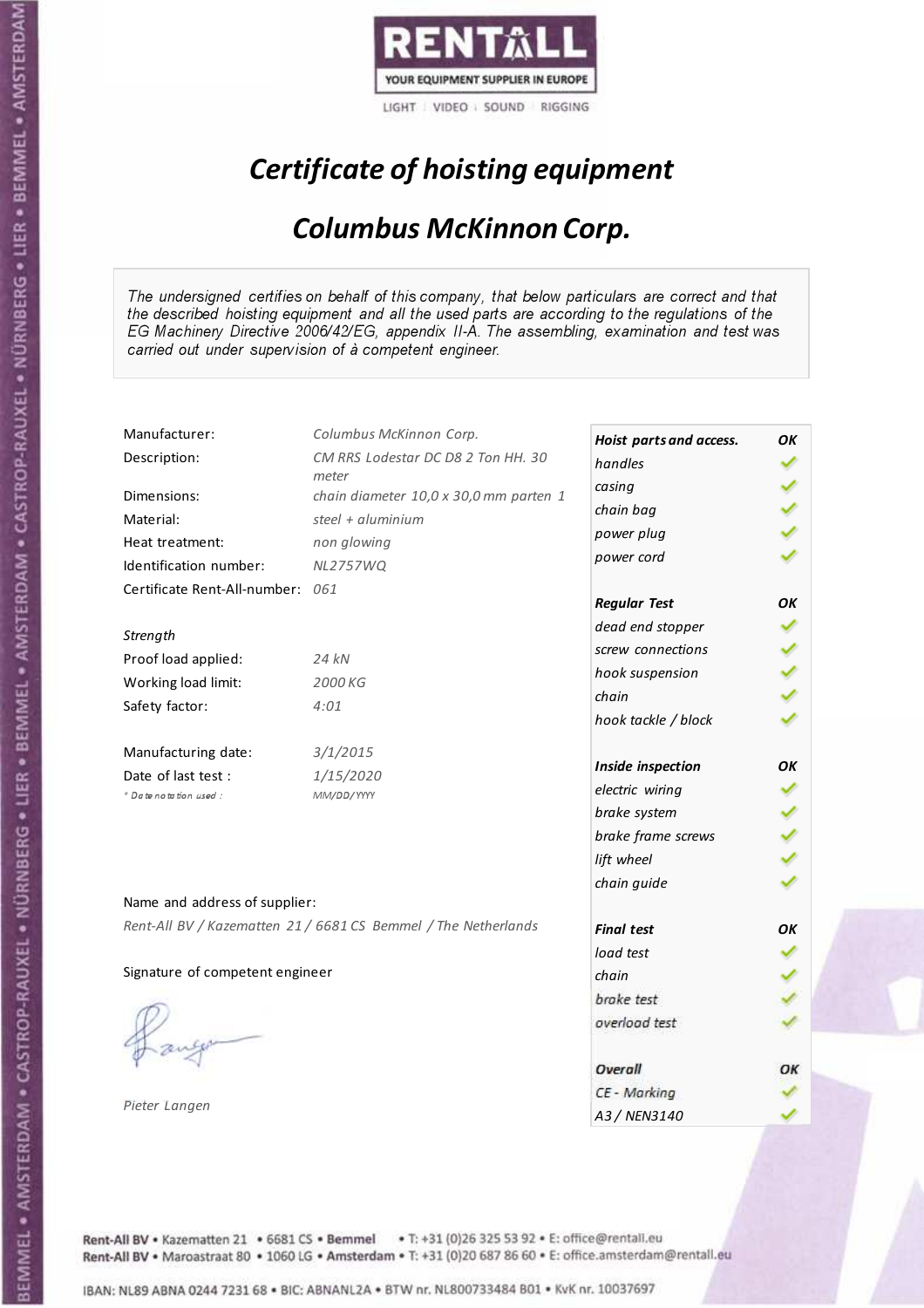

# Certificate of hoisting equipment

#### Columbus McKinnon Corp.

The undersigned certifies on behalf of this company, that below particulars are correct and that the described hoisting equipment and all the used parts are according to the regulations of the EG Machinery Directive 2006/42/EG, appendix II-A. The assembling, examination and test was carried out under supervision of à competent engineer.

| Manufacturer:                    | Columbus McKinnon Corp.                                        | Hoist parts and access. | OK |
|----------------------------------|----------------------------------------------------------------|-------------------------|----|
| Description:                     | CM RRS Lodestar DC D8 2 Ton HH. 30                             | handles                 |    |
| Dimensions:                      | meter<br>chain diameter 10,0 x 30,0 mm parten 1                | casing                  |    |
| Material:                        | steel + $aluminim$                                             | chain bag               |    |
|                                  |                                                                | power plug              |    |
| Heat treatment:                  | non glowing                                                    | power cord              |    |
| Identification number:           | <b>NL2140WQ</b>                                                |                         |    |
| Certificate Rent-All-number: 062 |                                                                | <b>Regular Test</b>     | OK |
| Strength                         |                                                                | dead end stopper        |    |
| Proof load applied:              | 24 kN                                                          | screw connections       |    |
|                                  |                                                                | hook suspension         |    |
| Working load limit:              | 2000 KG                                                        | chain                   |    |
| Safety factor:                   | 4:01                                                           | hook tackle / block     |    |
| Manufacturing date:              | 5/1/2016                                                       |                         |    |
| Date of last test :              | 1/15/2020                                                      | Inside inspection       | OK |
| + Date notation used:            | MM/DD/YYYY                                                     | electric wiring         |    |
|                                  |                                                                | brake system            |    |
|                                  |                                                                | brake frame screws      |    |
|                                  |                                                                | lift wheel              |    |
|                                  |                                                                | chain guide             |    |
| Name and address of supplier:    |                                                                |                         |    |
|                                  | Rent-All BV / Kazematten 21 / 6681 CS Bemmel / The Netherlands | <b>Final test</b>       | OK |
|                                  |                                                                | load test               |    |
| Signature of competent engineer  |                                                                | chain                   |    |
|                                  |                                                                | brake test              |    |
|                                  |                                                                | overload test           |    |
|                                  |                                                                |                         |    |
|                                  |                                                                | Overall                 | ОΚ |
|                                  |                                                                | CE - Marking            |    |
| Pieter Langen                    |                                                                | A3 / NEN3140            |    |

Rent-All BV . Kazematten 21 . 6681 CS . Bemmel . T: +31 (0)26 325 53 92 . E: office@rentall.eu Rent-All BV · Maroastraat 80 · 1060 LG · Amsterdam · T: +31 (0)20 687 86 60 · E: office.amsterdam@rentall.eu

IBAN: NL89 ABNA 0244 7231 68 . BIC: ABNANL2A . BTW nr. NL800733484 B01 . KvK nr. 10037697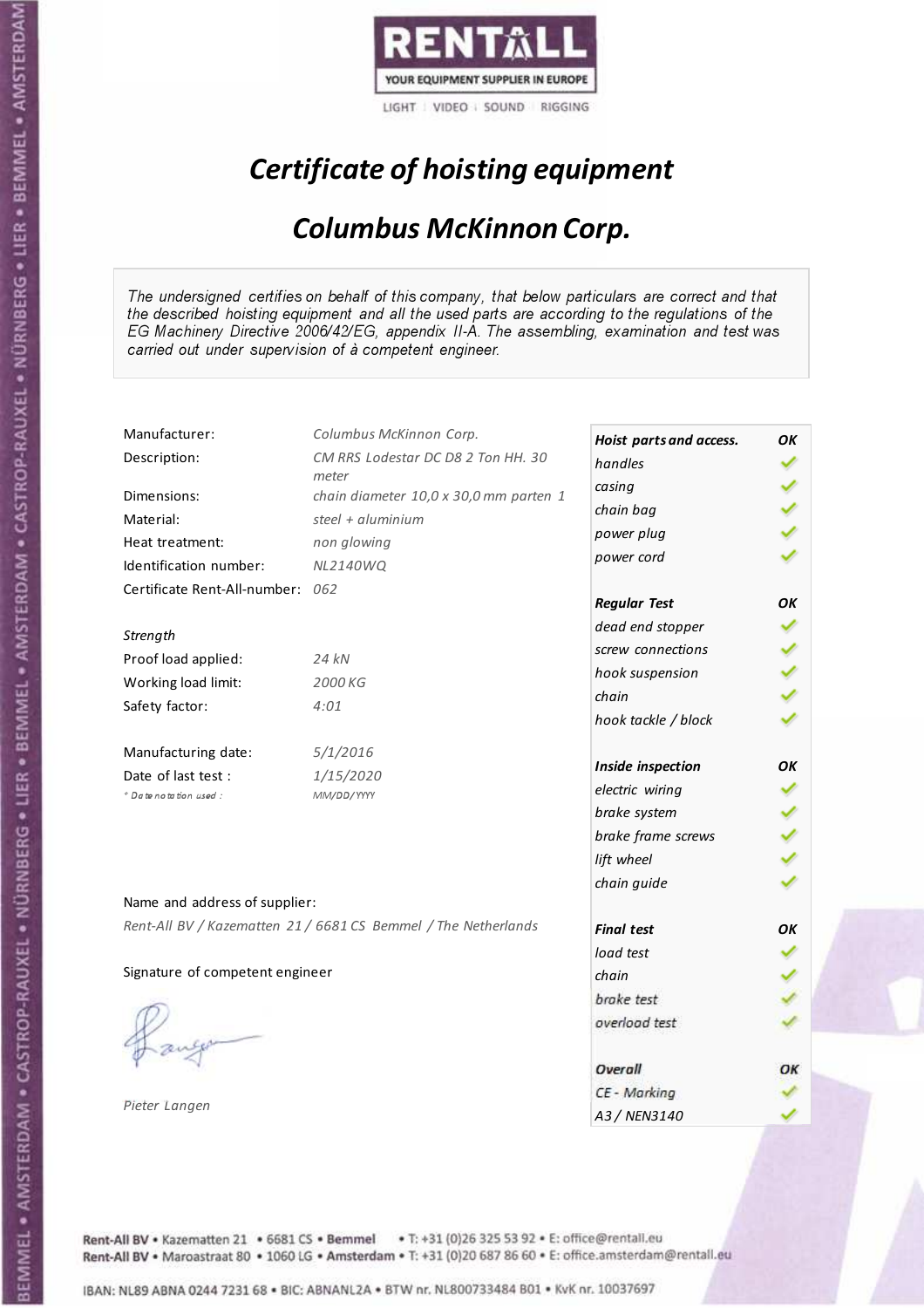

# Certificate of hoisting equipment

#### Columbus McKinnon Corp.

The undersigned certifies on behalf of this company, that below particulars are correct and that the described hoisting equipment and all the used parts are according to the regulations of the EG Machinery Directive 2006/42/EG, appendix II-A. The assembling, examination and test was carried out under supervision of à competent engineer.

| Manufacturer:                    | Columbus McKinnon Corp.                                        | Hoist parts and access. | OK |
|----------------------------------|----------------------------------------------------------------|-------------------------|----|
| Description:                     | CM RRS Lodestar DC D8 2 Ton HH. 30                             | handles                 |    |
| Dimensions:                      | meter<br>chain diameter 10,0 x 30,0 mm parten 1                | casing                  |    |
| Material:                        | steel + aluminium                                              | chain bag               |    |
| Heat treatment:                  | non glowing                                                    | power plug              |    |
| Identification number:           | <b>NL2143WQ</b>                                                | power cord              |    |
| Certificate Rent-All-number: 063 |                                                                |                         |    |
|                                  |                                                                | <b>Regular Test</b>     | OК |
| Strength                         |                                                                | dead end stopper        |    |
| Proof load applied:              | 24 kN                                                          | screw connections       |    |
| Working load limit:              | 2000 KG                                                        | hook suspension         |    |
| Safety factor:                   | 4:01                                                           | chain                   |    |
|                                  |                                                                | hook tackle / block     |    |
| Manufacturing date:              | 5/1/2016                                                       |                         |    |
| Date of last test :              | 1/15/2020                                                      | Inside inspection       | OK |
| + Date notation used:            | MM/DD/YYYY                                                     | electric wiring         |    |
|                                  |                                                                | brake system            |    |
|                                  |                                                                | brake frame screws      |    |
|                                  |                                                                | lift wheel              |    |
|                                  |                                                                | chain guide             |    |
| Name and address of supplier:    |                                                                |                         |    |
|                                  | Rent-All BV / Kazematten 21 / 6681 CS Bemmel / The Netherlands | <b>Final test</b>       | OK |
|                                  |                                                                | load test               |    |
| Signature of competent engineer  |                                                                | chain                   |    |
|                                  |                                                                | brake test              |    |
|                                  |                                                                | overload test           |    |
|                                  |                                                                |                         |    |
|                                  |                                                                | Overall                 | ОΚ |
| Pieter Langen                    |                                                                | CE - Marking            |    |
|                                  |                                                                | A3 / NEN3140            |    |

Rent-All BV . Kazematten 21 . 6681 CS . Bemmel . T: +31 (0)26 325 53 92 . E: office@rentall.eu Rent-All BV · Maroastraat 80 · 1060 LG · Amsterdam · T: +31 (0)20 687 86 60 · E: office.amsterdam@rentall.eu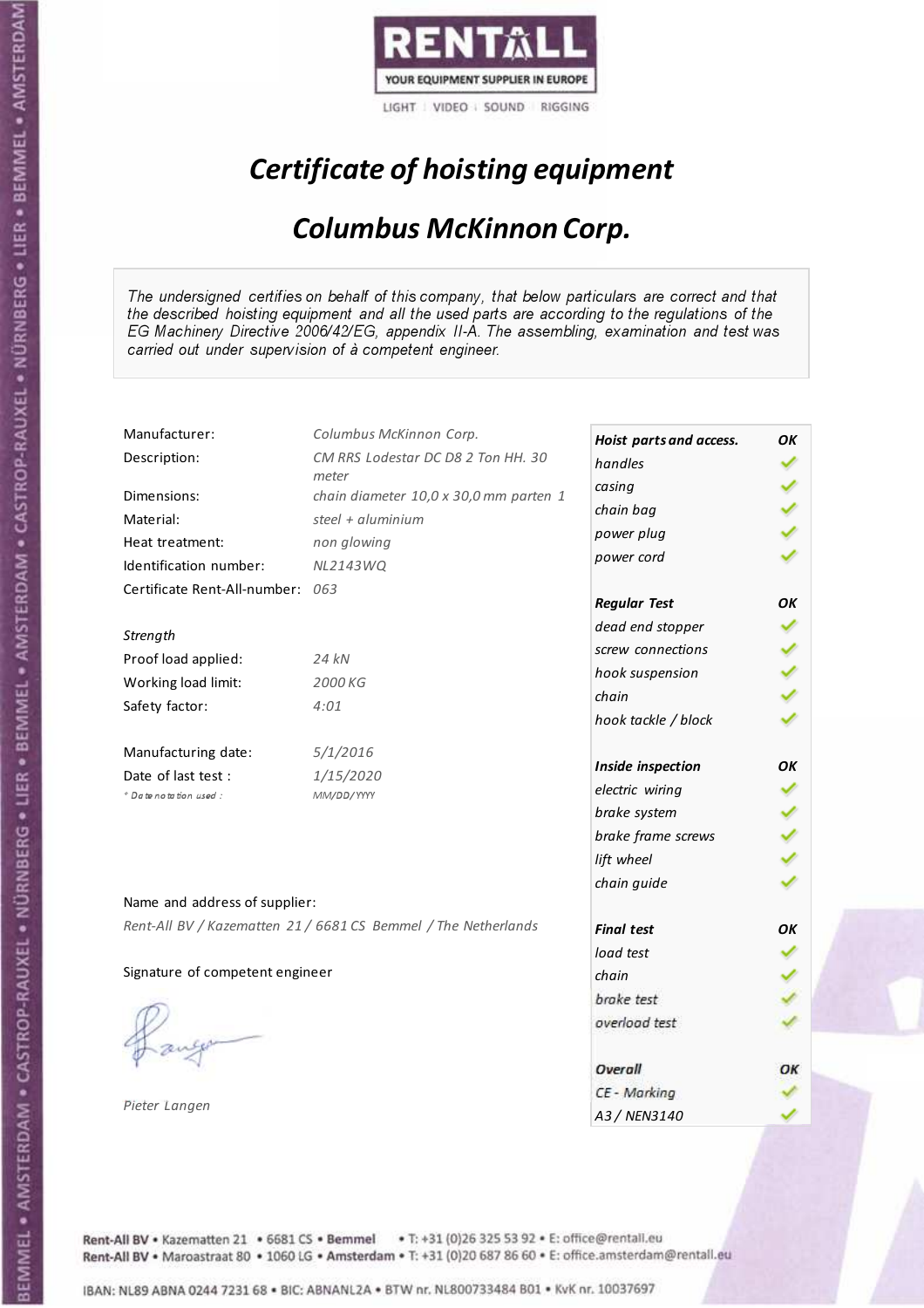

# Certificate of hoisting equipment

#### Columbus McKinnon Corp.

The undersigned certifies on behalf of this company, that below particulars are correct and that the described hoisting equipment and all the used parts are according to the regulations of the EG Machinery Directive 2006/42/EG, appendix II-A. The assembling, examination and test was carried out under supervision of à competent engineer.

| Manufacturer:                                                  | Columbus McKinnon Corp.                         | Hoist parts and access. | OK |
|----------------------------------------------------------------|-------------------------------------------------|-------------------------|----|
| Description:                                                   | CM RRS Lodestar DC D8 2 Ton HH. 30              | handles                 |    |
| Dimensions:                                                    | meter<br>chain diameter 10,0 x 30,0 mm parten 1 | casing                  |    |
| Material:                                                      | steel + aluminium                               | chain bag               |    |
| Heat treatment:                                                | non glowing                                     | power plug              |    |
| Identification number:                                         | <b>NL2767WQ</b>                                 | power cord              |    |
| Certificate Rent-All-number: 064                               |                                                 |                         |    |
|                                                                |                                                 | <b>Regular Test</b>     | OК |
| Strength                                                       |                                                 | dead end stopper        |    |
| Proof load applied:                                            | 24 kN                                           | screw connections       |    |
| Working load limit:                                            | 2000 KG                                         | hook suspension         |    |
| Safety factor:                                                 | 4:01                                            | chain                   |    |
|                                                                |                                                 | hook tackle / block     |    |
| Manufacturing date:                                            | 3/1/2015                                        |                         |    |
| Date of last test :                                            | 1/15/2020                                       | Inside inspection       | OK |
| + Date notation used:                                          | MM/DD/YYYY                                      | electric wiring         |    |
|                                                                |                                                 | brake system            |    |
|                                                                |                                                 | brake frame screws      |    |
|                                                                |                                                 | lift wheel              |    |
|                                                                |                                                 | chain guide             |    |
| Name and address of supplier:                                  |                                                 |                         |    |
| Rent-All BV / Kazematten 21 / 6681 CS Bemmel / The Netherlands |                                                 | <b>Final test</b>       | OK |
|                                                                |                                                 | load test               |    |
| Signature of competent engineer                                |                                                 | chain                   |    |
|                                                                |                                                 | brake test              |    |
|                                                                |                                                 | overload test           |    |
|                                                                |                                                 |                         |    |
|                                                                |                                                 | Overall                 | ОΚ |
|                                                                |                                                 | CE - Marking            |    |
| Pieter Langen                                                  |                                                 | A3 / NEN3140            |    |

Rent-All BV . Kazematten 21 . 6681 CS . Bemmel . T: +31 (0)26 325 53 92 . E: office@rentall.eu Rent-All BV · Maroastraat 80 · 1060 LG · Amsterdam · T: +31 (0)20 687 86 60 · E: office.amsterdam@rentall.eu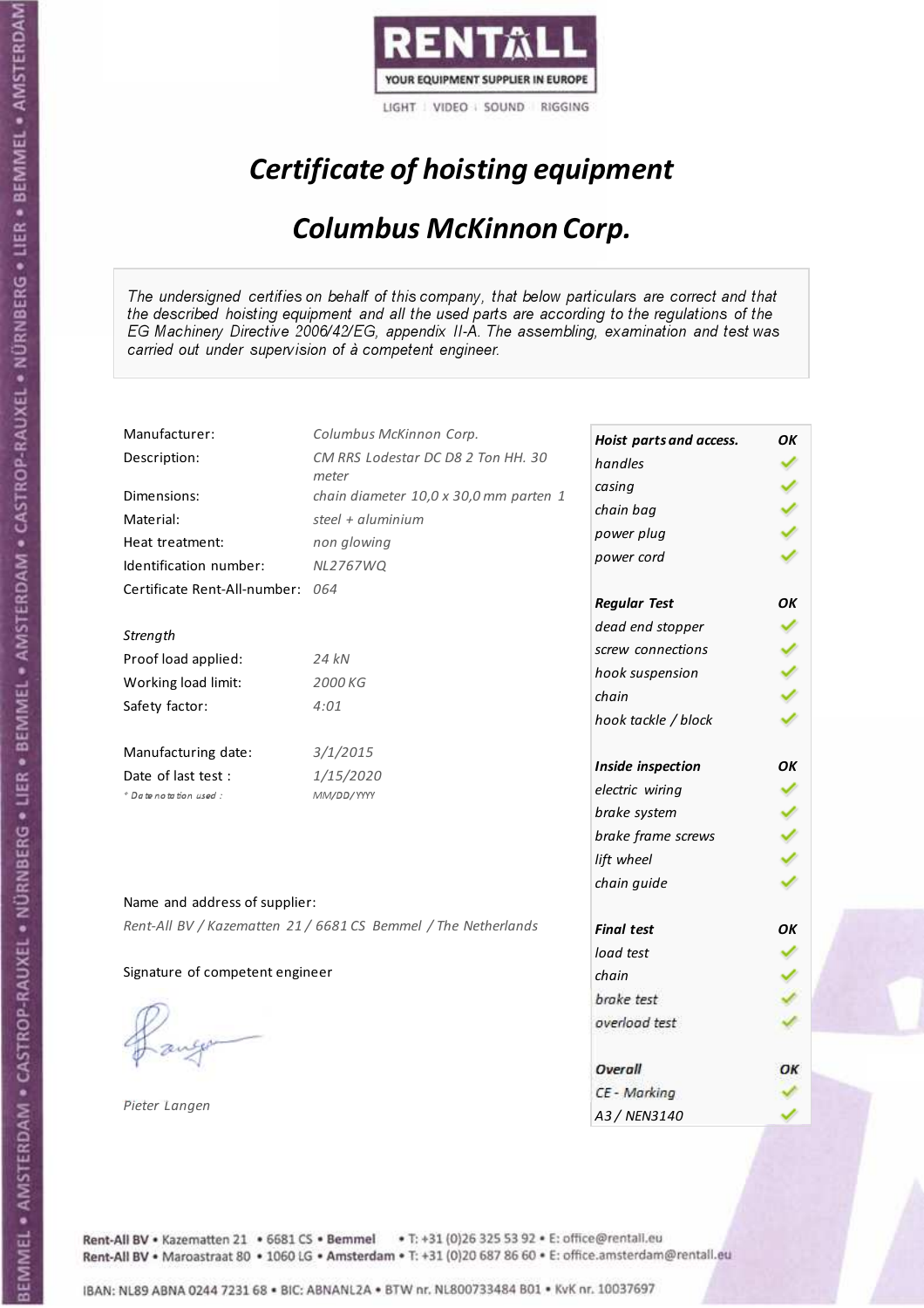

# Certificate of hoisting equipment

#### Columbus McKinnon Corp.

The undersigned certifies on behalf of this company, that below particulars are correct and that the described hoisting equipment and all the used parts are according to the regulations of the EG Machinery Directive 2006/42/EG, appendix II-A. The assembling, examination and test was carried out under supervision of à competent engineer.

| Manufacturer:                    | Columbus McKinnon Corp.                                        | Hoist parts and access. | OK |
|----------------------------------|----------------------------------------------------------------|-------------------------|----|
| Description:                     | CM RRS Lodestar DC D8 2 Ton HH. 30                             | handles                 |    |
| Dimensions:                      | meter<br>chain diameter 10,0 x 30,0 mm parten 1                | casing                  |    |
| Material:                        | steel + $aluminim$                                             | chain bag               |    |
| Heat treatment:                  | non glowing                                                    | power plug              |    |
| Identification number:           | NL2759WQ                                                       | power cord              |    |
| Certificate Rent-All-number: 065 |                                                                |                         |    |
|                                  |                                                                | <b>Regular Test</b>     | OК |
| Strength                         |                                                                | dead end stopper        |    |
| Proof load applied:              | 24 kN                                                          | screw connections       |    |
| Working load limit:              | 2000 KG                                                        | hook suspension         |    |
|                                  | 4:01                                                           | chain                   |    |
| Safety factor:                   |                                                                | hook tackle / block     |    |
| Manufacturing date:              | 3/1/2015                                                       |                         |    |
| Date of last test :              | 1/15/2020                                                      | Inside inspection       | OK |
| * Date notation used:            | MM/DD/YYYY                                                     | electric wiring         |    |
|                                  |                                                                | brake system            |    |
|                                  |                                                                | brake frame screws      |    |
|                                  |                                                                | lift wheel              |    |
|                                  |                                                                | chain guide             |    |
| Name and address of supplier:    |                                                                |                         |    |
|                                  | Rent-All BV / Kazematten 21 / 6681 CS Bemmel / The Netherlands | <b>Final test</b>       | OK |
|                                  |                                                                | load test               |    |
| Signature of competent engineer  |                                                                | chain                   |    |
|                                  |                                                                | brake test              |    |
|                                  |                                                                | overload test           |    |
|                                  |                                                                |                         |    |
|                                  |                                                                | Overall                 | ОΚ |
| Pieter Langen                    |                                                                | CE - Marking            |    |
|                                  |                                                                | A3 / NEN3140            |    |

Rent-All BV . Kazematten 21 . 6681 CS . Bemmel . T: +31 (0)26 325 53 92 . E: office@rentall.eu Rent-All BV · Maroastraat 80 · 1060 LG · Amsterdam · T: +31 (0)20 687 86 60 · E: office.amsterdam@rentall.eu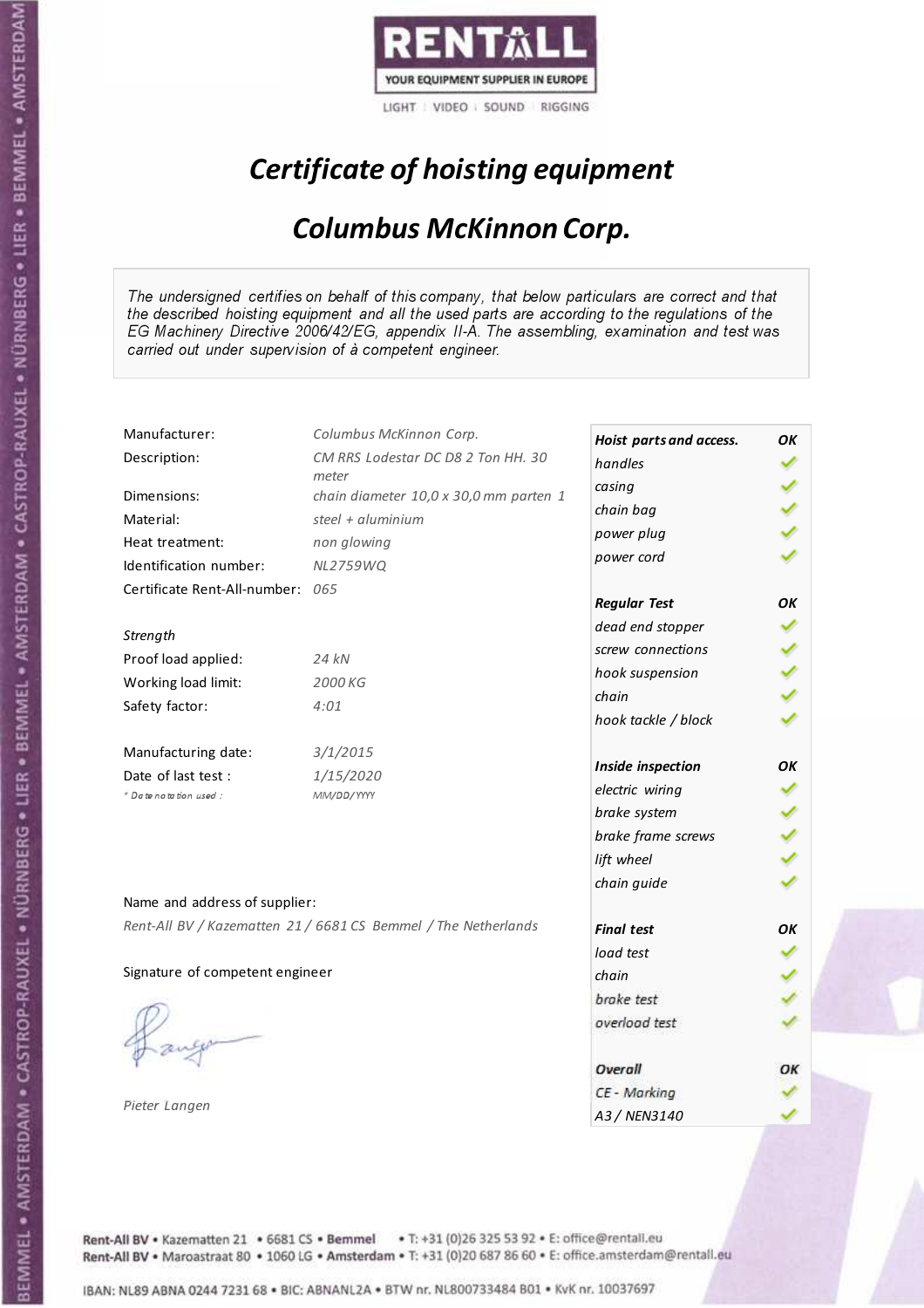

# Certificate of hoisting equipment

#### Columbus McKinnon Corp.

The undersigned certifies on behalf of this company, that below particulars are correct and that the described hoisting equipment and all the used parts are according to the regulations of the EG Machinery Directive 2006/42/EG, appendix II-A. The assembling, examination and test was carried out under supervision of à competent engineer.

| Manufacturer:                    | Columbus McKinnon Corp.                                        | Hoist parts and access. | OK |
|----------------------------------|----------------------------------------------------------------|-------------------------|----|
| Description:                     | CM RRS Lodestar DC D8 2 Ton HH. 30                             | handles                 |    |
| Dimensions:                      | meter<br>chain diameter 10,0 x 30,0 mm parten 1                | casing                  |    |
| Material:                        | steel + aluminium                                              | chain bag               |    |
|                                  |                                                                | power plug              |    |
| Heat treatment:                  | non glowing                                                    | power cord              |    |
| Identification number:           | <b>NL2145WQ</b>                                                |                         |    |
| Certificate Rent-All-number: 066 |                                                                | <b>Regular Test</b>     | OK |
|                                  |                                                                | dead end stopper        |    |
| Strength                         |                                                                | screw connections       |    |
| Proof load applied:              | 24 kN                                                          | hook suspension         |    |
| Working load limit:              | 2000 KG                                                        | chain                   |    |
| Safety factor:                   | 4:01                                                           | hook tackle / block     |    |
|                                  |                                                                |                         |    |
| Manufacturing date:              | 5/1/2016                                                       | Inside inspection       | OK |
| Date of last test :              | 1/15/2020                                                      |                         |    |
| + Date notation used:            | MM/DD/YYYY                                                     | electric wiring         |    |
|                                  |                                                                | brake system            |    |
|                                  |                                                                | brake frame screws      |    |
|                                  |                                                                | lift wheel              |    |
|                                  |                                                                | chain guide             |    |
| Name and address of supplier:    |                                                                |                         |    |
|                                  | Rent-All BV / Kazematten 21 / 6681 CS Bemmel / The Netherlands | <b>Final test</b>       | OK |
|                                  |                                                                | load test               |    |
| Signature of competent engineer  |                                                                | chain                   |    |
|                                  |                                                                | brake test              |    |
|                                  |                                                                | overload test           |    |
|                                  |                                                                |                         |    |
|                                  |                                                                | Overall                 | ОΚ |
|                                  |                                                                | CE - Marking            |    |
| Pieter Langen                    |                                                                | A3 / NEN3140            |    |

Rent-All BV . Kazematten 21 . 6681 CS . Bemmel . T: +31 (0)26 325 53 92 . E: office@rentall.eu Rent-All BV · Maroastraat 80 · 1060 LG · Amsterdam · T: +31 (0)20 687 86 60 · E: office.amsterdam@rentall.eu

IBAN: NL89 ABNA 0244 7231 68 . BIC: ABNANL2A . BTW nr. NL800733484 B01 . KvK nr. 10037697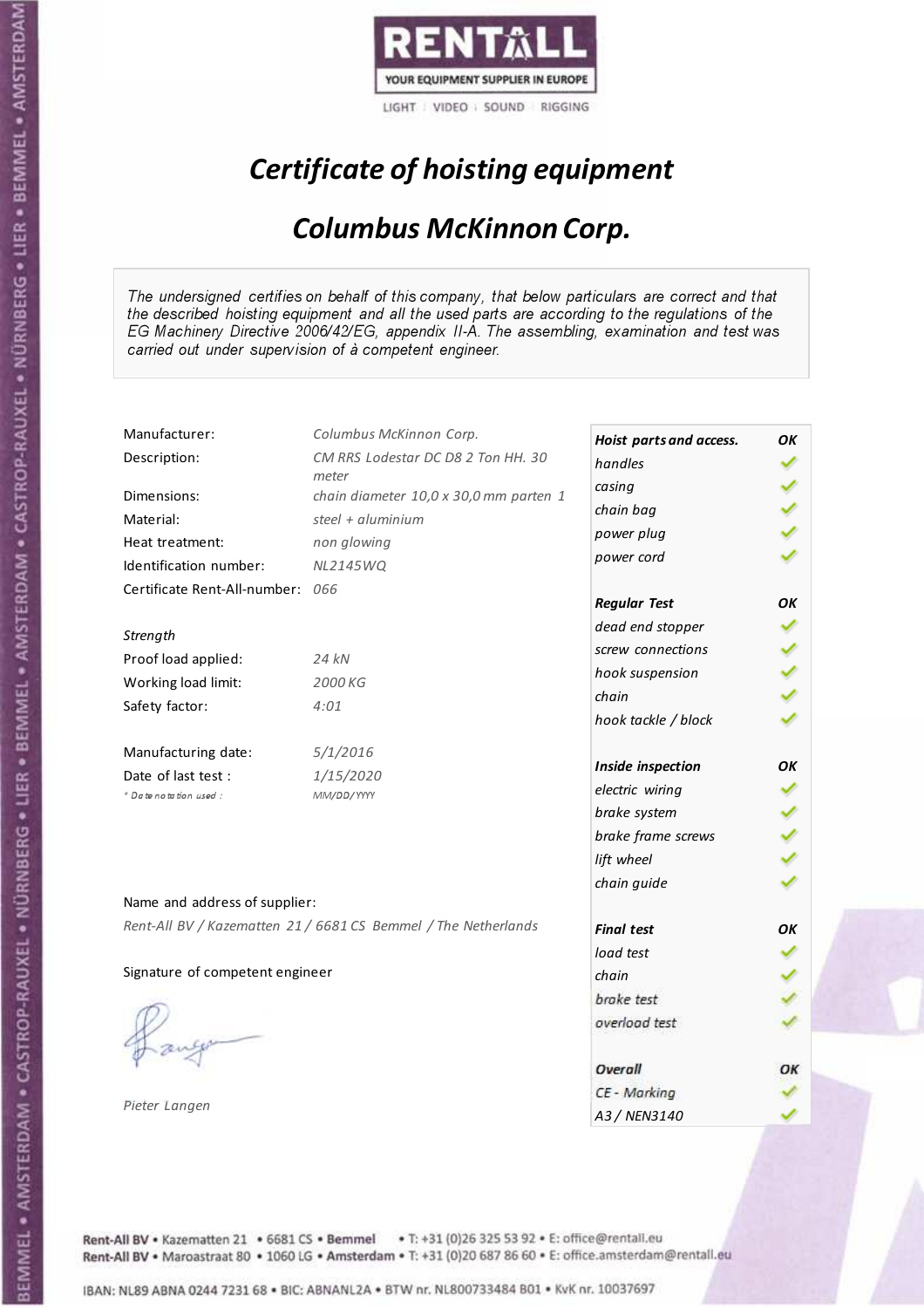

# Certificate of hoisting equipment

#### Columbus McKinnon Corp.

The undersigned certifies on behalf of this company, that below particulars are correct and that the described hoisting equipment and all the used parts are according to the regulations of the EG Machinery Directive 2006/42/EG, appendix II-A. The assembling, examination and test was carried out under supervision of à competent engineer.

| Manufacturer:                    | Columbus McKinnon Corp.                                        | Hoist parts and access. | OK |
|----------------------------------|----------------------------------------------------------------|-------------------------|----|
| Description:                     | CM RRS Lodestar DC D8 2 Ton HH. 30                             | handles                 |    |
| Dimensions:                      | meter<br>chain diameter 10,0 x 30,0 mm parten 1                | casing                  |    |
| Material:                        | steel + $aluminim$                                             | chain bag               |    |
|                                  |                                                                | power plug              |    |
| Heat treatment:                  | non glowing                                                    | power cord              |    |
| Identification number:           | <b>NL6375WQ</b>                                                |                         |    |
| Certificate Rent-All-number: 067 |                                                                | <b>Regular Test</b>     | OK |
| Strength                         |                                                                | dead end stopper        |    |
| Proof load applied:              | 24 kN                                                          | screw connections       |    |
|                                  |                                                                | hook suspension         |    |
| Working load limit:              | 2000 KG                                                        | chain                   |    |
| Safety factor:                   | 4:01                                                           | hook tackle / block     |    |
| Manufacturing date:              | 5/1/2016                                                       |                         |    |
| Date of last test :              | 2/19/2020                                                      | Inside inspection       | OK |
| + Date notation used:            | MM/DD/YYYY                                                     | electric wiring         |    |
|                                  |                                                                | brake system            |    |
|                                  |                                                                | brake frame screws      |    |
|                                  |                                                                | lift wheel              |    |
|                                  |                                                                | chain guide             |    |
| Name and address of supplier:    |                                                                |                         |    |
|                                  | Rent-All BV / Kazematten 21 / 6681 CS Bemmel / The Netherlands | <b>Final test</b>       | OK |
|                                  |                                                                | load test               |    |
| Signature of competent engineer  |                                                                | chain                   |    |
|                                  |                                                                | brake test              |    |
|                                  |                                                                | overload test           |    |
|                                  |                                                                |                         |    |
|                                  |                                                                | Overall                 | ОΚ |
|                                  |                                                                | CE - Marking            |    |
| Pieter Langen                    |                                                                | A3 / NEN3140            |    |

Rent-All BV . Kazematten 21 . 6681 CS . Bemmel . T: +31 (0)26 325 53 92 . E: office@rentall.eu Rent-All BV · Maroastraat 80 · 1060 LG · Amsterdam · T: +31 (0)20 687 86 60 · E: office.amsterdam@rentall.eu

IBAN: NL89 ABNA 0244 7231 68 . BIC: ABNANL2A . BTW nr. NL800733484 B01 . KvK nr. 10037697